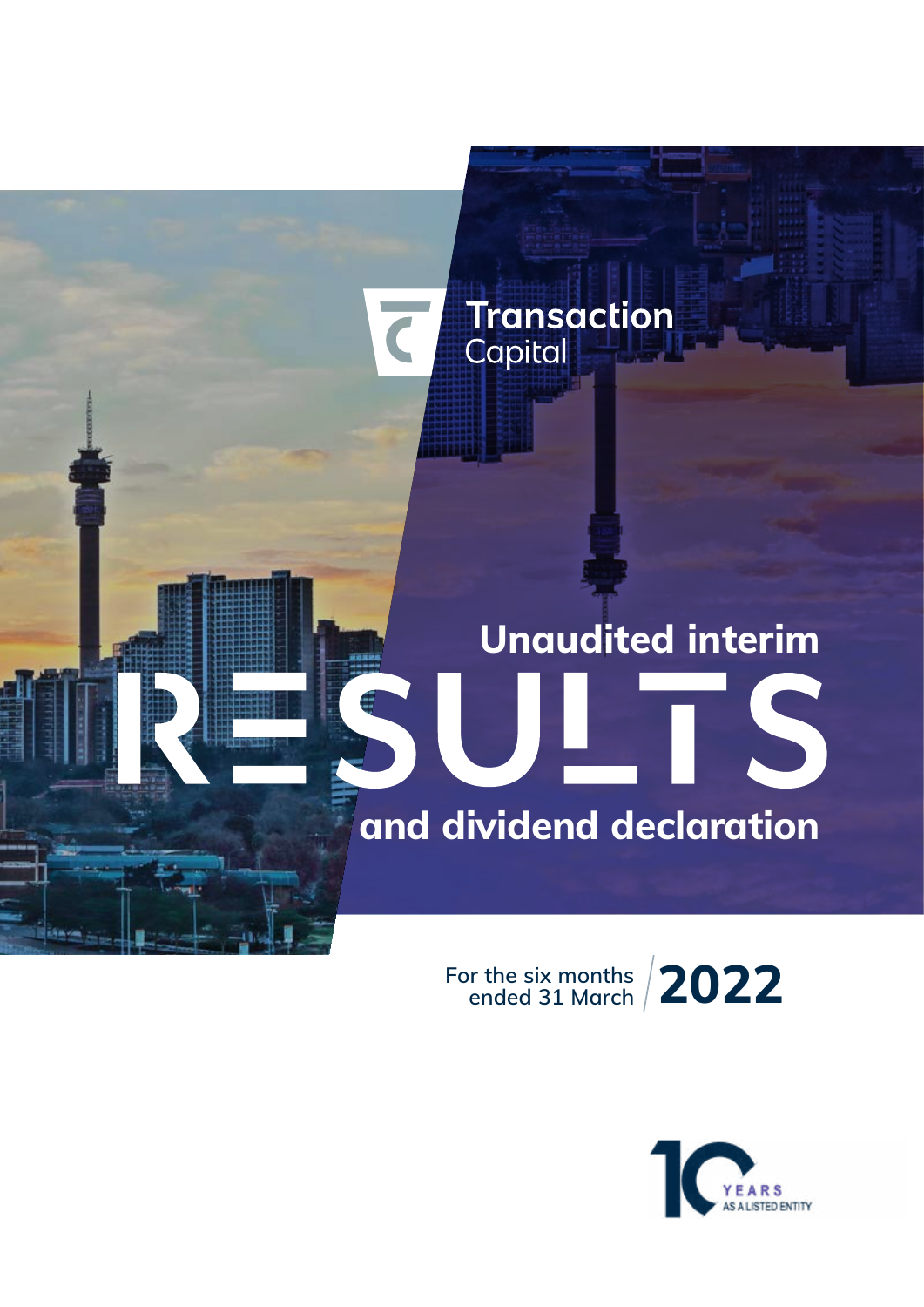# **Astrad**

# **Contents**

| Commentary                                                     |     |
|----------------------------------------------------------------|-----|
| Condensed consolidated<br>statement of financial position      | 10  |
| Condensed consolidated<br>income statement                     | 11  |
| Condensed consolidated<br>statement of comprehensive<br>income | 12  |
| Condensed consolidated<br>statement of changes in equity       | 13  |
| Condensed consolidated<br>statement of cash flows              | 14  |
| Notes to the condensed<br>consolidated financial statements    | 1 ს |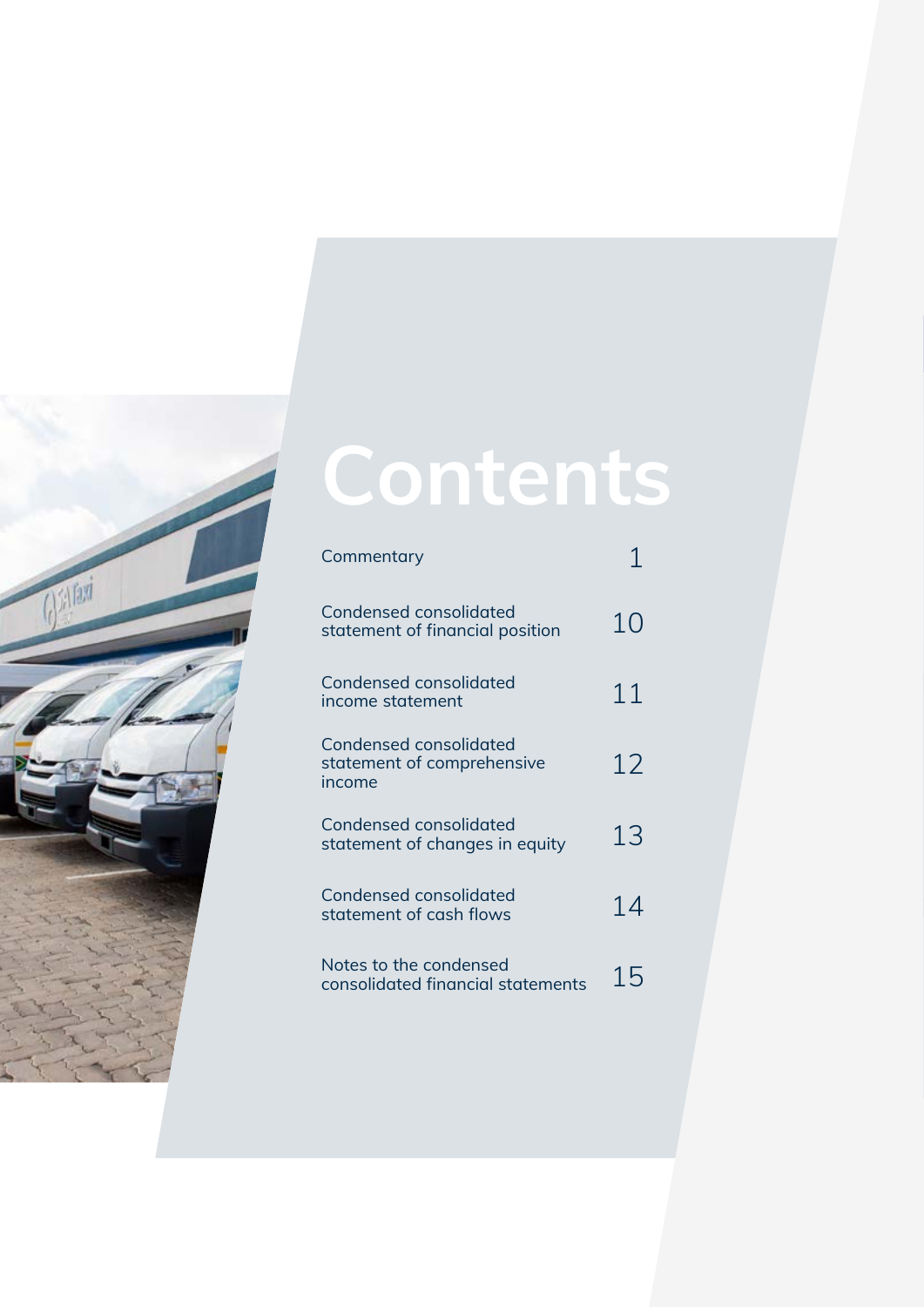

**1**

# <span id="page-2-0"></span>**Commentary**

## **Group highlights**

for the six months ended 31 March 2022

**Transaction Capital delivered a strong operational performance with earnings growth at rates higher than pre-pandemic levels** 

Core headline earnings from continuing operations attributable to the group $1.2,3$ 

**R603 million 38%**

HY2021: R437 million

Core headline earnings per share from continuing operations attributable to the group<sup>1,2</sup>

**83.7 cents 28%** HY2021: 65.5 cents

**The group's long-term track record of earnings growth, which resumed during FY2021 continues into HY2022 at rates higher than prior years.**

Core headline return on average equity<sup>4</sup>

**14.0%** 

**HY2021 14.0%** Core headline return on average assets<sup>4</sup> **4.5%** 

**HY2021 4.0%** **Returns remain robust and are expected to increase as the acquisition of WeBuyCars delivers accretive earnings growth.**

Interim dividend per share **33 cents 74% HY2021 19 cents**

**Interim dividend at 2.5 times dividend cover, in line with dividend policy.**

*1. Earnings from continuing operations excludes results from discontinued operations.*

*2. Core headline earnings from continuing operations is a non-IFRS measure which excludes gains/losses, costs and adjustments associated with acquisitions and disposals of investments. It is management's view that the most appropriate metric to measure performance for the six months ended 31 March 2022 is core headline earnings per share from continuing operations. Refer to the 'Basis of preparation' section of this announcement for further detail.*

*3. Transaction Capital's core headline earnings from continuing operations attributable to the group includes R251 million from WeBuyCars, R181 million from SA Taxi, R164 million from Transaction Capital Risk Services, and R7 million from the group executive office.*

*4. Core headline return on average assets and core headline return on average equity are based on earnings from continuing operations.*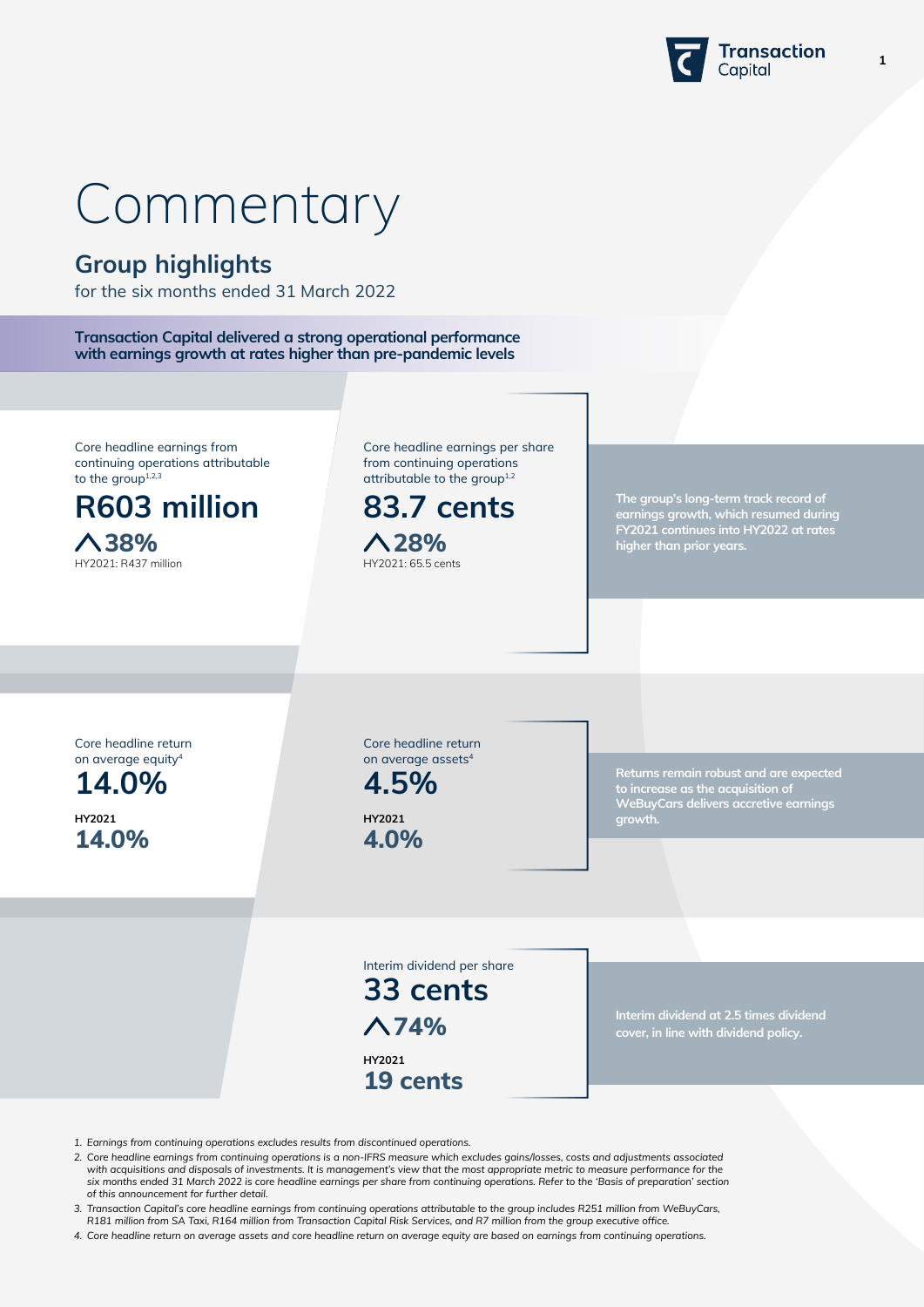Commentary continued

# Divisional highlights

**Performance demonstrates resilience and relevance of our business models**

#### **Mobility platform**

**Through its divisions, WeBuyCars and SA Taxi, Transaction Capital enables the mobility of private and public commuters in South Africa.**



WeBuyCars continues to outperform against several key metrics, including total revenue as well as units bought and sold. Its strategy to grow its e-commerce offering, expand geographically and enhance unit economics through higher penetration of finance, insurance and ancillary products (F&I products) continues to drive business growth.

Core headline earnings from continuing operations



Core headline earnings from continuing operations attributable to the group



driving our nation forward

SA Taxi has steadily come through the impacts of COVID-19, demonstrating the resilience of the business and its industry. Almost all operating metrics have improved when compared to pre-pandemic levels. This, together with our recalibrated cost structure, has enabled SA Taxi to yield greater operating efficiencies.

However, the slow recovery of some sectors, the spates of civil and taxi unrest in 2021 and the recent floods in KwaZulu-Natal have suppressed commuter activity. To counter this impact, as well as rising fuel prices, the industry is expected to increase fares in the near future.

Core headline earnings from continuing operations



Core headline earnings from continuing operations attributable to the group

**R181 million 4%** HY2021: R188 million

#### **Global digital services**

**As a trusted partner to a global client base, Transaction Capital Risk Services (TCRS) combines its unique technology, data and analytics to provide a broader range of digitally enabled customer services.**



#### **Transaction Capital Risk Services**

TCRS posted a robust performance, accelerating its historic earnings growth trajectory.

Leveraging its low-cost infrastructure and technology, TCRS now delivers an augmented suite of digital customer services in South Africa, Australia and the United Kingdom, which is starting to deliver high quality earnings.

Earnings growth is further supported by accelerated acquisition of non-performing loan (NPL) portfolios, strong collection revenues, and the recalibration of TCRS's cost structure, driving greater productivity off a lower fixed infrastructure base.

Core headline earnings from continuing operations



Core headline earnings from continuing operations attributable to the group



*5. Transaction Capital Motor Holdco (Pty) Ltd (TCMH) acquired a 49.9% non-controlling interest in WeBuyCars (Pty) Ltd and accounted for the investment as an associate with effect from 11 September 2020. On 3 August 2021, TCMH increased its shareholding in the WBC group (WeBuyCars), following which TCMH holds a controlling shareholding of 74.9% in the issued shares in the WBC Holdings (Pty) Ltd (WBC Holdings). Transaction Capital holds an effective 74.2% shareholding in the WBC group which is consolidated as an effective 74.2% subsidiary with effect from 3 August 2021. The headline earnings of R406 million in HY2022 (HY2021: R257 million) reported above relates to the WBC Group and not TCMH.*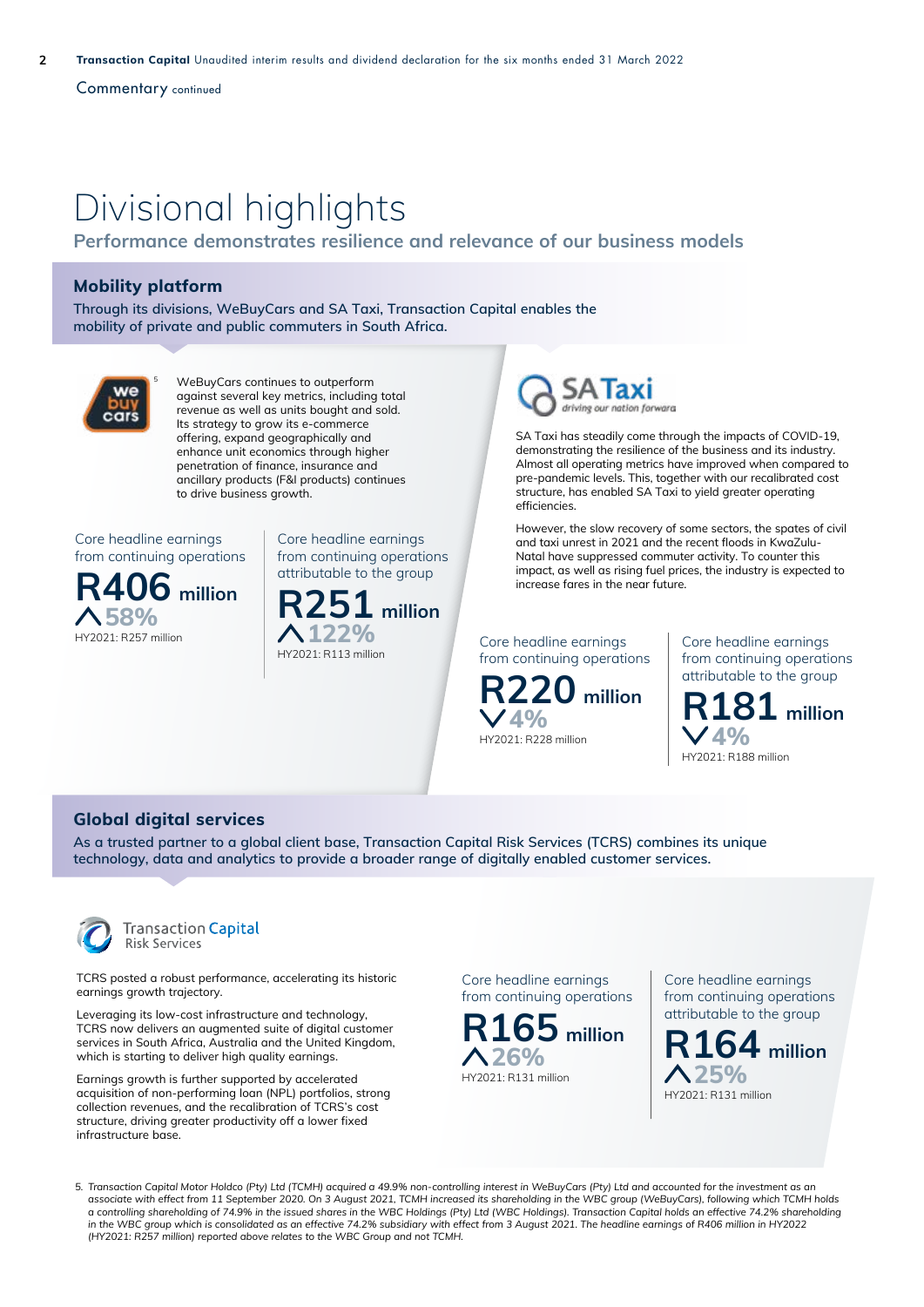

# **Group prospects and performance**

#### **Prospects**

As the COVID-19 pandemic continues to redefine the global operating context, our business models continue to gain relevance, providing future growth potential. A robust performance in the six months ended 31 March 2022 (HY2022) supports our view that the group can maintain a sustainable growth trajectory of superior high-quality earnings. Based on our current assessment of operating conditions and growth prospects, we expect organic earnings and dividend growth over the medium-term to sustainably exceed pre-pandemic growth rates. A steady recovery from SA Taxi, high earnings growth from TCRS at rates exceeding prior years, and the exceptional growth prospect of WeBuyCars, in which the group now owns 74.2%, will accelerate and support this expectation.

Our divisions have compelling organic growth initiatives in place or under development and continue to demonstrate their resilience and relevance to their stakeholders. In addition, Transaction Capital has opportunities to accelerate earnings growth in the short to medium-term, through international expansion in WeBuyCars and TCRS, where we are able to leverage our home-grown competencies and ZARdenominated resources to grow organically. This spread of opportunity will enable us to further diversify our revenue and risk profile to yield higher growth.

Transaction Capital remains well capitalised, with adequate access to liquidity to execute on our divisions' organic growth initiatives and respond to opportunities arising from market dynamics. SA Taxi has adequate liquidity available in undrawn debt facilities to fund expected loan origination for

the next year, while TCRS's funding requirements for the acquisition of NPL portfolios over the short-term are also secured. WeBuyCars has a strong balance sheet with low levels of debt, supported by the capital-light nature of its operations, and high cash conversion rates.

In HY2022 we have begun the strategic repositioning of our business models in line with their evolution over the years. Through its divisions, WeBuyCars and SA Taxi, Transaction Capital enables the mobility of private and public commuters in South Africa. We see these businesses evolving further into a mobility platform. TCRS's strategy is centred on our vision to create a range of digitally driven business services as a trusted partner to a global client base, leveraging off our South African technology platform, analytics competencies and call centre intellectual property (IP).The strategic repositioning of our divisions coincides with Transaction Capital's 10-year anniversary of listing on the JSE. It is an opportune time to reinforce the group's well-established business model which has underpinned our consistent growth and returns trajectory since 2012, while simultaneously redefining our future positioning as a progressive, entrepreneurial and innovative market leader through an evolution of the Transaction Capital brand.

We remain confident that the group can continue to generate strong commercial returns in the medium term, while creating net positive, long term value for all our stakeholders and broader society.



#### **Performance overview and trading environment**

In the first six months of the 2022 financial year, Transaction Capital extended its track record of high-quality organic earnings growth. Core headline earnings from continuing operations attributable to the group increased 38% to R603 million, and core headline earnings per share from continuing operations attributable to the group grew by 28% to 83.7 cents. Basic earnings per share from continuing operations attributable to the group increased 2% to 65.7 cents (HY2021: 64.3 cents) and headline earnings per share from continuing operations attributable to the group increased to 65.7 cents (HY2021: 65.2 cents).

While South Africa has entered a post-lock down period, the economic recovery that the country started to experience in 2021 may be subdued in 2022, driven by frequent power outages, high unemployment, rising fuel prices and energy prices, inflationary pressures and global economic shocks. These factors continue to drive sluggish growth across most sectors, resulting in reduced commuter activity. Although commuter volumes are increasing as activity in South Africa recovers post the pandemic, in the short-term it is not expected to reach pre-pandemic levels. Despite these challenges, SA Taxi's operational, credit and financial performance remains on track. WeBuyCars and TCRS continue to perform above our expectations with earnings growing at rates higher than historic levels

In light of the group's strong financial performance, robust balance sheet and medium-term prospects, the board resolved to declare an interim gross cash dividend to shareholders of 33 cents per share, at a rate of 2.5 times cover based on the earnings for the six months ended 31 March 2022.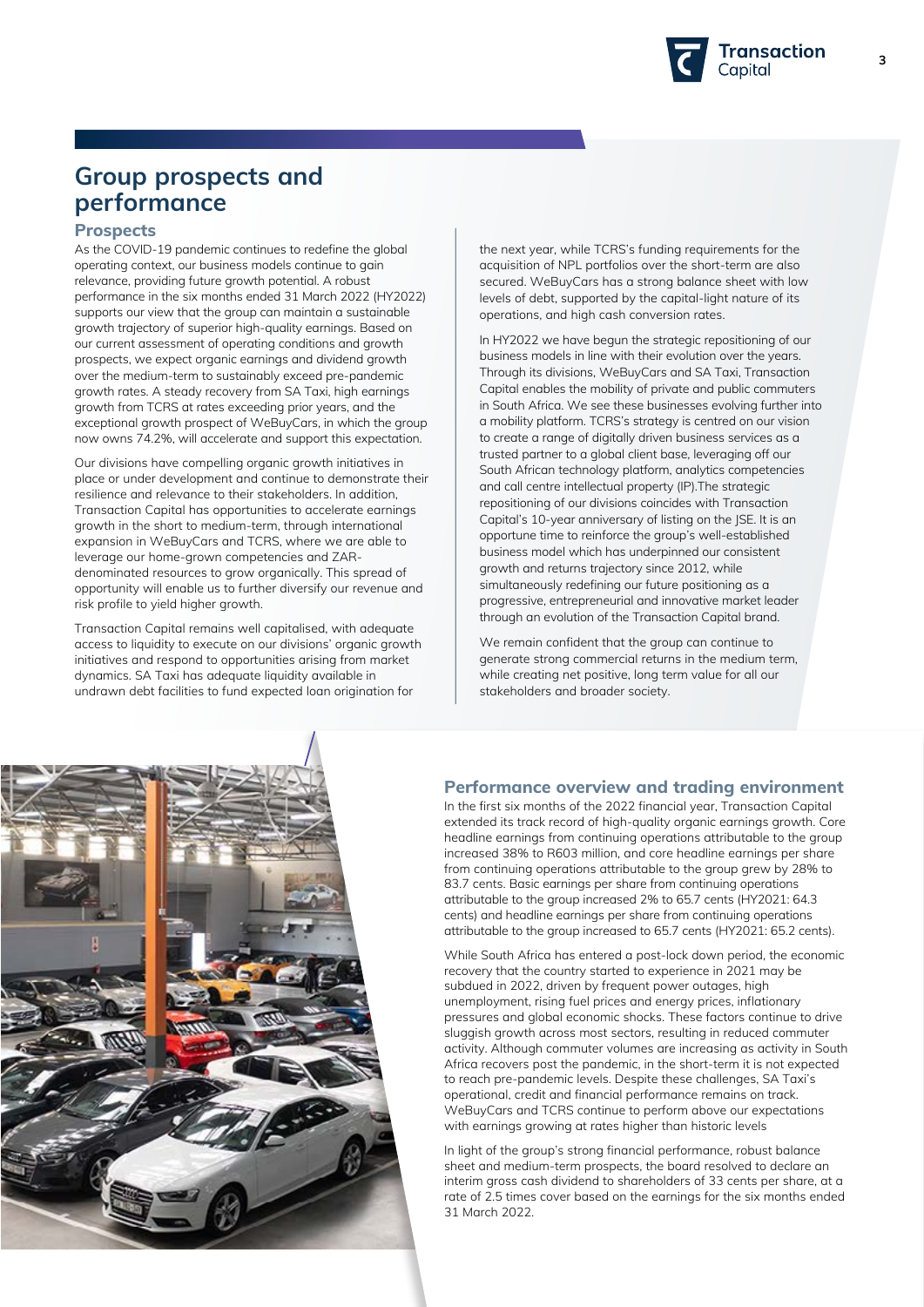#### Commentary continued

# **Divisional performance WeBuyCars**

| For the six months ended 31 March                             |           | 2022   | 2021   | Movement |
|---------------------------------------------------------------|-----------|--------|--------|----------|
| <b>Financial performance</b>                                  |           |        |        |          |
| Core headline earnings <sup>5</sup>                           | <b>Rm</b> | 406    | 257    | 58%      |
| Core headline earnings attributable to the group <sup>5</sup> | <b>Rm</b> | 251    | 113    | 122%     |
| <b>Operational performance</b>                                |           |        |        |          |
| Vehicles purchased                                            | Number    | 60 046 | 43 410 | 38%      |
| Vehicles sold                                                 | Number    | 58 520 | 41 550 | 41%      |
| F&I products penetration on units sold                        | $\%$      | 16.6   | 12.9   |          |
| Total e-commerce sales                                        | $\%$      | 29.5   | 32.9   |          |
| Total e-commerce sales                                        | Number    | 17 281 | 13 663 | 26%      |
| Business-to-business                                          | $\%$      | 82.4   | 95.0   |          |
| Business-to-consumer                                          | $\%$      | 17.6   | 5.0    |          |
| Vehicle parking bays                                          | Number    | 7 205  | 4738   | 52%      |

*5. Transaction Capital Motor Holdco (Pty) Ltd (TCMH) acquired a 49.9% non-controlling interest in WeBuyCars (Pty) Ltd and accounted for the investment as an associate with effect from 11 September 2020. On 3 August 2021, TCMH increased its shareholding in the WBC group (WeBuyCars), following which TCMH holds a*  controlling shareholding of 74.9% in the issued shares in the WBC Holdings (Pty) Ltd (WBC Holdings). Transaction Capital holds an effective 74.2% shareholding in the WBC group which is consolidated as an effective 74.2% subsidiary with effect from 3 August 2021. The headline earnings of R406 million in HY2022 (HY2021: *R257 million) reported above relates to the WBC Group and not TCMH.*

#### **Operating context and market positioning**

WeBuyCars continues to disrupt used vehicle ownership and trade in South Africa, through a unique combination of vehicle trading via its e-commerce and physical infrastructure, together with finance, insurance and other ancillary products. As a leading mobility platform, this uniquely composed offering, which combines a convenient, trustworthy and satisfying customer experience with competitive pricing, drives WeBuyCars' brand value. Foundational to its business model are proprietary data sets and artificial intelligence (AI) led pricing that enable WeBuyCars to dynamically adjust pricing in response to vehicle value and market demand, allowing it to maintain targeted margins.

The outlook for the used vehicle market in South Africa is resoundingly positive. In South Africa, a total of around 11 million<sup>6</sup> passenger vehicles are in circulation. This vehicle 'car parc' has grown steadily, increasing the overall market by 3%6 to 5%6 per year over the last decade. Structural support for this resilience and future growth includes cash-strapped consumers trading down to more affordable used vehicles, a trend given momentum by the economic implications of COVID-19. In addition, mobility trends show that more people are moving from using public transport and being passengers in personal vehicles to owning their first car, with vehicle ownership an aspiration deeply rooted in South African culture. Trading across the whole parc, including older used vehicles, positions WeBuyCars to benefit from the South African population's shift into private vehicle ownership.

The microchip shortage and supply chain disruptions, which have been exacerbated by the Russia-Ukraine war, continue to affect the global supply of new vehicles, providing an added tailwind for the used vehicle sector. Sales of new passenger and light commercial vehicles in South Africa for the half year ended 31 March 2022, declined by approximately 2%7 compared to the pre-pandemic levels in 2020. The new vehicle market in South Africa is expected to gradually recover during the year, but at a slower pace, with the number of used vehicles traded continuing to exceed the number of new vehicles traded by more than

2.5<sup>6</sup> times, consistent with prior years. Furthermore, high demand for quality used vehicles, alongside the limited supply of new vehicles is driving a sustained increase in used vehicle prices. As vehicle prices climb, further rand value upside for WeBuyCars will be realised as we maintain margins.

#### **Financial and operational performance**

Transaction Capital increased its effective shareholding in WeBuyCars in August 2021 to 74.2%, and as a result, the group will consolidate a greater component of WeBuyCars' earnings in the 2022 financial year (FY2022). Core headline earnings grew 58% to R406 million<sup>5</sup> in HY2022, with the group's attributable portion increasing 122% to R251 million.

In HY2022 WeBuyCars has sustainably achieved its target of 10 000 vehicle sales per month. The increase in the number of vehicles traded has been driven in part by the expansion of WeBuyCars' physical footprint. During HY2022, we launched our largest vehicle supermarket at the Dome in Johannesburg, with a capacity of 1 125 bays, and a smaller dealership in Polokwane with 220 bays. This is in line with our geographic expansion strategy to establish physical dealerships across South Africa, which will vary by size depending on the size and demand of the town, ranging from our large vehicle supermarkets with more than 800 bays in major centres to dealerships holding less than 200 vehicles in small centres. In the next 12 months, we plan to introduce a further three dealerships in various locations across South Africa. This strategy is augmented by our newly designed buying pods, which are conveniently located in high traffic areas such as shopping centres.

The COVID-19 lock down irreversibly accelerated digital adoption and the shift to purchasing goods and services online. WeBuyCars has increased investment into its e-commerce platform as well as brand marketing and online lead generation. Online sales remain at approximately 30% of total monthly sales with business-to-consumer (B2C) e-commerce capabilities, which were introduced in 2021, now accounting for

*6. Internal estimation using eNatis and Lightstone data (double counting eliminated).*

*7. For the period October 2021 to March 2022 vs October 2019 to March 2020, using internal estimation from eNatis data (double counting eliminated).*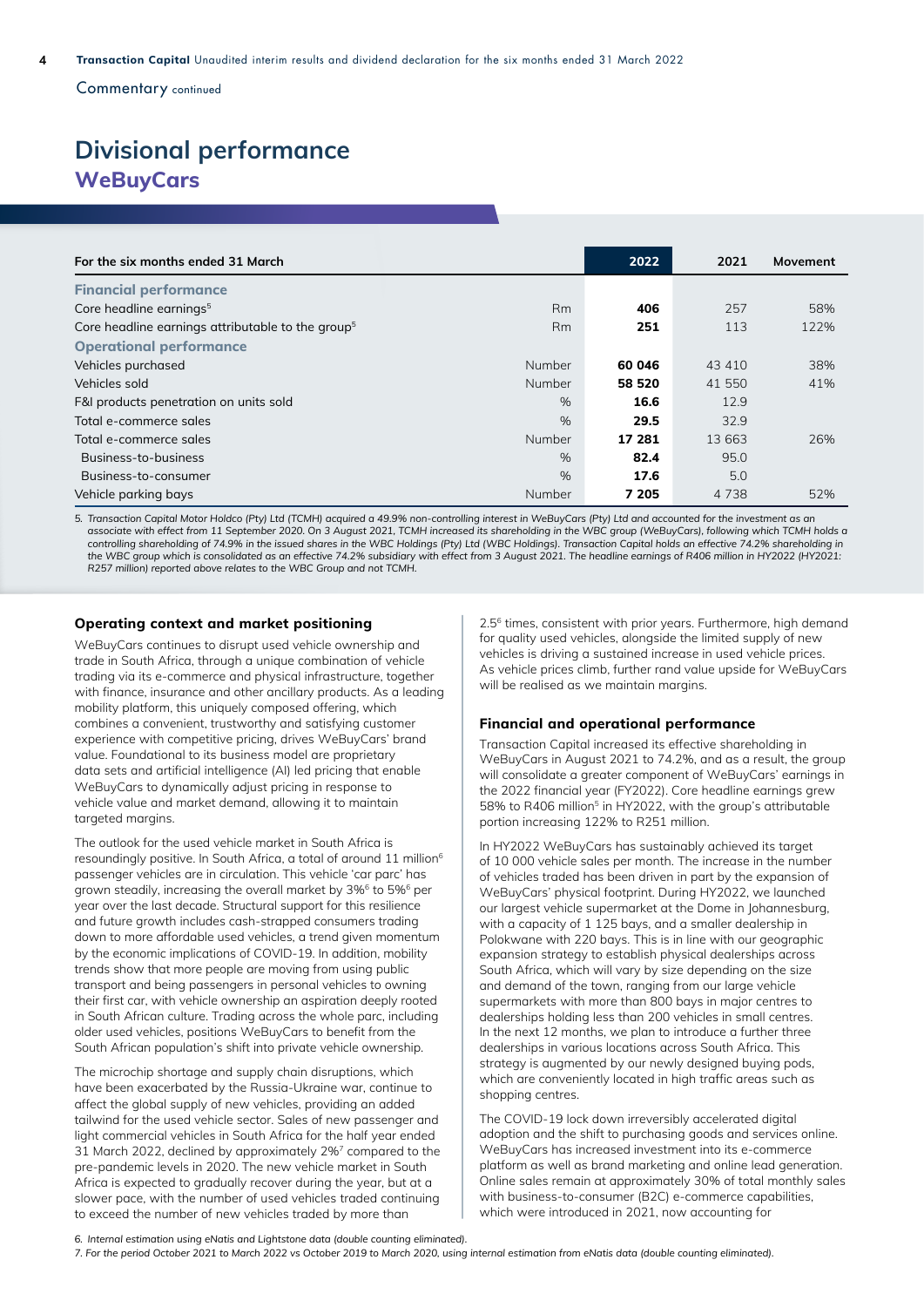

approximately 18% of total online sales, up from circa 8% at the end of FY2021. WeBuyCars' e-commerce capabilities will enable the optimisation of vehicle sales, improve stock turn efficiency and support growth in the years ahead, as the demand for contactless services on credible digital platforms escalates.

WeBuyCars earns a gross margin on vehicle sales, with additional margin earned on F&I products. The latter includes commissions earned from F&I products sold on behalf of banks, insurance companies and a vehicle tracking business. Take-up of F&I products continues to increase, with approximately 17% of all sales now including F&I products, up from 14% at the end of FY2021. Higher take-up of F&I products will enhance unit economics and margins per vehicle sold. This will be further enhanced by improving existing commercial arrangements with providers of F&I products and by adding relevant new products.

Pursuant to its strategic growth initiatives and to broaden its mobility offering to private consumers, WeBuyCars launched its vehicle finance product as principal during HY2022. This offering combines SA Taxi's competencies in assessing credit risk and providing vehicle finance, and WeBuyCars' ability to efficiently underwrite and recover on the value of used vehicles. This unique offering, is the first in a range of innovative mobility products aimed at disrupting the used vehicle ownership model in South Africa and which will continue to drive WeBuyCars high earnings growth trajectory.

#### **Outlook**

We expect future earnings from WeBuyCars to continue to grow at similar rates over the medium-term, given its strategic positioning as a provider of mobility service in a favourable market. We are confident this business will accelerate and support a sustainably higher growth trajectory for Transaction Capital.

As majority shareholders, working alongside the founders and management team of WeBuyCars, we will seek to maximise growth potential, through a continued focus on gaining market share through our physical and e-commerce platforms, by driving a differentiated customer experience, enhanced by data and technology advantages. The recent launch of our vehicle finance product will not only drive higher penetration of F&I products, but will also be a catalyst in the development of other mobility solutions for private vehicle owners, enabling even better unit economics.

WeBuyCars' recent organic expansion into Morocco is the first step in our international expansion aspirations. We will continue to explore further expansion opportunities in select markets.

## **SA Taxi**

| For the six months ended 31 March                |           | 2022   | 2021   | Movement |
|--------------------------------------------------|-----------|--------|--------|----------|
| <b>Financial performance</b>                     |           |        |        |          |
| Core headline earnings                           | <b>Rm</b> | 220    | 228    | (4%)     |
| Core headline earnings attributable to the group | <b>Rm</b> | 181    | 188    | (4%)     |
| Non-interest revenue                             | <b>Rm</b> | 370    | 366    | 1%       |
| Net interest income                              | <b>Rm</b> | 851    | 752    | 13%      |
| Net interest margin                              | $\%$      | 11.6   | 11.8   |          |
| Core cost-to-income ratio                        | $\%$      | 44.5   | 46.1   |          |
| <b>Credit performance</b>                        |           |        |        |          |
| Gross loans and advances                         | <b>Rm</b> | 15 555 | 13 154 | 18%      |
| Stage 1                                          | $\%$      | 53.3   | 40.2   |          |
| Stage 2                                          | $\%$      | 25.5   | 40.0   |          |
| Stage 3                                          | $\%$      | 21.2   | 19.8   |          |
| Credit loss ratio                                | $\%$      | 5.1    | 4.6    |          |
| Provision coverage                               | $\%$      | 5.5    | 6.0    |          |
| <b>Insurance performance</b>                     |           |        |        |          |
| Gross written premiums                           | <b>Rm</b> | 567    | 497    | 14%      |
| Claims ratio                                     |           |        |        |          |
| Comprehensive vehicle insurance claims           | $\%$      | 43.4   | 41.3   |          |
| Credit life claims                               | $\%$      | 63.7   | 84.4   |          |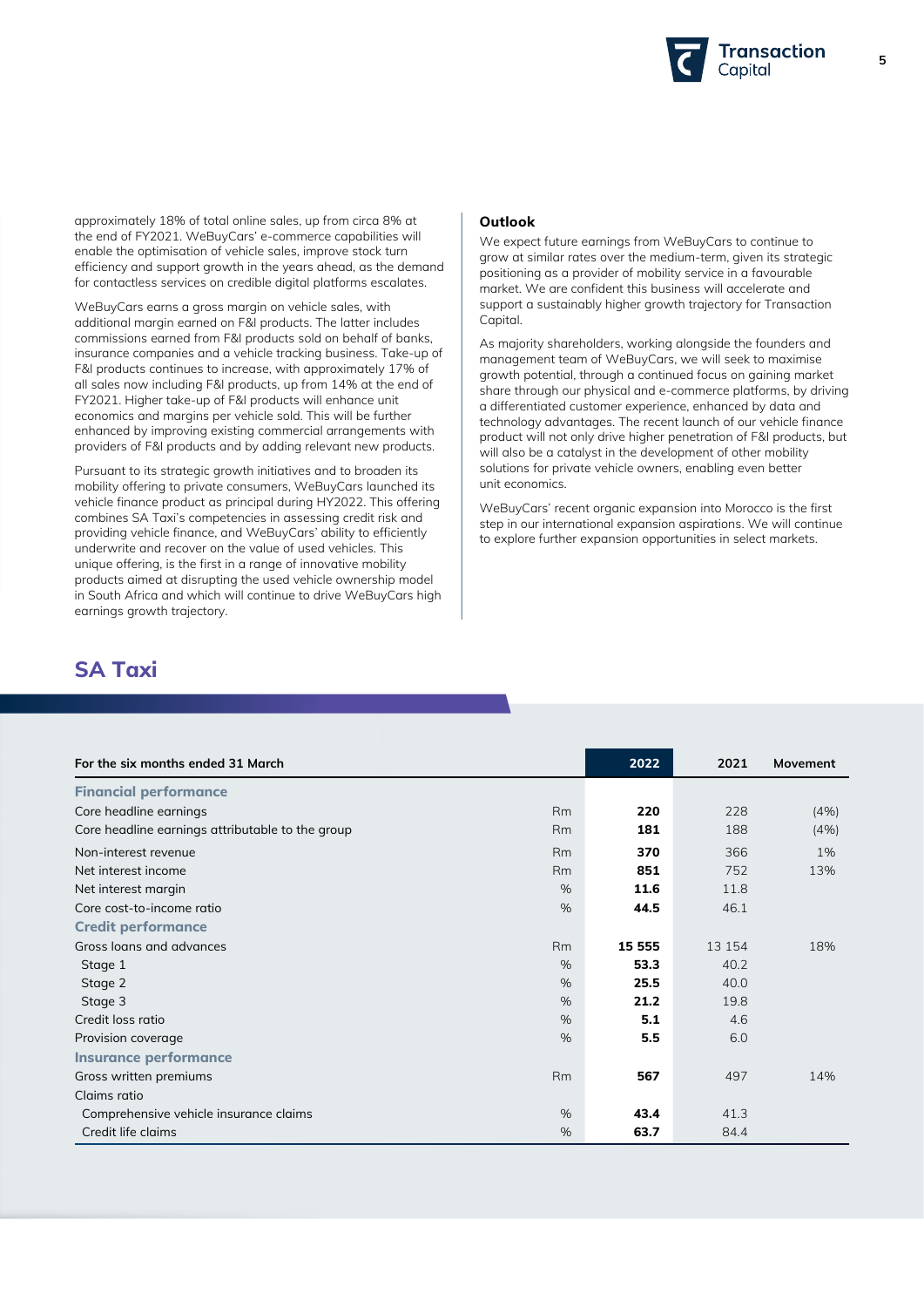Commentary continued

#### **Operating context and market positioning**

SA Taxi's business model enables safer and more reliable mobility access for millions of public commuters, by facilitating minibus taxi ownership through tailored developmental finance, insurance and allied services to taxi operators. Foundational to its business model are proprietary data sets and analytics capabilities that allow SA Taxi to predict risk and manage it in real time. This business model promotes public commuter mobility in the minibus taxi industry in a sustainable manner.

The minibus taxi industry remains indispensable to South Africa's economic productivity, with most South Africans relying on public transport. It is the largest and most vital service in the country's integrated public transport network, with more commuters choosing minibus taxis over bus and rail services due to convenience and accessibility. Spending on minibus taxi transport is largely non-discretionary, making the industry defensive in tough economic conditions.

Retail prices for minibus taxis have risen 6.6%<sup>8</sup> since September 2021 to April 2022, with the recommended retail price of a Toyota HiAce diesel vehicle now at R528 800<sup>8</sup>. At 31 March 2022, the 12-month average for petrol and diesel prices were, respectively, 29%9 and 32%9 higher than a year ago. The fuel price hike in April 2022, resulted in the highest fuel price to date at R21.609 per litre. Petrol prices are expected to remain volatile in the coming months, driven by the Russia-Ukraine war. As detailed earlier in this announcement, although commuter activity is increasing as activity in South Africa recovers post the pandemic, it remains lower than pre-pandemic levels and is not expected to reach pre-pandemic levels in the short-term.

With the industry's profitability under strain, taxi operators are under pressure to afford their finance instalments and insurance premiums. Although minibus taxi fares have increased by approximately 9.3%10 per year between 2013 and 2020, no fare increases were levied over the COVID-19 period for humanitarian reasons. The industry is assessing the medium-term impacts of these industry challenges and is expected to announce further fare increases imminently. In this context, SA Taxi's fully refurbished Quality Renewed Taxis (QRTs) provide an affordable yet reliable alternative to buying a new vehicle.

#### **Financial and operational performance**

SA Taxi has steadily come through the impacts of COVID-19, demonstrating the resilience of the business and its industry. Despite the prevailing pressures on the taxi industry, almost all of SA Taxi's operating metrics have improved when compared to pre-pandemic levels. This together with our acute focus on ensuring an efficient operating structure, has yielded an improved cost-to-income ratio in HY2022. However, the knock-on impact of environmental pressures continues to impact our clients' ability to afford loan repayments, necessitating elevated credit loss and provision coverage ratios. SA Taxi delivered core headline earnings attributable to the group of R181 million in HY2022, 4% below HY2021.

#### **SA Taxi Finance, SA Taxi Auto Repairs and SA Taxi Auto Parts**

SA Taxi Finance grew gross loans and advances 18% to R15.6 billion, with loans originated growing by 23% year-onyear. Preserving credit quality in the current environment is a priority, with SA Taxi targeting better quality and experienced minibus taxi operators, resulting in lower loan approvals. This focus, together with our rigorous loan collection strategy, has yielded improved credit quality. Stage 1 loans and advances improved to 53.3% from 40.2%, with stage 3 loans and advances increasing marginally to 21%. The growth in gross loans and advances translated into net interest income growth of 13% to R851 million. A net interest margin of 11.6%, remains within our target range of 11% to 12%.

Demand for new minibus taxis and QRTs is exceeding pre COVID-19 levels and remains far higher than supply. SA Taxi has built out its capacity to refurbish QRTs from 290 per month in 2020 to more than 400 per month currently, whilst increasing access to spare parts by enhancing its import processes. The increased refurbishment capacity in SA Taxi Auto Repairs will support higher QRT vehicle supply, and in turn, grow QRT loans originated. This strategy will partly absorb the disruption to the supply of new minibus taxis due to the flooding of Toyota's facility in KwaZulu-Natal.

QRTs now constitute approximately 42% of total loans originated, which indicates continued strong momentum in the sale and finance of SA Taxi's fully refurbished QRT vehicles. The growth in QRT loan originations is expected to exceed growth in new minibus taxi loan originations in FY2022.

As we expect collections to recover over a longer period than we initially envisaged, the credit loss ratio has remained above our 3% to 4% target range, at 5.1%. SA Taxi has maintained provisions for the impact on collections, with provision coverage of 5.5% protecting the balance sheet.

SA Taxi's integrated business model effectively mitigates credit risk. Its ability to refurbish repossessed vehicles to provide high-quality income generating minibus taxis, enables it to recover more than 75% of the loan value on the sale of QRTs. This limits SA Taxi's loss in the event of default. Improved recoveries on repossessed vehicles are due to efficiencies in SA Taxi Auto Repairs and SA Taxi Auto Parts' cost-efficient procurement of parts. This will continue to support the recovery of the credit loss ratio. Higher new vehicle prices will also enable some increase in the prices of QRTs, further improving credit recoveries.

#### **SA Taxi Protect**

SA Taxi Protect's competitive advantage is its ability to reduce its cost of claim through efficiencies in SA Taxi Auto Repairs and SA Taxi Auto Parts, which supports competitively priced insurance premiums. Premiums in the comprehensive vehicle insurance product remained stable and increased across special risk products in HY2022.

With most of SA Taxi Finance's clients choosing to insure their vehicles through SA Taxi Protect, gross written premiums showed strong growth of 14% to R567 million. SA Taxi's strategy to broaden its client base via direct marketing and its broker network, targeting open market clients (insurance clients not financed by SA Taxi Finance), continues to yield positive results.

Comprehensive vehicle insurance claims for HY2022 have largely normalized to pre-pandemic levels. As expected COVID-19 is still driving higher credit life claims and higher lapse rates, although the credit life claims ratio in HY2022 was significantly lower than that experienced in FY2021.

*8. Toyota recommended retail price, including VAT, as at April 2022.*

*9. www.energy.gov.za (12-month rolling average fuel price – April 2021 to March 2022).*

*10. NHTS 2020, average monthly costs for travel to work.*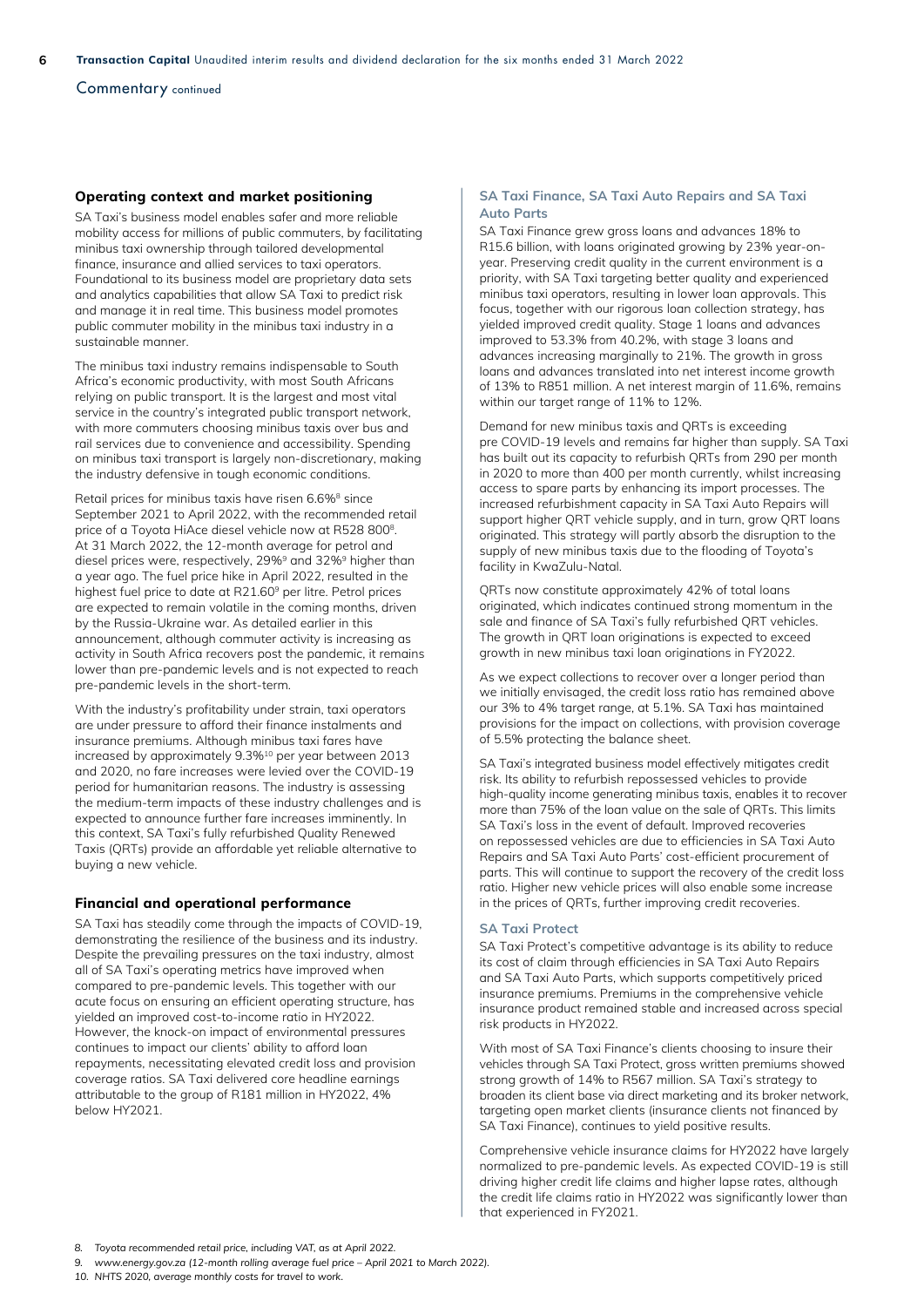#### **Outlook**

Over 20 years, SA Taxi's business model has evolved from a speciality financier within the minibus taxi sector into a vertically integrated mobility platform offering access to minibus taxi ownership, finance, insurance, maintenance and other allied services. SA Taxi participates in the entire taxi industry value chain, which underpins its track record of quality earnings. The business' long-term success in creating value from a niche asset demonstrates the potential it has to sustainably expand its addressable market. SA Taxi's future growth will include the design and delivery of a broader range of mobility products to a wider mobility ecosystem.

# **Transaction Capital Risk Services**

Our strategic focus in the second half of FY2022 will be on optimising our core business lines. This will enhance SA Taxi's resilience and position it for growth. To broaden our addressable market, we will also continue to look for opportunities to develop new offerings that leverage off SA Taxi's market position as well as the broader mobility ecosystem.

| For the six months ended 31 March                              |                | 2022    | 2021    | Movement |
|----------------------------------------------------------------|----------------|---------|---------|----------|
| <b>Financial performance</b>                                   |                |         |         |          |
| Core headline earnings from continuing operations              | R <sub>m</sub> | 165     | 131     | 26%      |
| Core headline earnings from continuing operations attributable |                |         |         |          |
| to the group                                                   | <b>Rm</b>      | 164     | 131     | 25%      |
| Non-interest revenue                                           | R <sub>m</sub> | 1 3 1 7 | 1 1 5 8 | 14%      |
| Core cost-to-income ratio                                      | $\%$           | 81.8    | 83.5    |          |
| <b>Purchased book debts</b>                                    |                |         |         |          |
| Cost price of purchased book debts acquired                    | R <sub>m</sub> | 745     | 385     | 94%      |
| Carrying value of purchased book debts                         | R <sub>m</sub> | 3954    | 2 7 0 5 | 46%      |
| Estimated remaining collections                                | <b>Rm</b>      | 6876    | 5883    | 17%      |

#### **Operating context and market positioning**

Over the years, TCRS has built a competitive advantage through a combination of unique technology, data and analytics competencies to provide collection services that facilitate the effective functioning of consumer credit markets. As the requirements of our clients expanded to a greater need to outsource their non-core services, we recognised an opportunity to create a range of digitally driven business services as a trusted partner to a global client base, leveraging off our South African technology platform and call centre IP. These business activities are diversified across geographies, sectors and clients, which lowers concentration risk and underpins positive performance and returns in different market conditions. This market positioning is yielding returns, with TCRS's earnings in the current year growing at a rate higher than historic levels.

#### **Financial and operational performance**

TCRS posted a resilient performance with core headline earnings from continuing operations growing by 26% to R165 million, driven by higher levels of investment in the acquisition of NPL portfolios and robust collection revenues allowing the division to exceed its historic earnings growth rate. The implementation of effective work-from-home capabilities and technologies, together with the proactive recalibration of its staff complement and infrastructure in South Africa over the past two years continues to yield higher productivity whilst driving cost efficiencies, with the core cost-to-income ratio improving further to 81.8% in HY2022, compared to 83.5% in HY2021.

#### **Collection services**

In its most significant business activity, TCRS acts either as a principal in acquiring and then collecting on NPL portfolios, or as a service provider on an outsourced contingency or fee-for-service (FFS) basis. Collection revenue grew by 15% in HY2022. The acquisition of NPL portfolios, or the collection thereof as an agent, is a significant growth opportunity as more NPL portfolios come to market in South Africa. Of the 26.4 million<sup>11</sup> credit-active South African consumers at December 2021, almost 38%11 (9.911 million) had impaired credit records. Transaction Capital's Consumer Credit Rehabilitation Index, which measures consumers' propensity to repay debt, had deteriorated 0.7% by March 2022 compared to the previous quarter ended 31 December 2021. This provides more scope for TCRS, as consumer facing entities deal with bigger NPL portfolios due to increasing indebtedness of consumers and their impaired ability to service debt.

#### **Acquisition of NPL portfolios as principal**

TCRS has over 20 years of experience in acquiring NPL portfolios at attractive risk-adjusted returns. Our ability to adjust pricing methodology to the prevailing environment ensure that we can price NPL portfolios accurately to achieve targeted returns.

In South Africa, the acquisition of NPL portfolios is exceeding pre-pandemic levels, with an investment of R675 million, up 91% from the investment level of R353 million HY2021. We expect growth in the market for NPL portfolios to continue accelerating as the impact of COVID-19 plays out over the medium term.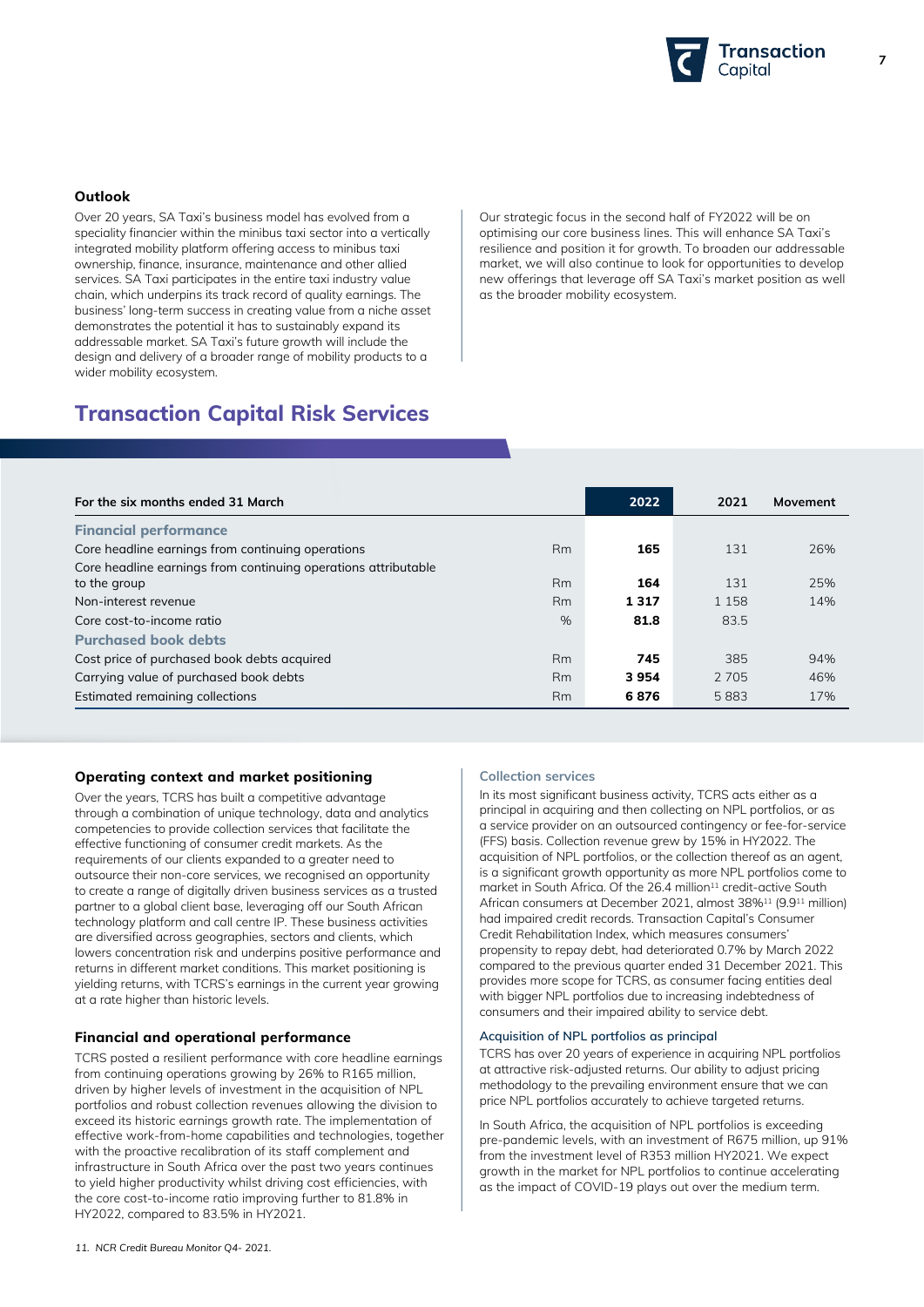#### Commentary continued

In Australia, trading conditions remain subdued, with few NPL portfolios being offered for sale, banks still showing greater leniency on outstanding credit and debt moratoriums continuing. Those NPL portfolios that do come to market attract strong pricing as demand continues to outweigh supply. In HY2022 TCRS invested R70 million in acquiring NPL portfolios in Australia.

At 31 March 2022, TCRS's NPL portfolios were valued at R3 954 million. We expect annuity revenue of R6 876 million from this asset over the medium term, up 17% from R5 883 million a year ago.

Collections on NPL portfolios owned as a principal have recovered fully and grew by 39% to R875 million for the period.

#### **Contingency and fee-for-service revenue**

Our business model which comprises both principal and agency collections allows TCRS to derive returns in different market conditions. Currently more opportunities exist for the purchase of NPL portfolios in South Africa, and as a result revenues from contingency and FFS have been declining relative to principal revenues. In Australia, market conditions currently favour agency collections. At 31 March 2022 the contingency and FFS business made up 29% of total collections revenue, down from 42% in HY2021.

#### **Digital customer engagement services**

The digital customer engagement services segment is an exciting opportunity for TCRS to leverage our ZAR cost base, local technology platform and IP, as well as our deep experience in managing outcomes-based call centre operations to earn international revenue and create jobs locally. In anticipation of the medium-term effects of the COVID-19 pandemic, TCRS implemented a world-class technology-led work-from-home operating model, which is yielding higher productivity per agent. These capabilities position the business to help clients mitigate the impact of the global shortage of human resources and skills, through a digitally enabled solution. Whilst the unemployment rate in South Africa climbed to 35.3%12 in the fourth quarter of the 2021 calendar year, in contrast, there is a significant shortage in skilled labour across many developed economies. The 'great resignation' which is an ongoing economic trend beginning in early 2021, and primarily impacting the United States but also the United Kingdom and Europe has resulted in global skills shortages as employees have voluntary resigned from their jobs en masse. In Australia, unemployment has declined to 4.0%13 in March 2022, its lowest unemployment rate since August 2008.

#### **Outlook**

The evolution of TCRS into a global digital services business leverages the competitive advantage that we have built over the last two decades and offers distinct avenues for growth, particularly as South Africa grows as a popular destination for outsourced customer engagement solutions. For the remainder of FY2022 our strategic focus will be to accelerate the acquisition of purchased book debts in South Africa and grow the digital customer engagement services business locally and internationally.

#### **Dividend declaration**

In line with the stated dividend policy of 2 to 2.5 times, the board has resolved to declare an interim gross cash dividend of 33 cents per share (HY2021: 19 cents per share) for the six months ended 31 March 2022, to those members on the record date appearing below. The dividend is declared out of income reserves. A dividend withholding tax of 20% will be applicable to the dividend for all shareholders that are not exempt from the dividend withholding tax, resulting in a net dividend of 26.4 cents per share.

The salient features applicable to the dividend are as follows:

| Issued shares as at<br>declaration date | 721 110 391           |
|-----------------------------------------|-----------------------|
| Declaration date                        | Wednesday 18 May 2022 |
| Last day to trade cum dividend          | Tuesday 7 June 2022   |
| Ex-dividend                             | Wednesday 8 June 2022 |
| Record date                             | Friday 10 June 2022   |
| Payment date                            | Monday 13 June 2022   |

*Tax reference number: 9466/298/15/6*

Share certificates may not be dematerialised or rematerialised between Wednesday 8 June 2022 and Friday 10 June 2022, both dates inclusive.

The cash dividend will be electronically transferred to the bank accounts of all certificated shareholders, where this facility is available, on Monday 13 June 2022. Where electronic fund transfer is not available or desired, cheques dated Monday 13 June 2022 will be posted on that date. Shareholders who have dematerialised their share certificates will have their accounts at their CSDP or broker credited on Monday 13 June 2022.

#### **Change to company secretary**

Ms Sharon Nayger resigned as company secretary of Transaction Capital with effect from 30 November 2021. The board would like to thank Ms Nayger for her valuable contribution to Transaction Capital and wishes her well in her future endeavours. Ms Lisa Lill was appointed as company secretary with effect from 1 December 2021.

#### **Basis of preparation**

The unaudited condensed consolidated financial results for the six months ended 31 March 2022 have been prepared under the supervision of Sean Doherty CA(SA), chief financial officer. The financial information on which this announcement is based has not been reviewed and reported on by Transaction Capital's auditors.

The unaudited condensed consolidated financial results the six months ended 31 March 2022 have been prepared in accordance with the JSE Limited Listings Requirements and the JSE Debt Listings Requirements, International Financial Reporting Standards (IFRS) including IAS 34 Interim Financial Reporting, the SAICA Financial Reporting Guides as issued by the Accounting Practices Committee and Financial Pronouncements as issued by the Financial Reporting Standards Council as well as the requirements of the South African Companies Act 71 of 2008.

The accounting policies applied in the preparation of the unaudited condensed consolidated financial statements for the six months ended 31 March 2022, are in accordance with IFRS and are consistent, in all material respects, with those detailed in Transaction Capital's annual consolidated financial statements for the 2021 financial year.

Any forecast financial information, including the prospects statement, has not been reviewed or reported on by the company's auditors.

*13. Australian Bureau of Statistics – Labour Force Australia for the period ended March 2022.*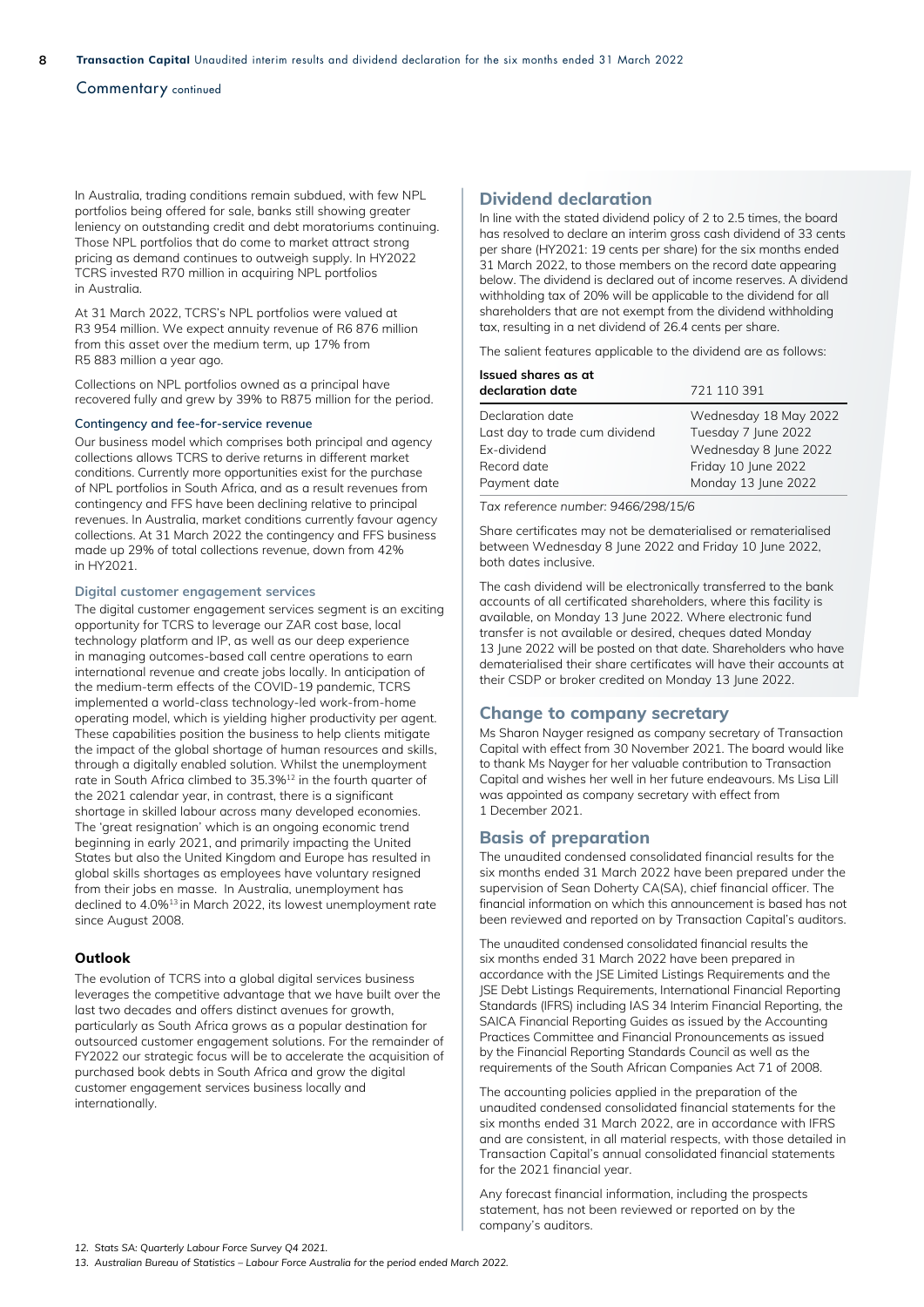

#### **Core results**

Core headline earnings from continuing operations is a non-IFRS measure which excludes gains/losses, costs and adjustments associated with acquisitions and disposals of investments. It is management's view that the most appropriate metric to measure performance for the six months ended 31 March 2022 is core headline earnings per share from continuing operations. In terms of the JSE Listings Requirements, these constitute pro forma financial information.

This pro forma financial information, which is the responsibility of the group's directors, has been prepared for illustrative purposes to more accurately reflect operational performance. Due to its nature, it may not fairly present, in terms of IFRS, the group's financial position, changes in equity, and results of operations or cash flows. Details of the nature of these adjustments can be found in the reconciliation of headline earnings to core headline earnings below.

#### **Reconciliation from headline earnings to core headline earnings**

|                                                                                                                    |             | 31 March<br>2022<br><b>Unaudited</b><br><b>Rm</b> | 31 March<br>2021<br><b>Unaudited</b><br>Rm | 31 March<br>2020<br><b>Unaudited</b><br><b>Rm</b> | 30 September<br><b>Audited</b><br>2021<br>Rm |
|--------------------------------------------------------------------------------------------------------------------|-------------|---------------------------------------------------|--------------------------------------------|---------------------------------------------------|----------------------------------------------|
| Headline earnings from continuing operations<br>attributable to group                                              |             | 473                                               | 435                                        | 277                                               | 999                                          |
| <b>Adjusted for once-off transaction costs</b><br>relating to the following:                                       |             |                                                   |                                            |                                                   |                                              |
| Acquisition of additional 24.3% interest in WeBuyCars                                                              | 3 Aug 2021  | 5                                                 |                                            |                                                   | $\overline{4}$                               |
| Investment in non-controlling 49.9% interest in<br><b>WeBuyCars</b>                                                | 11 Sep 2020 |                                                   | $\overline{2}$                             |                                                   | $\overline{2}$                               |
| Acquisition of Fihrst                                                                                              | 1 Dec 2019  |                                                   |                                            | $\overline{4}$                                    |                                              |
| Adjusted for accounting entries relating to<br>written put options over WBC Holdings<br>non-controlling interests: |             |                                                   |                                            |                                                   |                                              |
| Imputed interest charge*                                                                                           | 5 Oct 2021  | 125                                               |                                            |                                                   |                                              |
| <b>Core headline earnings from continuing</b><br>operations attributable to group                                  |             | 603                                               | 437                                        | 281                                               | 1,005                                        |
| Core headline earnings per share from<br>continuing operations                                                     |             | 83.7                                              | 65.5                                       | 45.8                                              | 147.9                                        |

*\* Refer to note 2 of the unaudited condensed consolidated financial statements.*

#### **Approval by the board of directors**

The information in this announcement has been reviewed and approved by the board of directors, and is signed on its behalf by:

Hyde Park 18 May 2022

**David Hurwitz Sean Doherty** Chief executive officer Chief financial officer

**Enquiries:** Nomonde Xulu – Investor Relations **Email:** nomondex@transactioncapital.co.za **JSE Sponsor and Equity Markets Broker:** Investec Bank Limited **JSE Debt Sponsor:** Rand Merchant Bank (A division of FirstRand Bank Limited)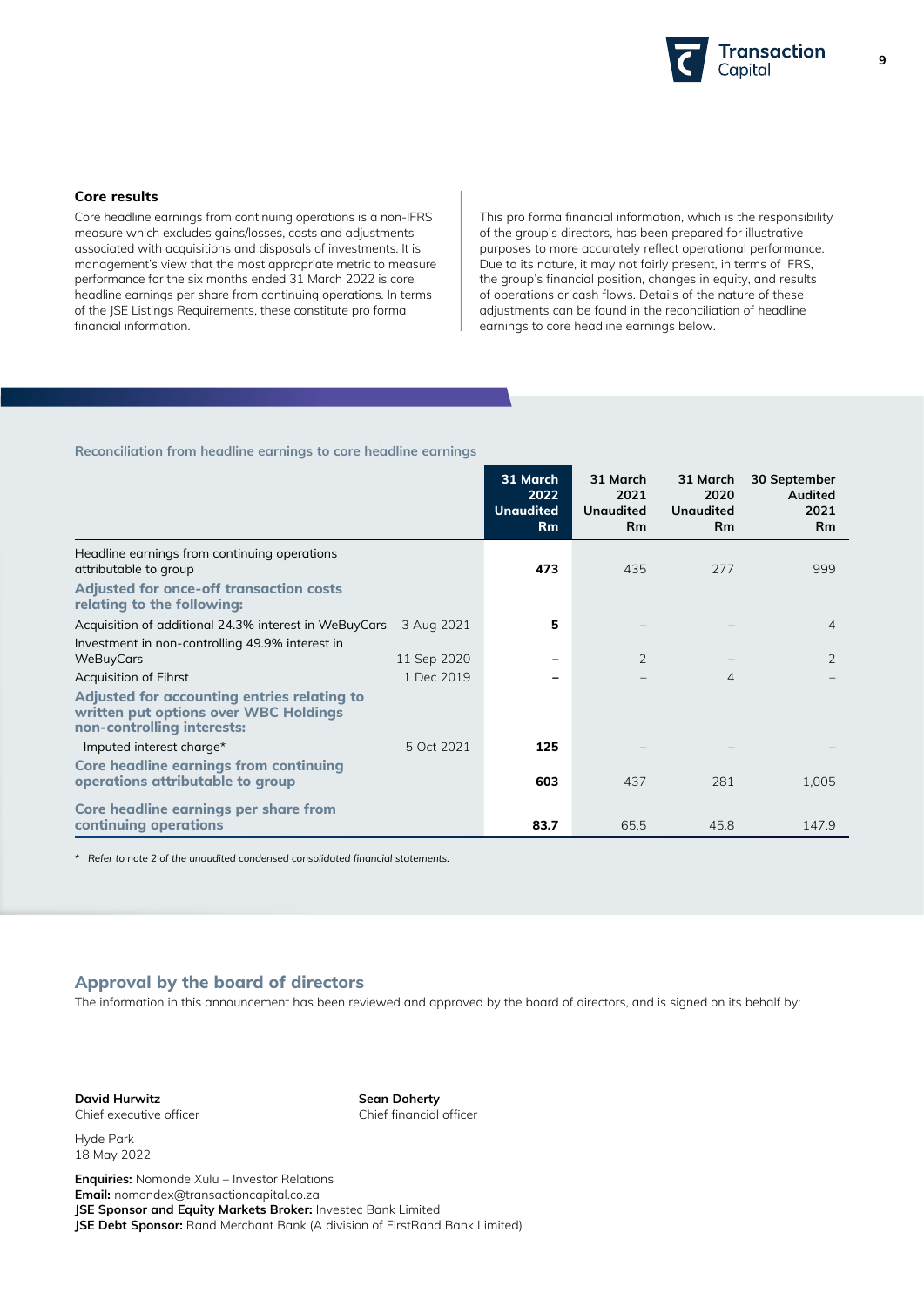# <span id="page-11-0"></span>Condensed consolidated statement of financial position **at 31 March 2022**

|                                                                                                                              | <b>Notes</b>   | 31 March<br>2022<br><b>Unaudited</b><br><b>Rm</b> | 2021<br><b>Unaudited</b><br>Rm | 31 March 30 September<br>2021<br><b>Audited</b><br>Restated*<br><b>Rm</b> |
|------------------------------------------------------------------------------------------------------------------------------|----------------|---------------------------------------------------|--------------------------------|---------------------------------------------------------------------------|
| <b>Assets</b>                                                                                                                |                |                                                   |                                |                                                                           |
| Cash and cash equivalents                                                                                                    |                | 1613                                              | 1509                           | 2 2 3 6                                                                   |
| Tax receivables                                                                                                              |                | 18                                                | 17                             | 30                                                                        |
| Trade and other receivables                                                                                                  |                | 1521                                              | 1 2 9 8                        | 1 477                                                                     |
| Inventories                                                                                                                  |                | 2942                                              | 1 1 0 3                        | 2 4 7 7                                                                   |
| Assets classified as held for sale                                                                                           |                | 67                                                | 143                            | 98                                                                        |
| Loans and advances                                                                                                           |                | 14 785                                            | 12 510                         | 13 3 05                                                                   |
| Leased assets                                                                                                                |                | 14                                                | 19                             | 17                                                                        |
| Purchased book debts                                                                                                         |                | 3954                                              | 2705                           | 3 4 4 1                                                                   |
| Other loans receivable                                                                                                       |                | 78                                                | 52                             | 65                                                                        |
| Other investments                                                                                                            |                | 41                                                |                                |                                                                           |
| Equity accounted investments                                                                                                 |                | 370                                               | 2 2 9 2                        | 301                                                                       |
| Intangible assets                                                                                                            |                | 3 2 5 1                                           | 500                            | 3 2 3 7                                                                   |
| Property and equipment                                                                                                       |                | 1433                                              | 409                            | 1075                                                                      |
| Goodwill                                                                                                                     |                | 4 3 8 8                                           | 1 3 2 7                        | 4 3 9 2                                                                   |
| Deferred tax assets                                                                                                          |                | 325                                               | 334                            | 319                                                                       |
| <b>Total assets</b>                                                                                                          |                | 34 800                                            | 24 218                         | 32 470                                                                    |
| <b>Liabilities</b>                                                                                                           |                |                                                   |                                |                                                                           |
| <b>Bank overdrafts</b>                                                                                                       |                | 450                                               | 184                            | 364                                                                       |
| Other short-term borrowings                                                                                                  |                | 32                                                | 45                             | 81                                                                        |
| Tax payables                                                                                                                 |                | 36                                                | 21                             | 41                                                                        |
| Trade and other payables                                                                                                     |                | 1091                                              | 790                            | 2 4 9 8                                                                   |
| Provisions                                                                                                                   |                | 83                                                | 60                             | 92                                                                        |
| Liabilities directly associated with assets held for sale                                                                    |                | 12                                                | 14                             | 14                                                                        |
| Insurance contract liabilities                                                                                               |                | 251                                               | 361                            | 271                                                                       |
| Benefits ceded on insurance contracts relating to inventories<br>Benefits ceded on insurance contracts relating to loans and |                | 47                                                | 38                             | 46                                                                        |
| advances                                                                                                                     |                | 54                                                | 139                            | 52                                                                        |
| Benefits accruing to insurance contract holders                                                                              |                | 150                                               | 184                            | 173                                                                       |
| Interest-bearing liabilities                                                                                                 | $\mathbf{1}$   | 19 381                                            | 14 783                         | 16 139                                                                    |
| Senior debt                                                                                                                  |                | 18 556                                            | 14 170                         | 15 349                                                                    |
| Subordinated debt                                                                                                            |                | 825                                               | 613                            | 790                                                                       |
| Lease liabilities                                                                                                            |                | 425                                               | 410                            | 420                                                                       |
| Put option liability                                                                                                         | $\overline{2}$ | 3836                                              |                                |                                                                           |
| Deferred tax liabilities                                                                                                     |                | 1 4 4 3                                           | 553                            | 1 4 0 5                                                                   |
| <b>Total liabilities</b>                                                                                                     |                | 27 040                                            | 17 221                         | 21 3 25                                                                   |
| <b>Equity</b>                                                                                                                |                |                                                   |                                |                                                                           |
| Ordinary share capital                                                                                                       | 3              | 3 9 0 9                                           | 2 277                          | 3464                                                                      |
| Put option reserve                                                                                                           |                | (3710)                                            |                                |                                                                           |
| Other reserves                                                                                                               |                | 248                                               | 327                            | 688                                                                       |
| Retained earnings                                                                                                            |                | 5828                                              | 3832                           | 5 5 9 1                                                                   |
| Equity attributable to ordinary equity holders of the parent                                                                 |                | 6 2 7 5                                           | 6436                           | 9 7 4 3                                                                   |
| Non-controlling interests                                                                                                    |                | 1 4 8 5                                           | 561                            | 1 4 0 2                                                                   |
| <b>Total equity</b>                                                                                                          |                | 7760                                              | 6997                           | 11 145                                                                    |
|                                                                                                                              |                |                                                   |                                |                                                                           |
| <b>Total equity and liabilities</b>                                                                                          |                | 34 800                                            | 24 218                         | 32 470                                                                    |

*\* In terms of IFRS 3: Business Combinations, the provisional accounting applied to the acquisition of WBC Holdings (Pty) Ltd was finalised during the current financial*  year. As a result, the contingent consideration from the business combination increased by R39 million, and goodwill increased by R39 million. Comparative *information has been restated accordingly.*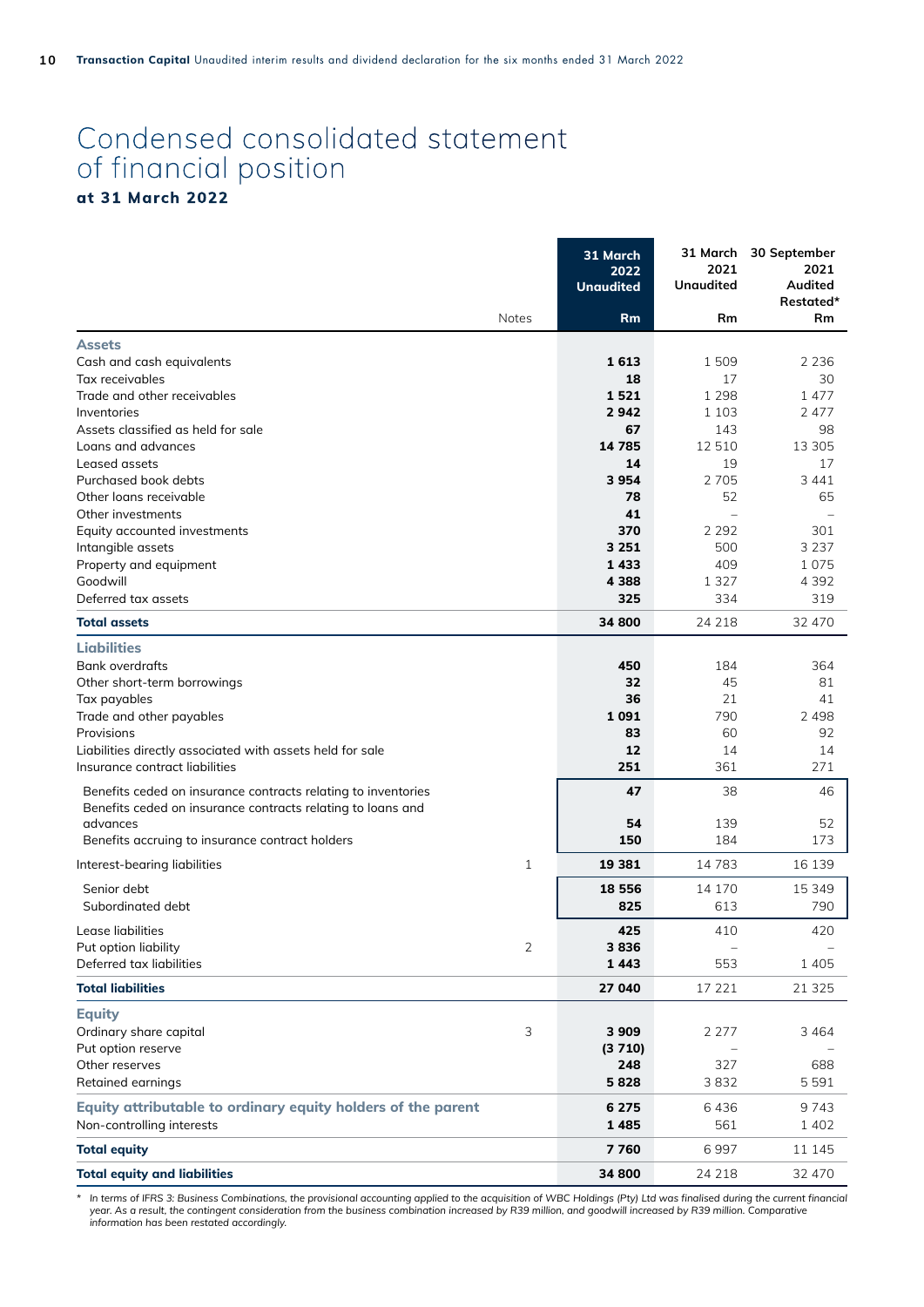

# <span id="page-12-0"></span>Condensed consolidated income statement

## **for the half year ended 31 March 2022**

|                                                                      | Notes          | 31 March<br>2022<br><b>Unaudited</b><br>Rm | 31 March<br>2021<br><b>Unaudited</b><br>Rm | 30 September<br>2021<br><b>Audited</b><br>Rm |
|----------------------------------------------------------------------|----------------|--------------------------------------------|--------------------------------------------|----------------------------------------------|
| Interest income                                                      |                | 1454                                       | 1 2 6 3                                    | 2 6 6 3                                      |
| Interest expense                                                     |                | (863)                                      | (593)                                      | (1 232)                                      |
| <b>Net interest income</b>                                           |                | 591                                        | 670                                        | 1431                                         |
| Impairment of loans and advances                                     |                | (375)                                      | (295)                                      | (563)                                        |
| Risk-adjusted net interest income                                    |                | 216                                        | 375                                        | 868                                          |
| Non-interest revenue                                                 | $\overline{4}$ | 2816                                       | 1528                                       | 3 3 6 5                                      |
| Net insurance result                                                 | 4              | 206                                        | 237                                        | 392                                          |
| Insurance revenue                                                    |                | 567                                        | 497                                        | 1015                                         |
| Insurance service expense                                            |                | (360)                                      | (261)                                      | (620)                                        |
| Insurance finance (expense)/income                                   |                | (1)                                        | 1                                          | (3)                                          |
| Other non-interest revenue                                           | 4              | 2610                                       | 1 2 9 1                                    | 2973                                         |
| Operating costs                                                      |                | (2 170)                                    | (1434)                                     | (3 122)                                      |
| Non-operating profit                                                 |                |                                            | (1)                                        | 1419                                         |
| Equity accounted income                                              |                | 16                                         | 128                                        | 213                                          |
| <b>Profit before tax</b>                                             |                | 878                                        | 596                                        | 2743                                         |
| Income tax expense                                                   |                | (262)                                      | (127)                                      | (325)                                        |
| Profit for the period from continuing operations                     |                | 616                                        | 469                                        | 2418                                         |
| <b>Discontinued operations</b>                                       |                |                                            |                                            |                                              |
| Loss for the period from discontinued operations                     |                | (1)                                        | (8)                                        | (12)                                         |
| <b>Profit for the period</b>                                         |                | 615                                        | 461                                        | 2 4 0 6                                      |
| Profit for the period from continuing operations<br>attributable to: |                |                                            |                                            |                                              |
| Ordinary equity holders of the parent                                |                | 473                                        | 429                                        | 2 3 0 2                                      |
| Non-controlling interests                                            |                | 143                                        | 40                                         | 116                                          |
| Loss for the period from discontinued operations<br>attributable to: |                |                                            |                                            |                                              |
| Ordinary equity holders of the parent                                |                | (1)                                        | (8)                                        | (12)                                         |
| Non-controlling interests                                            |                |                                            |                                            |                                              |
| <b>Earnings per share (cents)</b>                                    |                |                                            |                                            |                                              |
| From continuing operations                                           |                |                                            |                                            |                                              |
| Basic earnings per share                                             | $\mathbf 5$    | 65.7                                       | 64.3                                       | 338.7                                        |
| Diluted basic earnings per share                                     | 5              | 65.7                                       | 63.4                                       | 336.7                                        |
| From continuing and discontinued operations                          |                |                                            |                                            |                                              |
| Basic earnings per share                                             | 5              | 65.5                                       | 63.1                                       | 336.9                                        |
| Diluted basic earnings per share                                     | 5              | 65.5                                       | 62.3                                       | 334.9                                        |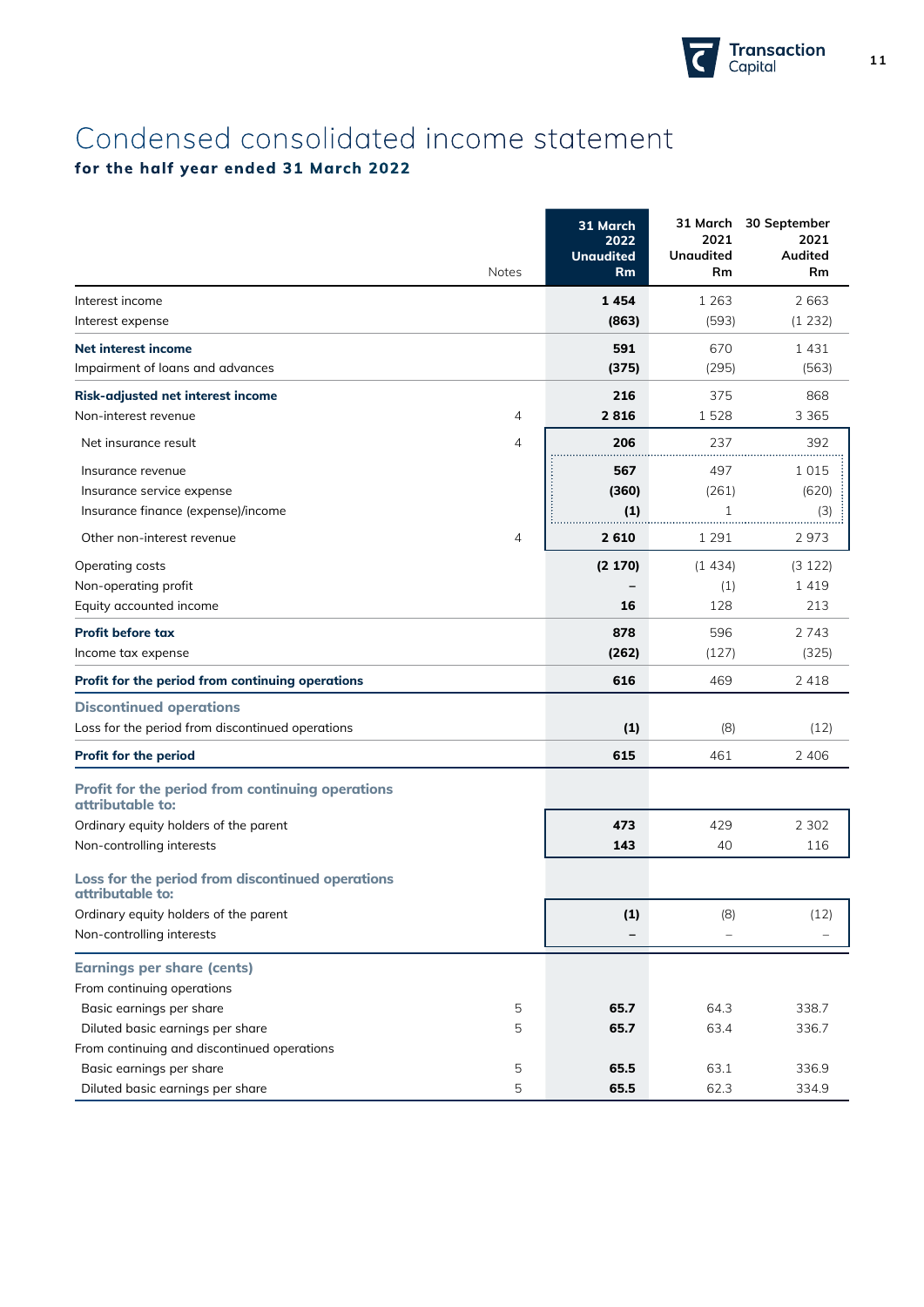# <span id="page-13-0"></span>Condensed consolidated statement of comprehensive income

**for the half year ended 31 March 2022** 

|                                                                 | 31 March<br>2022<br><b>Unaudited</b><br>Rm | 31 March<br>2021<br><b>Unaudited</b><br>Rm | 30 September<br>2021<br><b>Audited</b><br><b>Rm</b> |
|-----------------------------------------------------------------|--------------------------------------------|--------------------------------------------|-----------------------------------------------------|
| Profit for the period                                           | 615                                        | 461                                        | 2 4 0 6                                             |
| <b>Other comprehensive income</b>                               |                                            |                                            |                                                     |
| Items that may be reclassified subsequently to profit and loss: |                                            |                                            |                                                     |
| Movement in cash flow hedging reserve                           | $\overline{7}$                             | 50                                         | 22                                                  |
| Fair value gain arising during the period                       | 10                                         | 69                                         | 31                                                  |
| Deferred tax                                                    | (3)                                        | (19)                                       | (9)                                                 |
| Exchange loss on translation of foreign operations              | (39)                                       | (64)                                       | (89)                                                |
| Total comprehensive income for the period                       | 583                                        | 447                                        | 2 3 3 9                                             |
| Total comprehensive income attributable to:                     |                                            |                                            |                                                     |
| Ordinary equity holders of the parent                           | 440                                        | 407                                        | 2 2 2 3                                             |
| Non-controlling interests                                       | 143                                        | 40                                         | 116                                                 |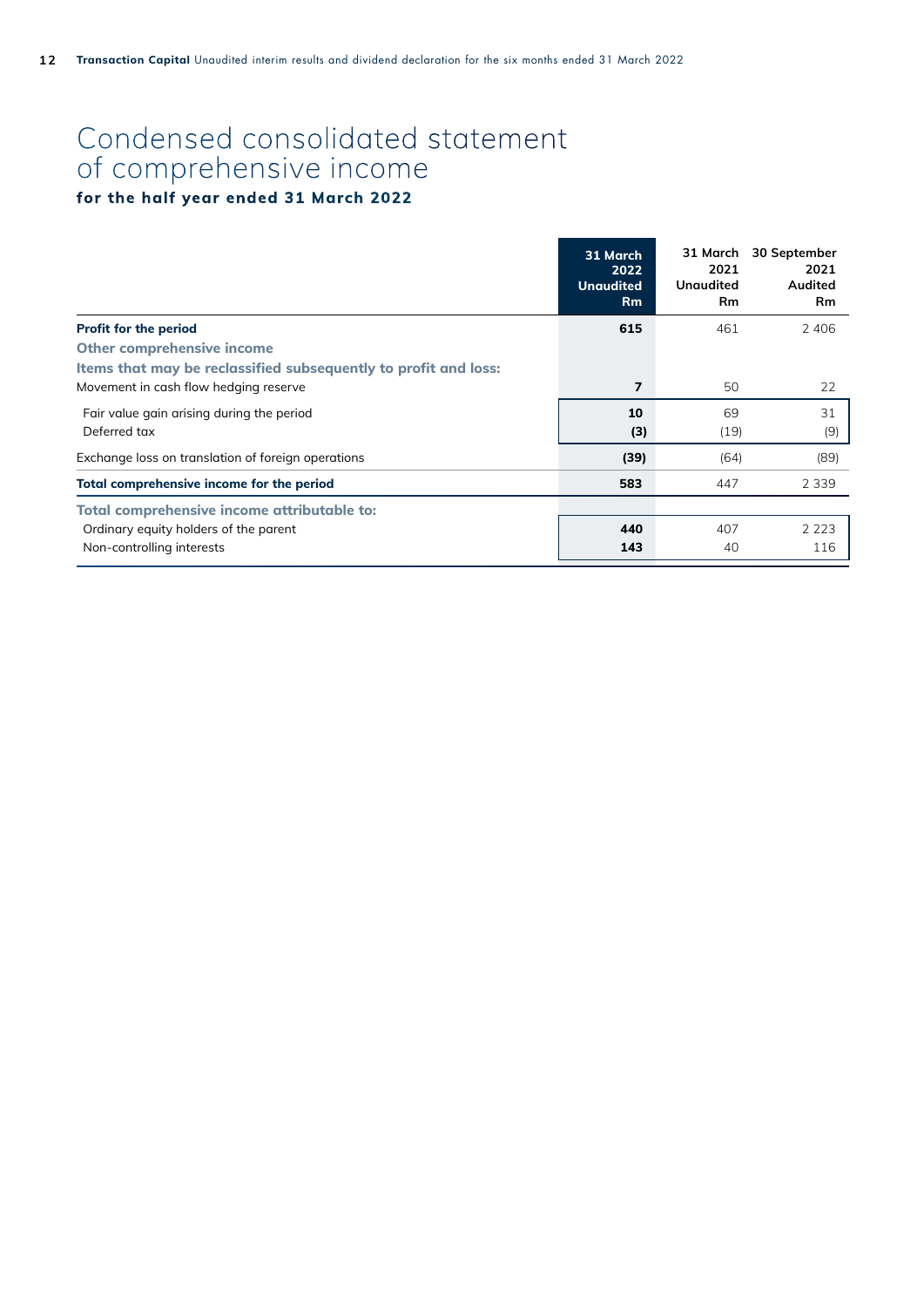

**13**

# <span id="page-14-0"></span>Condensed consolidated statement of changes in equity

**For the half year ended 31 March 2022**

|                                                                                         | of<br>ordinary<br>shares<br>million | <b>Share</b><br>capital<br><b>Rm</b>                 | Put<br>option<br>reserve*<br><b>Rm</b>     | <b>Other</b><br>reserves<br><b>Rm</b> | <b>Retained</b><br>earnings<br><b>Rm</b> | attributable<br>to ordinary<br>equity<br>holders of<br>the parent<br><b>Rm</b> | Non-<br>controlling<br><b>interests</b><br><b>Rm</b> | Total<br>equity<br><b>Rm</b> |
|-----------------------------------------------------------------------------------------|-------------------------------------|------------------------------------------------------|--------------------------------------------|---------------------------------------|------------------------------------------|--------------------------------------------------------------------------------|------------------------------------------------------|------------------------------|
| <b>Balance at 30 September 2020</b>                                                     |                                     |                                                      |                                            |                                       |                                          |                                                                                |                                                      |                              |
| - Audited                                                                               | 661.5                               | 2015                                                 |                                            | 322                                   | 3 4 8 1                                  | 5818                                                                           | 555                                                  | 6 3 7 3                      |
| Total comprehensive income                                                              | $\overbrace{\phantom{1232211}}$     |                                                      | $\overline{\phantom{a}}$                   | (14)                                  | 421                                      | 407                                                                            | 40                                                   | 447                          |
| Profit for the period<br>Other comprehensive income                                     | L.<br>$\overline{\phantom{0}}$      | $\overline{\phantom{0}}$<br>$\overline{\phantom{0}}$ | $\overline{\phantom{0}}$<br>$\overline{a}$ | $\overline{\phantom{0}}$<br>(14)      | 421<br>$\overline{\phantom{0}}$          | 421<br>(14)                                                                    | 40<br>$\overline{\phantom{0}}$                       | 461<br>(14)                  |
| Transactions with non-<br>controlling interests                                         |                                     |                                                      |                                            |                                       | (66)                                     | (66)                                                                           | (28)                                                 | (94)                         |
| Grant of conditional share plans<br>Settlement of conditional                           |                                     |                                                      |                                            | 28                                    |                                          | 28                                                                             |                                                      | 28                           |
| share plans                                                                             |                                     |                                                      |                                            | (9)                                   | (4)                                      | (13)                                                                           | $\overline{\phantom{0}}$                             | (13)                         |
| Dividends paid                                                                          |                                     |                                                      |                                            |                                       | $\overline{\phantom{0}}$                 |                                                                                | (6)                                                  | (6)                          |
| Issue of shares                                                                         | 13.0                                | 262                                                  |                                            | ۰                                     | $\overline{\phantom{0}}$                 | 262                                                                            | $\overline{\phantom{0}}$                             | 262                          |
| <b>Balance at 31 March 2021</b>                                                         |                                     |                                                      |                                            |                                       |                                          |                                                                                |                                                      |                              |
| – Unaudited                                                                             | 674.5<br>$\overline{\phantom{0}}$   | 2 2 7 7                                              | $\overline{\phantom{m}}$                   | 327<br>(53)                           | 3832<br>1869                             | 6436<br>1816                                                                   | 561<br>76                                            | 6997<br>1892                 |
| Total comprehensive income                                                              |                                     |                                                      |                                            |                                       |                                          |                                                                                |                                                      |                              |
| Profit for the period<br>Other comprehensive income                                     | -                                   |                                                      | $\overline{\phantom{m}}$                   | $\qquad \qquad -$<br>(53)             | 1869                                     | 1869<br>(53)                                                                   | 76<br>$\overline{\phantom{0}}$                       | 1945                         |
|                                                                                         |                                     |                                                      |                                            |                                       |                                          |                                                                                |                                                      | (53)                         |
| Transactions with non-<br>controlling interests                                         |                                     |                                                      |                                            |                                       | 20                                       | 20                                                                             | 793                                                  | 813                          |
| Grant of conditional share plans                                                        |                                     |                                                      |                                            | 34                                    |                                          | 34                                                                             |                                                      | 34                           |
| Settlement of conditional<br>share plans                                                |                                     |                                                      |                                            | (6)                                   | (2)                                      | (8)                                                                            | -                                                    | (8)                          |
| Recognition of reserve relating to                                                      |                                     |                                                      |                                            |                                       |                                          |                                                                                |                                                      |                              |
| forward contract to issue shares                                                        |                                     |                                                      | $\overline{\phantom{a}}$                   | 386                                   | $\overline{\phantom{0}}$                 | 386                                                                            | $\overline{\phantom{0}}$                             | 386                          |
| Dividends paid                                                                          |                                     |                                                      |                                            | $\overline{\phantom{0}}$              | (128)                                    | (128)                                                                          | (28)                                                 | (156)                        |
| Issue of shares                                                                         | 33.9                                | 1 1 8 7                                              | $\overline{\phantom{m}}$                   | $\qquad \qquad -$                     | $\overline{\phantom{0}}$                 | 1 1 8 7                                                                        | $\overline{\phantom{a}}$                             | 1 1 8 7                      |
| <b>Balance at 30 September 2021</b>                                                     |                                     |                                                      |                                            |                                       |                                          |                                                                                |                                                      |                              |
| - Audited                                                                               | 708.4                               | 3 4 6 4                                              |                                            | 688                                   | 5 5 9 1                                  | 9743                                                                           | 1402                                                 | 11 145                       |
| Total comprehensive income                                                              | $\qquad \qquad -$                   | $\overline{\phantom{0}}$                             | $\qquad \qquad -$                          | (32)                                  | 472                                      | 440                                                                            | 143                                                  | 583                          |
| Profit for the period                                                                   |                                     |                                                      |                                            |                                       | 472                                      | 472                                                                            | 143                                                  | 615                          |
| Other comprehensive income                                                              |                                     |                                                      |                                            | (32)                                  |                                          | (32)                                                                           | $\overline{\phantom{0}}$                             | (32)                         |
| Grant of conditional share plans<br>Settlement of conditional                           |                                     |                                                      |                                            | 33                                    | -                                        | 33                                                                             | -                                                    | 33                           |
| share plans<br>Derecognition the reserve                                                |                                     |                                                      |                                            | (55)                                  | (27)                                     | (82)                                                                           |                                                      | (82)                         |
| relating to forward contract to<br>issue shares**<br>Recognition of reserve relating to |                                     |                                                      |                                            | (386)                                 | 30                                       | (356)                                                                          |                                                      | (356)                        |
| the put option to acquire<br>non-controlling interests*                                 |                                     |                                                      | (3710)                                     |                                       |                                          | (3710)                                                                         |                                                      | (3710)                       |
| Dividends paid                                                                          |                                     |                                                      |                                            |                                       | (238)                                    | (238)                                                                          | (60)                                                 | (298)                        |
| Issue of shares                                                                         | 12.7                                | 445                                                  |                                            |                                       |                                          | 445                                                                            | -                                                    | 445                          |
| <b>Balance at 31 March 2022</b><br>- Unaudited                                          | 721.1                               | 3 9 0 9                                              | (3710)                                     | 248                                   | 5828                                     | 6 2 7 5                                                                        | 1485                                                 | 7760                         |

*\* This reserve relates to the equity reserve created on 5 October 2021 on recognition of a financial liability relating to put options for the acquisition of shares held by the non-controlling interests in WBC Holdings (Pty) Ltd. Refer to note 2 for further details relating to the recognition of the put option liability.*

*\*\* A reserve was recognised in relation to the forward contract to issue Transaction Capital Limited shares in settlement of a portion of the purchase price for the acquisition of a controlling interest in the WBC group during the 2021 financial year. The reserve was derecognised when the group issued the shares in settlement of the purchase price in October 2021. The difference between the fair value of the forward contract on initial recognition of the reserve and the value of shares that were issued has been transferred to retained earnings.*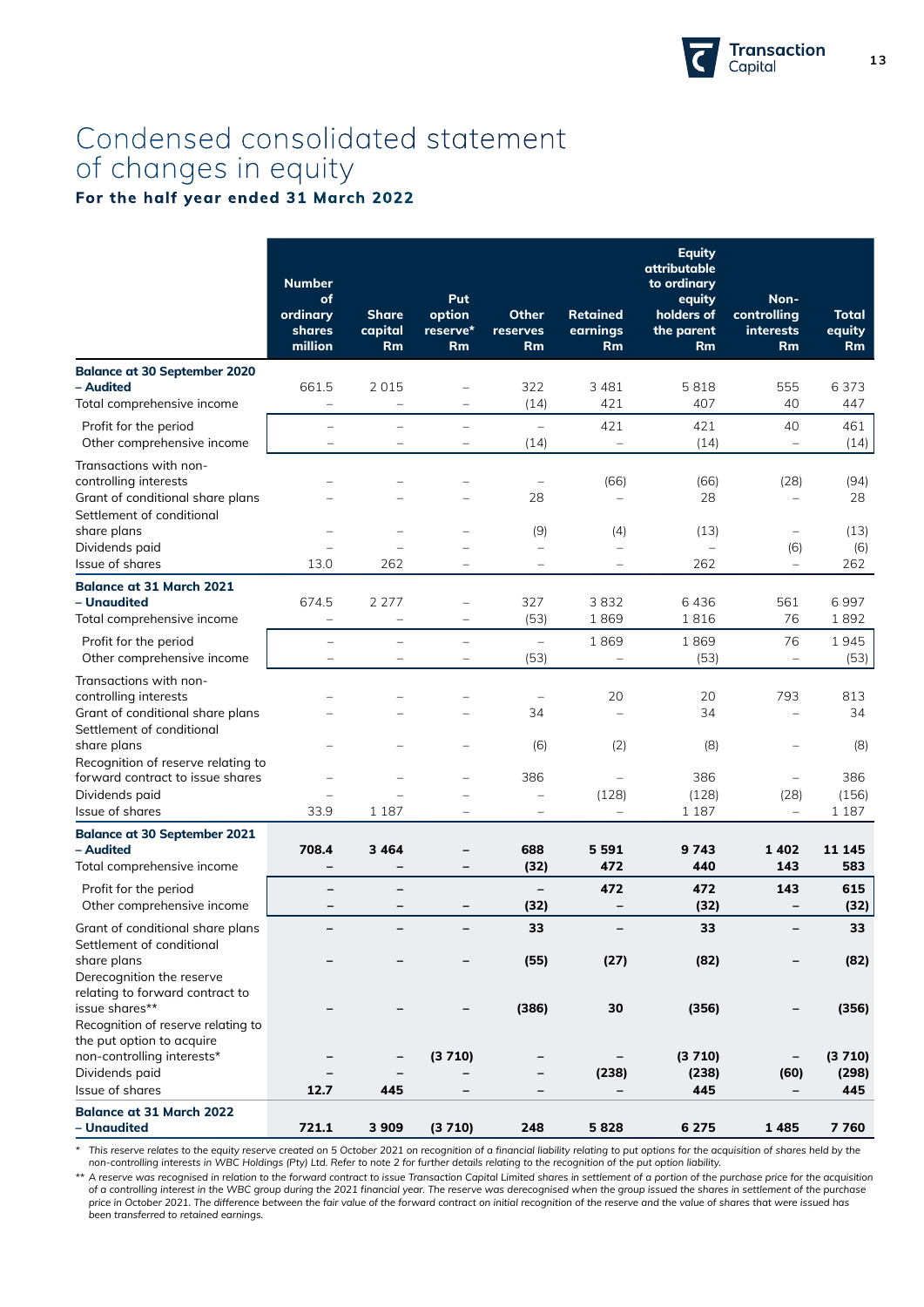# <span id="page-15-0"></span>Condensed consolidated statement of cash flows

#### **for the half year ended 31 March 2022**

|                                                                                                      | 31 March<br>2022<br><b>Unaudited</b><br><b>Rm</b> | 2021<br><b>Unaudited</b><br>Restated*<br>Rm | 31 March 30 September<br>2021<br><b>Audited</b><br>Rm |
|------------------------------------------------------------------------------------------------------|---------------------------------------------------|---------------------------------------------|-------------------------------------------------------|
| <b>Cash flow from operating activities</b>                                                           |                                                   |                                             |                                                       |
| Cash generated by operations                                                                         | 1025                                              | 390                                         | 892                                                   |
| Interest received                                                                                    | 1085                                              | 1026                                        | 2 0 6 4                                               |
| Interest paid                                                                                        | (689)                                             | (560)                                       | (1148)                                                |
| Income taxes paid                                                                                    | (183)                                             | (45)                                        | (201)                                                 |
| Dividends paid                                                                                       | (298)                                             | (6)                                         | (162)                                                 |
| <b>Cash flow from operating activities before changes in</b><br>operating assets and working capital | 940                                               | 805                                         | 1445                                                  |
| <b>Increase in operating assets</b>                                                                  | (2 228)                                           | (1302)                                      | (2740)                                                |
| Loans and advances                                                                                   | (1.485)                                           | (925)                                       | (1586)                                                |
| Leased assets                                                                                        | 3                                                 | 3                                           | 5                                                     |
| Purchased book debts                                                                                 | (746)                                             | (380)                                       | (1159)                                                |
| <b>Changes in working capital</b>                                                                    | (824)                                             | (128)                                       | (691)                                                 |
| Increase in inventories                                                                              | (465)                                             | (71)                                        | (721)                                                 |
| Increase in trade and other receivables                                                              | (102)                                             | (47)                                        | (41)                                                  |
| Increase in other loans receivable                                                                   | (15)                                              | (13)                                        | (37)                                                  |
| (Decrease)/increase in trade and other payables                                                      | (242)                                             | 3                                           | 108                                                   |
| Net cash utilised by operating activities                                                            | (2 112)                                           | (625)                                       | (1986)                                                |
| <b>Cash flow from investing activities</b>                                                           |                                                   |                                             |                                                       |
| Acquisition of property and equipment                                                                | (432)                                             | (21)                                        | (83)                                                  |
| Proceeds on disposal of property and equipment                                                       |                                                   |                                             | 1                                                     |
| Acquisition of intangible assets                                                                     | (50)                                              | (38)                                        | (108)                                                 |
| Investment into equity accounted investment                                                          | (75)                                              | (28)                                        | (39)                                                  |
| Acquisition of subsidiaries**                                                                        | (870)                                             |                                             | (23)                                                  |
| Increase in other investments                                                                        | (41)                                              |                                             | $\overline{\phantom{0}}$                              |
| Net cash utilised by investing activities                                                            | (1468)                                            | (87)                                        | (252)                                                 |
| <b>Cash flow from financing activities</b>                                                           |                                                   |                                             |                                                       |
| Proceeds from interest-bearing liabilities                                                           | 7 0 4 4                                           | 3 3 6 2                                     | 8648                                                  |
| Settlement of interest-bearing liabilities                                                           | (4064)                                            | (2802)                                      | (7185)                                                |
| Settlement of other short-term borrowings                                                            | (49)                                              | (57)                                        | (21)                                                  |
| Repayment of lease liabilities                                                                       | (57)                                              | (39)                                        | (61)                                                  |
| Additional interest acquired in subsidiaries                                                         |                                                   | (82)                                        | (82)                                                  |
| Issue of shares                                                                                      |                                                   | 248                                         | 1 407                                                 |
| Net cash generated by financing activities                                                           | 2874                                              | 630                                         | 2 7 0 6                                               |
| Net (decrease)/increase in cash and cash equivalents                                                 | (706)                                             | (82)                                        | 468                                                   |
| Cash and cash equivalents at the beginning of the period                                             | 1874                                              | 1 4 2 2                                     | 1 4 2 2                                               |
| Effects of exchange rate changes on the balance of cash held in<br>foreign currencies                | (2)                                               | (12)                                        | (16)                                                  |
| Cash and cash equivalents at the end of period***                                                    | 1 1 6 6                                           | 1 3 2 8                                     | 1874                                                  |

Restated to present the additional interest acquired in subsidiary as part of financing activities in line with IAS 7 – Statement of cash flows paragraph 42A. Refer *to note 6.*

*\*\* Transaction Capital Motor Holdco (Pty) Ltd (TCMH) acquired an additional 25% interest in the WBC group during the 2021 financial year. The cash consideration for the acquisition was settled during the current financial year on 5 October 2021.* 

*\*\*\* Cash and cash equivalents are presented net of bank overdrafts and include R3 million (31 March 2021: R3 million, 30 September 2021: R2 million) of cash transferred as part of assets held for sale.*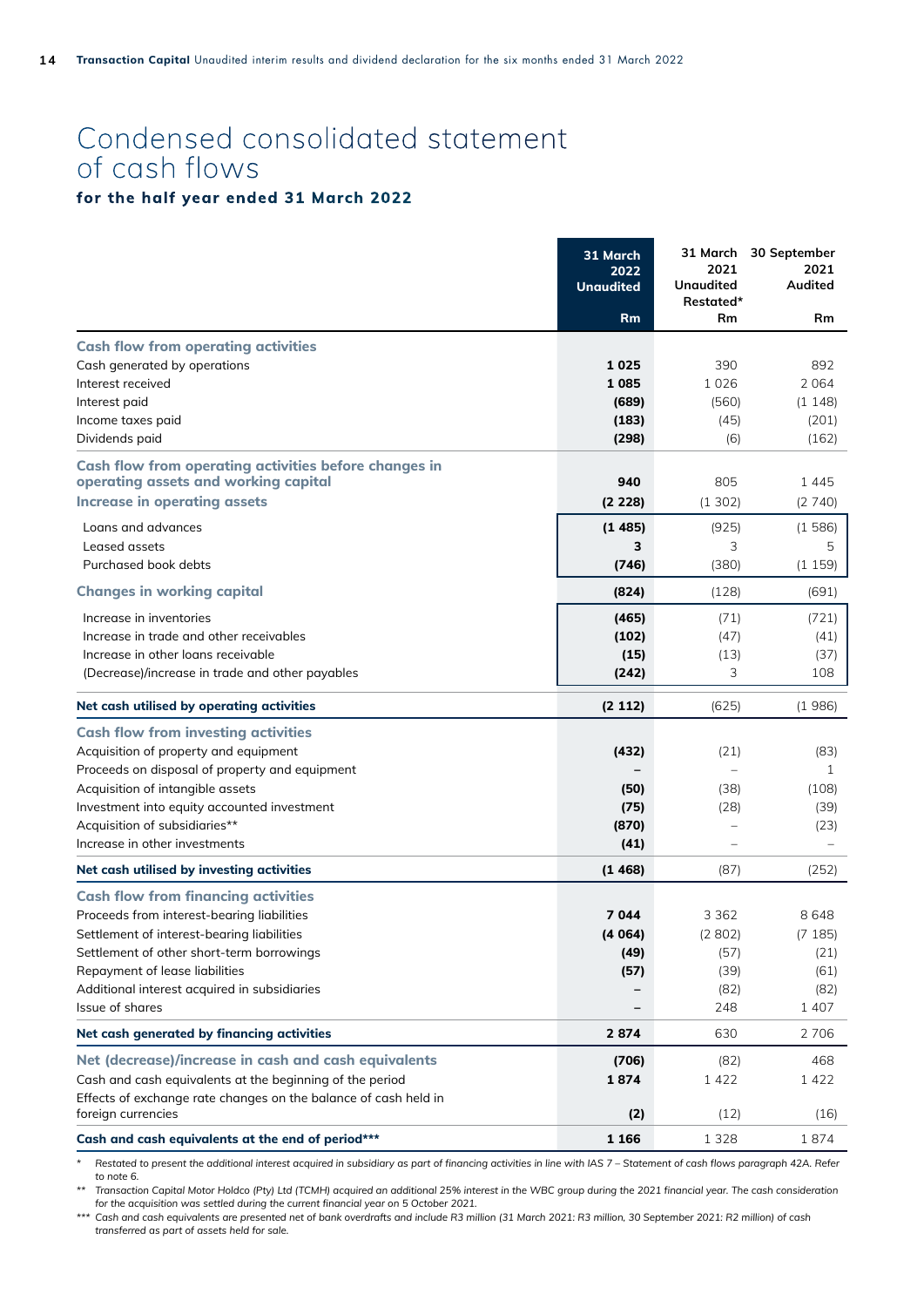

### <span id="page-16-0"></span>**For the half year ended 31 March 2022**

|                                                | 31 March<br>2022<br><b>Unaudited</b><br><b>Rm</b> | 31 March<br>2021<br><b>Unaudited</b><br><b>Rm</b> | 30 September<br>2021<br>Audited<br><b>Rm</b> |
|------------------------------------------------|---------------------------------------------------|---------------------------------------------------|----------------------------------------------|
| <b>Interest-bearing liabilities</b>            |                                                   |                                                   |                                              |
| <b>Type of loan</b>                            |                                                   |                                                   |                                              |
| Securitisation notes, debentures and loans     | 5961                                              | 5 0 63                                            | 5753                                         |
| Loans                                          | 13 4 20                                           | 9720                                              | 10 386                                       |
| <b>Total interest-bearing liabilities</b>      | 19 381                                            | 14 783                                            | 16 139                                       |
| <b>Classes of interest-bearing liabilities</b> |                                                   |                                                   |                                              |
| Senior debt                                    | 18 556                                            | 14 170                                            | 15 349                                       |
| Subordinated debt                              | 825                                               | 613                                               | 790                                          |
| <b>Total interest-bearing liabilities</b>      | 19 3 8 1                                          | 14 783                                            | 16 139                                       |
| <b>Maturity profile</b>                        |                                                   |                                                   |                                              |
| Payable within 12 months                       | 6 3 9 3                                           | 5 3 6 6                                           | 4828                                         |
| Payable thereafter                             | 12 988                                            | 9417                                              | 11 311                                       |
| <b>Total interest-bearing liabilities</b>      | 19 381                                            | 14 783                                            | 16 139                                       |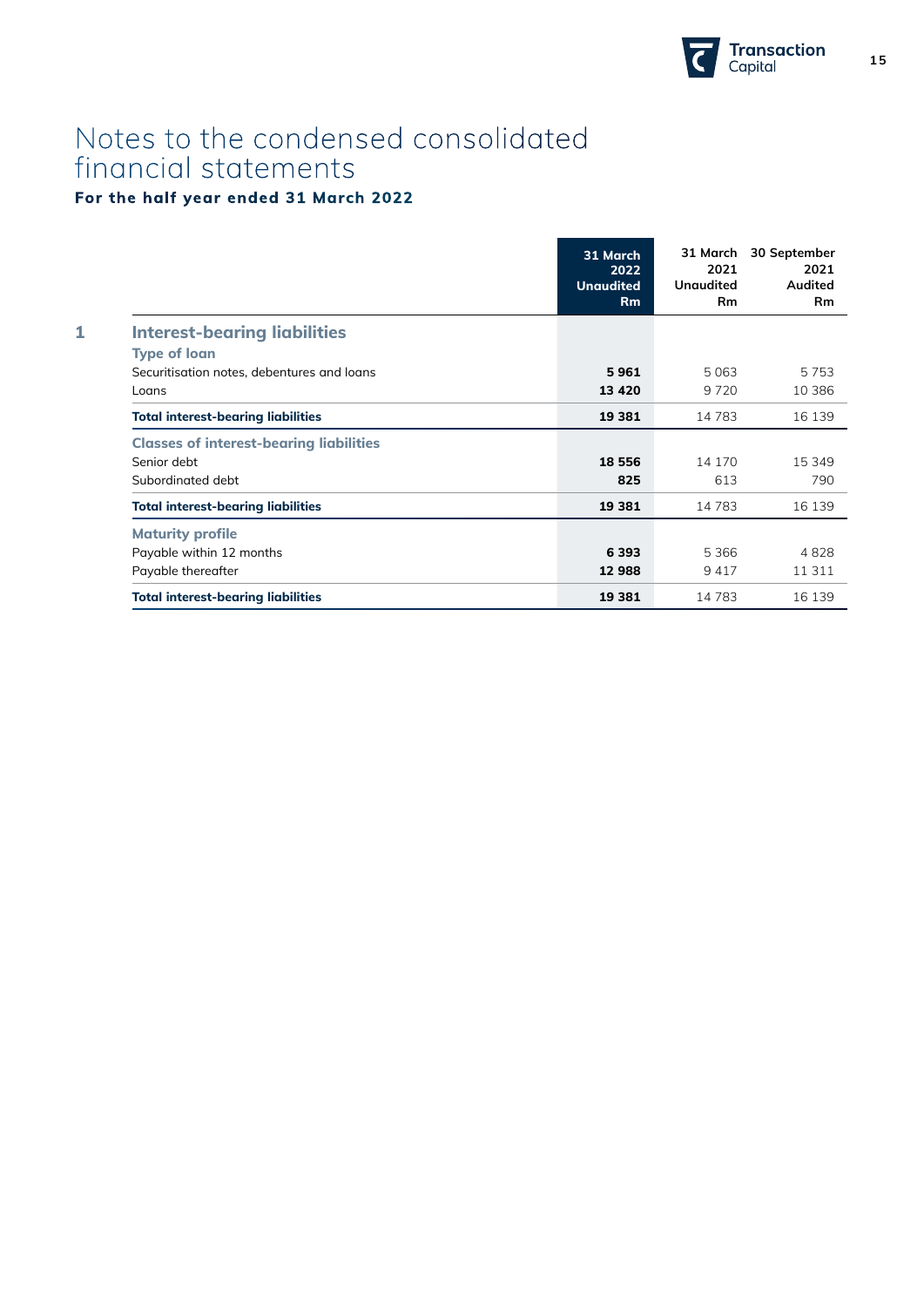#### **2 Put option liability**

The group, through its subsidiary Transaction Capital Motor Holdco (Pty) Ltd (TCMH), owns an effective 74.2% shareholding in WBC Holdings (Pty) Ltd (WBC Holdings). On 5 October 2021, TCMH concluded a shareholders agreement with the minority shareholders of WBC Holdings which includes put options in favour of the minority shareholders, which if exercised could result in TCMH acquiring, in various increments and at various intervals, additional shares in WBC Holdings up to a maximum of 25.1% (being all the shares in WBC Holdings currently held by the minority shareholders) and which, if implemented in full, will result in WBC Holdings becoming a wholly owned subsidiary of TCMH. The exercise dates for the put options are as follows:

- 7.5% excercisable on 30 September 2023
- 7.5% excercisable on 30 September 2024
- 10.1% excercisable on 30 September 2026

The group recognises the fair value of the non-controlling interests' put option, being the present value of the estimated future purchase price, as a financial liability in the statement of financial position. The unwinding of the present value discount on these liabilities is recorded within interest expenses in the income statement using the effective interest rate method. The financial liability is fair valued at the end of each financial year and any changes in the value of the liability as a result of changes in assumptions used to estimate the future purchase price are recorded in profit and loss.

|                                                                                                  | 31 March<br>2022<br><b>Unaudited</b><br><b>Rm</b> | 31 March<br>2021<br><b>Unaudited</b><br>Rm | 30 September<br>2021<br>Audited<br>Rm |
|--------------------------------------------------------------------------------------------------|---------------------------------------------------|--------------------------------------------|---------------------------------------|
| The effect of granting these put options on the group's<br>results can be summarised as follows: |                                                   |                                            |                                       |
| Balance at the beginning of the period                                                           |                                                   |                                            |                                       |
| Put option liability recognised                                                                  | 3710                                              |                                            |                                       |
| Imputed interest charge recognised in the income statement                                       | 126                                               |                                            |                                       |
| Balance at the end of the period                                                                 | 3836                                              |                                            |                                       |
| <b>Discount rate</b>                                                                             | $6.9\%$                                           | n/a                                        | n/a                                   |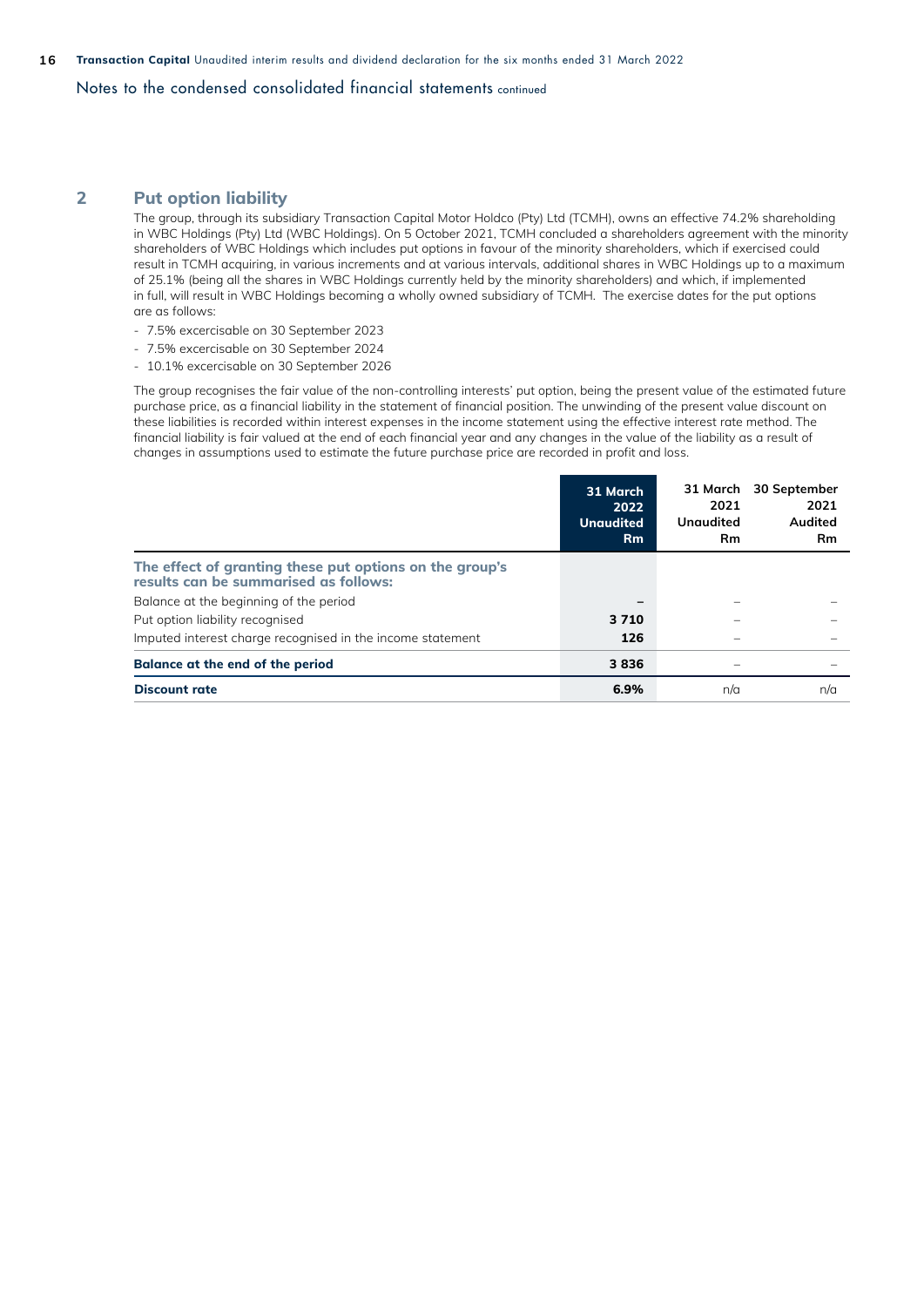

|                                                                                                                                                                                                     |                                       |                                  |                                       | 31 March<br>2022<br><b>Unaudited</b><br>Rm | 2021<br><b>Unaudited</b><br><b>Rm</b> | 31 March 30 September<br>2021<br>Audited<br><b>Rm</b> |
|-----------------------------------------------------------------------------------------------------------------------------------------------------------------------------------------------------|---------------------------------------|----------------------------------|---------------------------------------|--------------------------------------------|---------------------------------------|-------------------------------------------------------|
| <b>Ordinary share capital</b><br><b>Authorised</b><br>1 000 000 000 ordinary shares<br><b>Issued</b><br>721 110 391 (31 March 2021: 674 531 743, 30 September 2021:<br>708 431 319) ordinary shares |                                       |                                  |                                       |                                            |                                       |                                                       |
| Ordinary share capital                                                                                                                                                                              |                                       |                                  |                                       | 3 9 0 9                                    | 2 2 7 7                               | 3 4 6 4                                               |
| <b>Ordinary share capital</b>                                                                                                                                                                       |                                       |                                  |                                       | 3 9 0 9                                    | 2 2 7 7                               | 3 4 6 4                                               |
|                                                                                                                                                                                                     | 31 March 2022<br><b>Unaudited</b>     |                                  |                                       | 31 March 2021<br><b>Unaudited</b>          |                                       | 30 September 2021<br><b>Audited</b>                   |
|                                                                                                                                                                                                     | <b>Number</b><br>of shares<br>million | <b>Share</b><br>capital<br>$Rm*$ | <b>Number</b><br>of shares<br>million | Share<br>capital<br>$Rm*$                  | Number<br>of shares<br>million        | Share<br>capital<br>$Rm*$                             |
| <b>Reconciliation of</b><br>ordinary share capital<br><b>Balance at the beginning</b><br>of the period<br>Shares issued in settlement<br>of the Share Appreciations<br>Rights Plan obligation and   | 708.4                                 | 3 4 6 4                          | 6615                                  | 2015                                       | 661.5                                 | 2015                                                  |
| <b>Conditional Share Plan</b><br>(Note 3.1.1)                                                                                                                                                       | 2.2                                   | 92                               |                                       | 14<br>0.6                                  | 0.9                                   | 22                                                    |
| Equity raised through the<br>open market                                                                                                                                                            |                                       | $\qquad \qquad -$                |                                       | 12.4<br>248                                | 12.4                                  | 248                                                   |
| Equity raised through<br>accelerated bookbuild                                                                                                                                                      |                                       | -                                |                                       |                                            | 33.1                                  | 1 1 5 9                                               |
| Shares issued to subsidiaries<br>(Note 3.1.2)                                                                                                                                                       | 10.5                                  | 353                              |                                       |                                            | 0.5                                   | 20                                                    |
| <b>Balance at the end</b><br>of the period                                                                                                                                                          | 721.1                                 | 3 9 0 9                          | 674.5                                 | 2 2 7 7                                    | 708.4                                 | 3 4 6 4                                               |

*\* Net of share issue costs.*

- **3.1.1** In terms of specific authority received from shareholders on the adoption of the Transaction Capital Share Appreciation Rights Plan and Transaction Capital Conditional Share Plan, a total of 2 152 101 shares were issued to participants/employees as part of respective vestings at an average price of R42.72 per share.
- **3.1.2** On 5 October 2021 Transaction Capital issued 10 526 971 shares to Transaction Capital Motor Holdco (Pty) Ltd (TCMH) at an average price of R33.83 per share (before share issue costs) in respect of the acquisition of the additional 25% interest in the WBC group. The 10 526 971 shares were in turn transferred to WBC Holdings (Pty) Ltd (WBC Holdings) and certain of the previous shareholders in WBC Holdings as part of the settlement by TCMH of the purchase price. WeBuyCars Holdings distributed the shares paid to it to previous shareholders through a dividend declared which was declared prior to TCMH's acquisition of the investment.

#### **Preference share capital**

#### **Authorised**

10 000 000 cumulative, non-participating, non-convertible preference shares of no par value

#### **Issued**

Nil (31 March 2021: nil, 30 September 2021: nil)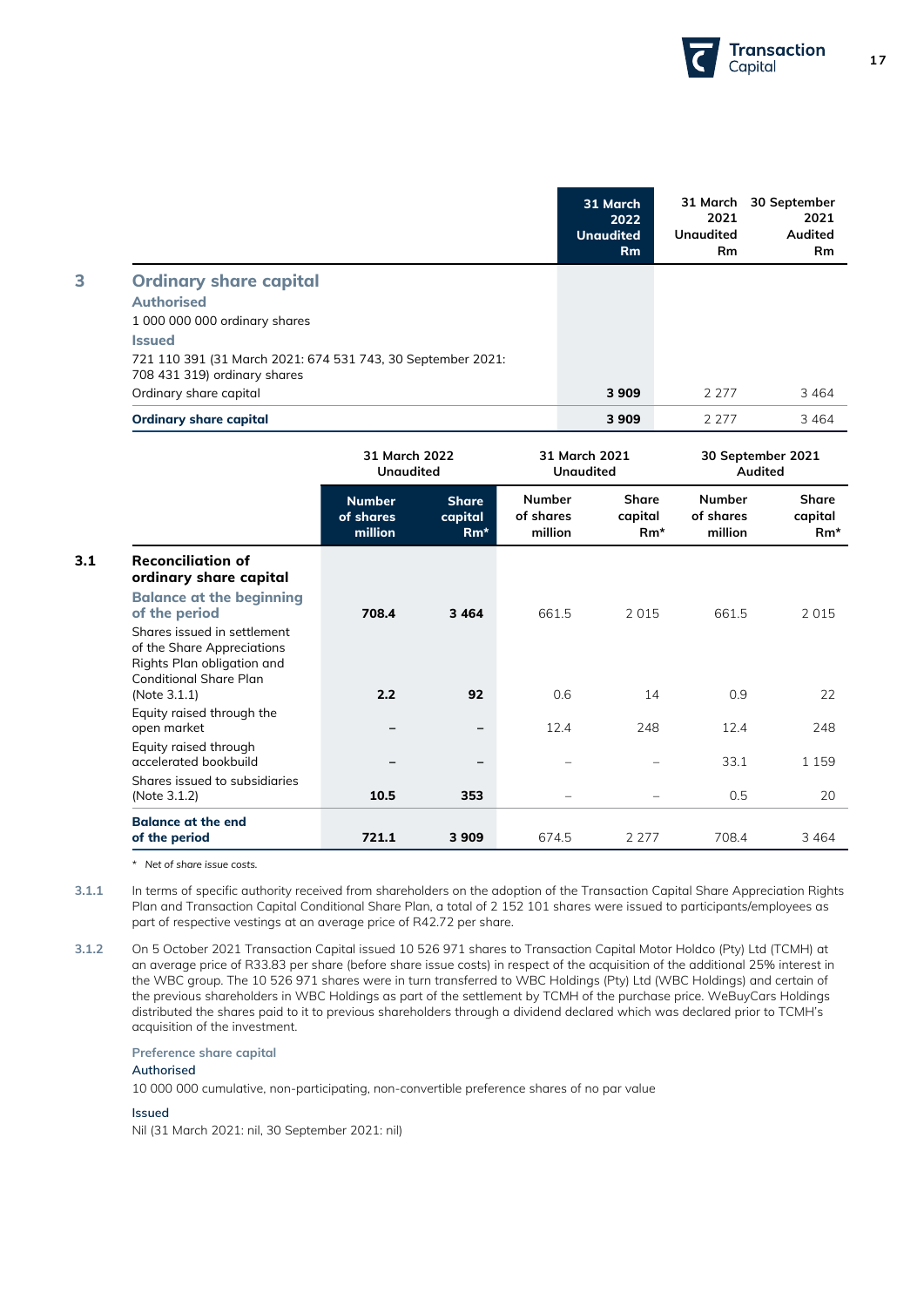#### **4 Non-interest revenue**

Revenue earned from the group's vehicle insurance offering (net insurance result) comprises mainly insurance premiums and commission income earned from insurance contracts, all of which are accounted for in accordance with IFRS 17 – Insurance Contracts, and therefore fall outside the scope of IFRS 15 – Revenue from Contracts with Customers.

The recognition of revenue earned from collecting on purchased credit-impaired loan portfolios as principal (revenue from purchased book debts) is in accordance with the amortised cost model under IFRS 9 – Financial Instruments, and therefore fall outside the scope of IFRS 15.

Other non-interest revenue streams are disaggregated into the following major revenue streams in accordance with IFRS 15:

|                                          | 31 March<br>2022<br><b>Unaudited</b><br><b>Rm</b> | 31 March<br>2021<br><b>Unaudited</b><br><b>Rm</b> | 30 September<br>2021<br>Audited<br><b>Rm</b> |
|------------------------------------------|---------------------------------------------------|---------------------------------------------------|----------------------------------------------|
| <b>Non-interest revenue comprises:</b>   |                                                   |                                                   |                                              |
| Net insurance result                     | 206                                               | 237                                               | 392                                          |
| Revenue from purchased book debts        | 875                                               | 628                                               | 1 3 8 3                                      |
| Other non-interest revenue               | 1735                                              | 663                                               | 1590                                         |
| Fee-for-service revenue                  | 363                                               | 446                                               | 855                                          |
| Commission income                        | 174                                               | 34                                                | 101                                          |
| Fee income                               | 123                                               | 130                                               | 244                                          |
| Net revenue from sale of goods*          | 1 0 4 3                                           | 34                                                | 338                                          |
| Other insurance service related income** |                                                   |                                                   |                                              |
| Other income                             | 32                                                | 18                                                | 51                                           |
| <b>Total non-interest revenue</b>        | 2816                                              | 1528                                              | 3 3 6 5                                      |

*\* Net revenue from sale of goods is calculated as gross revenue less cost of sales. Gross revenue for the period ended 31 March 2022 amounts to R8 804 million (31 March 2021: R474 million, 30 September 2021: R3 192 million).*

*\*\* Other insurance service related income includes roadside assist and roadcover which is excluded from the net insurance result as they are not considered insurance contracts per IFRS 17.*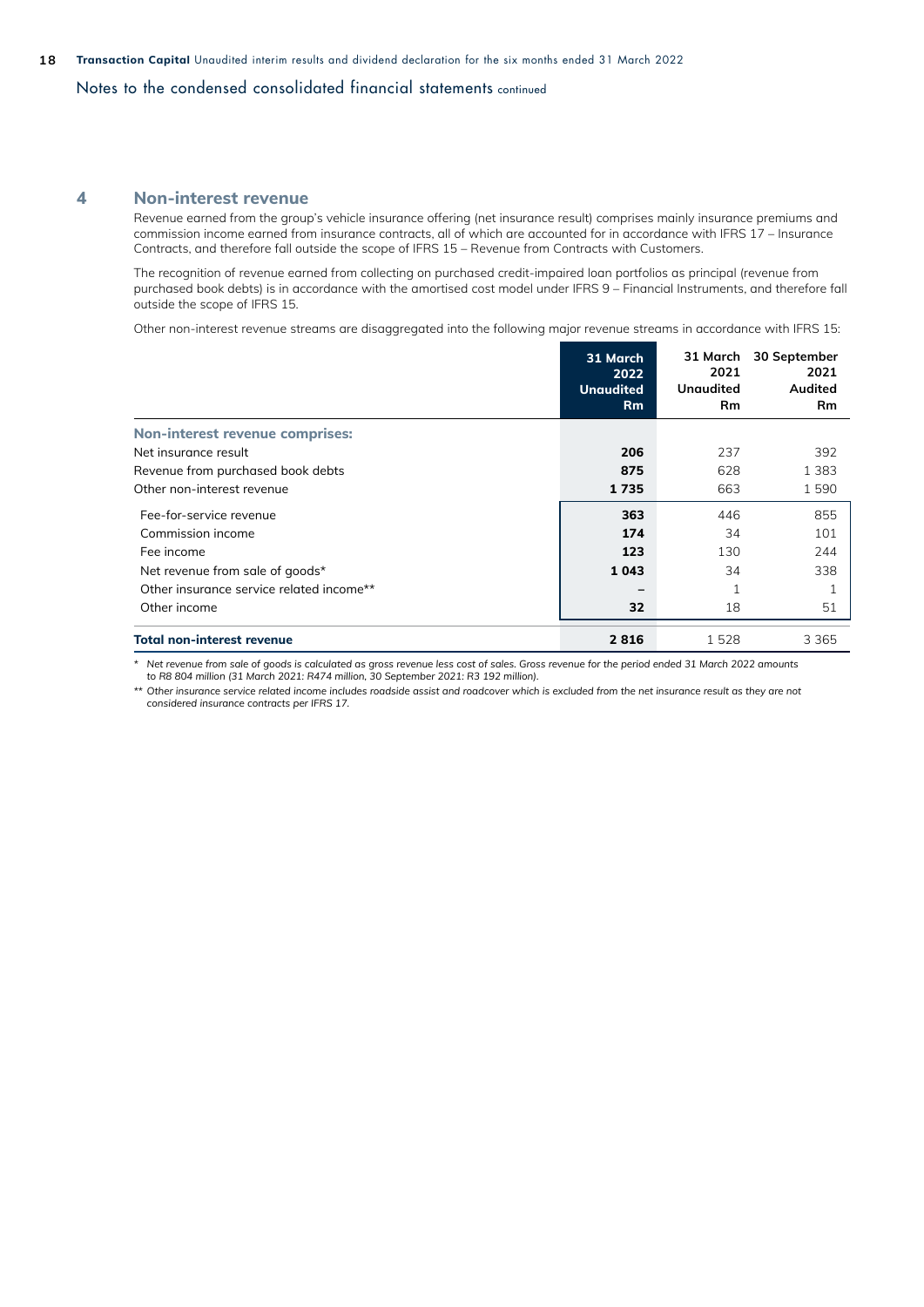|                                                                                                                 | Units     | 31 March<br>2022<br><b>Unaudited</b> | 2021<br><b>Unaudited</b> | 31 March 30 September<br>2021<br>Audited |
|-----------------------------------------------------------------------------------------------------------------|-----------|--------------------------------------|--------------------------|------------------------------------------|
| <b>Earnings per share</b>                                                                                       |           |                                      |                          |                                          |
| From continuing and discontinued operations                                                                     |           |                                      |                          |                                          |
| Basic earnings per share                                                                                        | cents     | 65.5                                 | 63.1                     | 336.9                                    |
| Diluted basic earnings per share                                                                                | cents     | 65.5                                 | 62.3                     | 334.9                                    |
| Headline earnings per share                                                                                     | cents     | 65.5                                 | 64.2                     | 145.5                                    |
| Diluted headline earnings per share                                                                             | cents     | 65.5                                 | 63.3                     | 144.7                                    |
| The calculation of earnings per share is based on the<br>following data:                                        |           |                                      |                          |                                          |
| <b>Earnings</b>                                                                                                 |           |                                      |                          |                                          |
| Earnings for the purposes of basic and diluted earnings<br>per share                                            | <b>Rm</b> | 472                                  | 421                      | 2 2 9 0                                  |
| Being profit for the year attributable to ordinary equity<br>holders of the parent                              |           |                                      |                          |                                          |
| Headline earnings adjustments:                                                                                  | <b>Rm</b> | -                                    | $\overline{7}$           | (1301)                                   |
| Impairment of goodwill                                                                                          | <b>Rm</b> | -                                    | $\overline{\phantom{0}}$ | $\overline{4}$                           |
| Fair value gain on previously held interest                                                                     | <b>Rm</b> |                                      |                          | (1403)                                   |
| Impairment of property, and equipment                                                                           | <b>Rm</b> |                                      |                          | 7                                        |
| Impairment of intangibles                                                                                       | <b>Rm</b> |                                      | $\equiv$                 | 67                                       |
| Impairment of right of use assets                                                                               | <b>Rm</b> |                                      | $\mathbf{1}$             | 12                                       |
| Impairment of investment                                                                                        | <b>Rm</b> |                                      | $\overline{2}$           | 10                                       |
| Loss from changes in foreign exchange rates from<br>equity accounted investments                                | <b>Rm</b> | $\leq 1$                             | $\overline{4}$           | $\overline{2}$                           |
| Earnings for the purposes of headline and diluted                                                               |           | 472                                  | 428                      | 989                                      |
| headline earnings per share                                                                                     | <b>Rm</b> |                                      |                          |                                          |
| <b>Number of shares</b>                                                                                         |           |                                      |                          |                                          |
| Weighted average number of ordinary shares for the<br>purposes of basic and headline earnings per share         |           |                                      |                          |                                          |
| Number of ordinary shares in issue at the beginning                                                             | million   | 708.4                                | 661.5                    | 661.5                                    |
| of the period<br>Effect of shares issued during the period                                                      | million   | 11.8                                 | 5.3                      | 18.2                                     |
|                                                                                                                 |           |                                      |                          |                                          |
| Weighted average number of ordinary shares for the<br>purposes of basic and headline earnings per share         | million   | 720.2                                | 666.8                    | 679.7                                    |
| Effect of dilutive potential ordinary shares:                                                                   |           |                                      |                          |                                          |
| Shares deemed to be issued for no consideration in respect<br>of conditional share plan                         | million   | 0.2                                  | 8.8                      | 4.0                                      |
| Portion of WeBuyCars deferred consideration to be settled<br>in Transaction Capital Limited ordinary shares     | million   |                                      | 0.6                      |                                          |
|                                                                                                                 |           |                                      |                          |                                          |
| Weighted average number of ordinary shares for the<br>purposes of diluted basic and headline earnings per share | million   | 720.4                                | 676.2                    | 683.7                                    |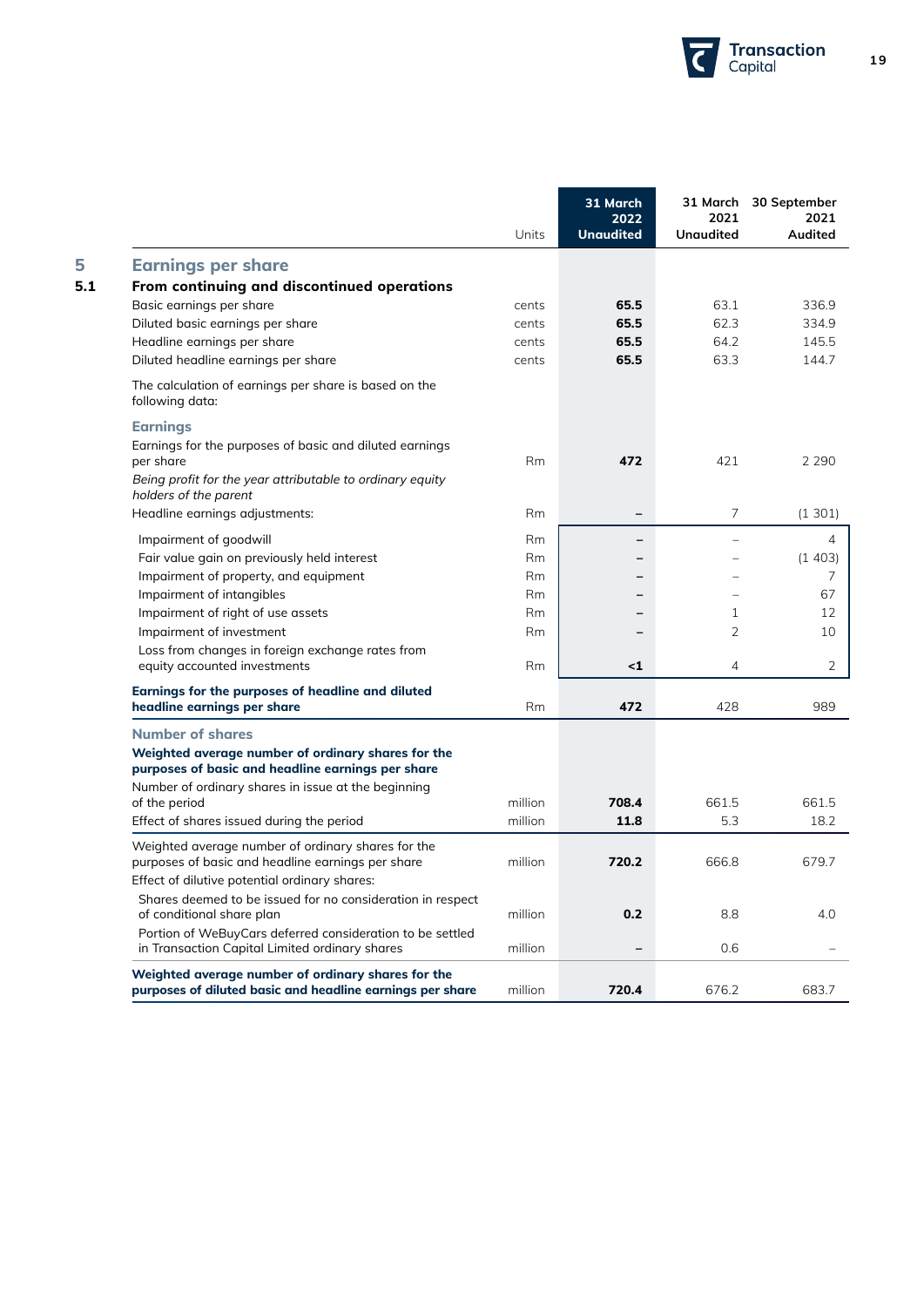|                                                                                          | Units          | 31 March<br>2022<br><b>Unaudited</b> | 2021<br><b>Unaudited</b> | 31 March 30 September<br>2021<br><b>Audited</b> |
|------------------------------------------------------------------------------------------|----------------|--------------------------------------|--------------------------|-------------------------------------------------|
| <b>Earnings per share continued</b>                                                      |                |                                      |                          |                                                 |
| <b>From continuing operations</b>                                                        |                |                                      |                          |                                                 |
| Basic earnings per share                                                                 | cents          | 65.7                                 | 64.3                     | 338.7                                           |
| Diluted basic earnings per share                                                         | cents          | 65.7                                 | 63.4                     | 336.7                                           |
| Headline earnings per share                                                              | cents          | 65.7                                 | 65.2                     | 147.0                                           |
| Diluted headline earnings per share                                                      | cents          | 65.7                                 | 64.3                     | 146.1                                           |
| The calculation earnings per share is based on the<br>following data:                    |                |                                      |                          |                                                 |
| <b>Earnings</b>                                                                          |                |                                      |                          |                                                 |
| Profit for the period attributable to ordinary equity holders<br>of the parent           | <b>Rm</b>      | 472                                  | 421                      | 2 2 9 0                                         |
| Adjustments to exclude the loss for the period from<br>discontinued operations           | <b>Rm</b>      | $\mathbf{1}$                         | 8                        | 12                                              |
| Earnings from continuing operations for the purposes                                     |                |                                      |                          |                                                 |
| of basic and diluted earnings per share excluding                                        |                |                                      |                          |                                                 |
| discontinued operations                                                                  | <b>Rm</b>      | 473                                  | 429                      | 2 3 0 2                                         |
| Headline earnings adjustments:                                                           | <b>Rm</b>      |                                      | 6                        | (1303)                                          |
| Impairment of goodwill                                                                   | <b>Rm</b>      |                                      | $\overline{\phantom{a}}$ | 4                                               |
| Fair value gain on previously held interest                                              | R <sub>m</sub> |                                      |                          | (1403)                                          |
| Impairment of property, and equipment                                                    | Rm.            |                                      |                          | 7                                               |
| Impairment of intangibles                                                                | <b>Rm</b>      |                                      |                          | 67                                              |
| Impairment of right of use of assets                                                     | <b>Rm</b>      |                                      |                          | 10                                              |
| Impairment of investment                                                                 | <b>Rm</b>      |                                      | 2                        | 10                                              |
| Loss from changes in foreign exchange rates from equity<br>accounted investments         | Rm             | $\leq 1$                             | 4                        | 2                                               |
| Earnings from continuing operations for the purposes                                     |                |                                      |                          |                                                 |
| of headline and diluted headline earnings per share excluding<br>discontinued operations | <b>Rm</b>      | 473                                  | 435                      | 999                                             |

The denominators used are the same as those detailed above for both basic and diluted earnings per share from continuing and discontinued operations.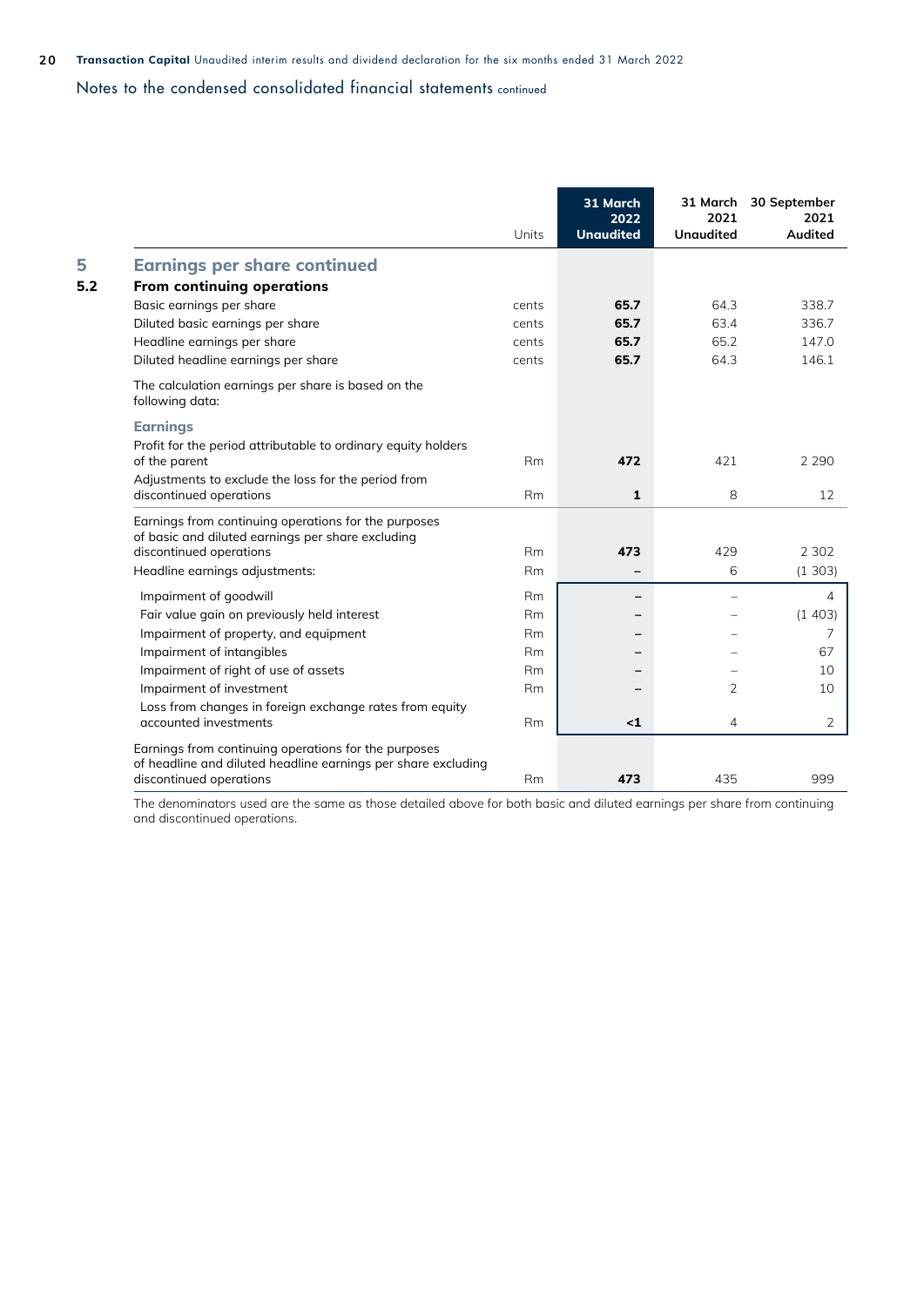**21**

#### **6 Prior period restatement**

In terms of IAS 7 – Statement of cash flows paragraph 42A, changes in ownership interests in subsidiaries that do not result in a loss of control should be classified as cash flows from financing activities. Management presented additional interests acquired in subsidiaries in investing activities on the face of the cash flow statement as part of the prior year interim results. The cashflow for the period ended 31 March 2021 has been restated to present additional interests acquired in subsidiaries as part of financing activities. Included below is the impact of the restatement on the cash flow statement.

|                                              | 31 March 2021                           |                         |                       |  |
|----------------------------------------------|-----------------------------------------|-------------------------|-----------------------|--|
|                                              | As previously<br>presented<br><b>Rm</b> | Adjustment<br><b>Rm</b> | Restated<br><b>Rm</b> |  |
| <b>Cash flow from investing activities</b>   |                                         |                         |                       |  |
| Acquisition of property and equipment        | (21)                                    |                         | (21)                  |  |
| Acquisition of intangible assets             | (38)                                    |                         | (38)                  |  |
| Investment into equity accounted investment  | (28)                                    |                         | (28)                  |  |
| Additional interest acquired in subsidiaries | (82)                                    | 82                      |                       |  |
| Net cash utilised by investing activities    | (169)                                   | 82                      | (87)                  |  |
| <b>Cash flow from financing activities</b>   |                                         |                         |                       |  |
| Proceeds from interest-bearing liabilities   | 3 3 6 2                                 |                         | 3 3 6 2               |  |
| Settlement of interest-bearing liabilities   | (2802)                                  |                         | (2802)                |  |
| Settlement of other short-term borrowings    | (57)                                    |                         | (57)                  |  |
| Repayment of lease liabilities               | (39)                                    |                         | (39)                  |  |
| Additional interest acquired in subsidiaries |                                         | (82)                    | (82)                  |  |
| Issue of shares                              | 248                                     |                         | 248                   |  |
| Net cash generated by financing activities   | 712                                     | (82)                    | 630                   |  |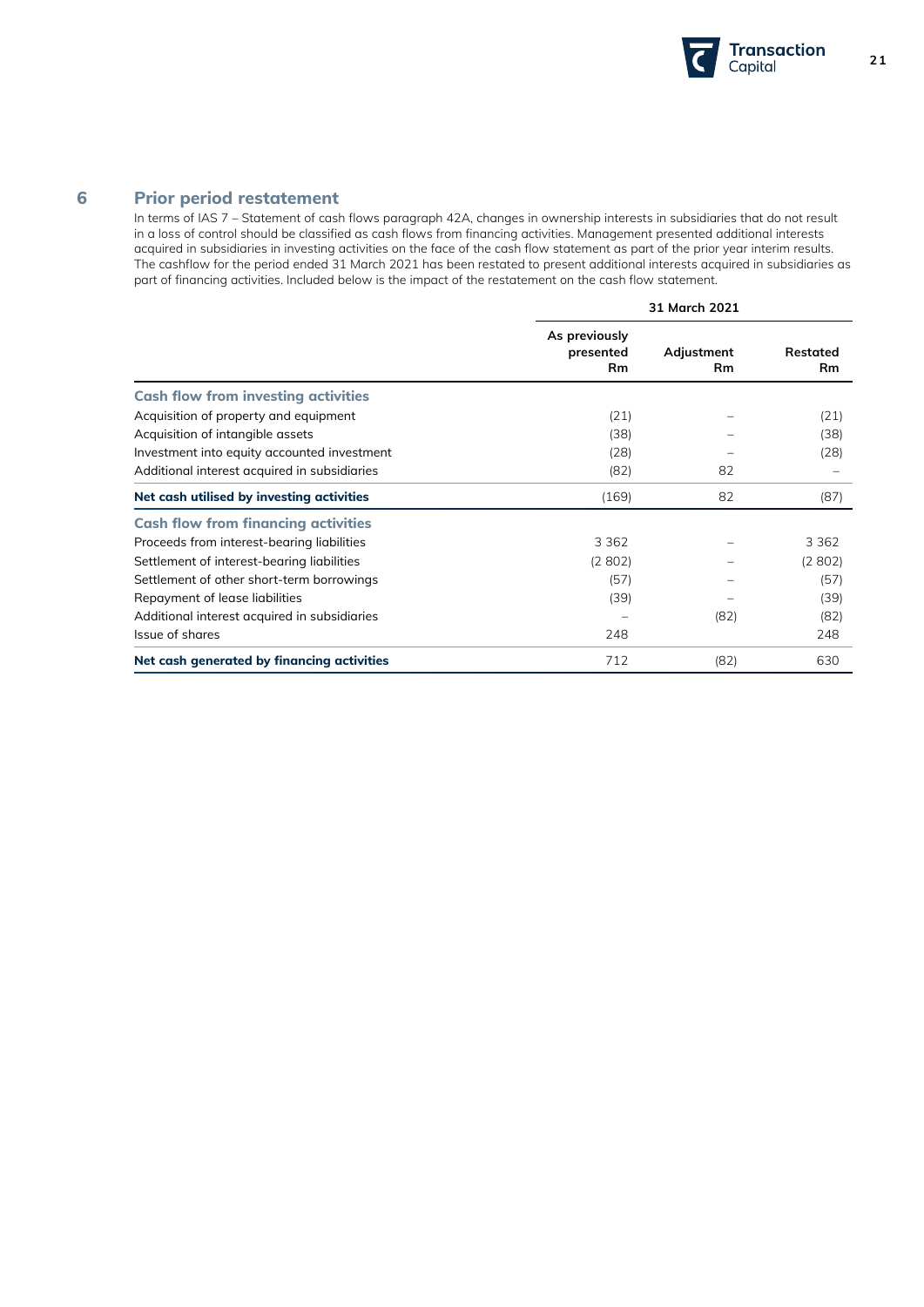#### **7 Financial risk management**

#### **7.1 Credit risk**

#### **SA Taxi**

#### **Debt rehabilitation program**

The devastating impact of the COVID-19 pandemic and associated national lockdowns continue to impact the ability of customers to repay their loan obligations. Collections have been further impacted by the July 2021 civil unrest in KwaZulu-Natal and portions of Gauteng as well as the outbreak of taxi violence during March 2022 in the Western Cape.

COVID-19 relief was previously granted to customers in the form of payment holidays which resulted in the partial capitalisation of arrears for the affected accounts in the month where the respective client qualified for payment relief (capitalisation applied to the instalments that were raised during the relief time and did not include all arrears). The interest rate remained unchanged, and the term extension did not change the present value of the remaining cash flows. Arrears were not modified, and as a result, the accounts rolled forward without modification.

Given the distressed economic environment over the past two years, SA Taxi is in the initial phases of implementing a debt rehabilitation program to support its customers. This includes extending the term of the contracts, amongst other relief measures, and is subject to strict payment performance criteria such that customers must demonstrate an extended period of corrective payment behaviour prior to qualifying for debt rehabilitation. These assessments will continue into the 2022 financial year and have not had a material impact on the financial performance to date.

#### **Impact of natural disasters**

Refer to note 10 for a discussion on the impact of the floods in KwaZulu-Natal on the operations of SA Taxi.

#### **Transaction Capital Risk Services**

#### **Carrying value of purchased book debts**

COVID-19 continues to impact the operations of the business and the debtors from which we collect, albeit less severely than prior years. In South Africa the TCR business model continues to gain relevance as the protracted effects of COVID-19 drive up indebtedness and impair consumers' ability to service their debt, leaving consumer-facing entities with significantly larger NPL portfolios to manage. The Australian economy has been negatively impacted by the outbreak of the Omicron variant that peaked in January 2022. The severe lockdown measures enforced during this period has hindered collections.

TCRS group collections revenue grew 39% for the year, driven by new acquisitions performing above investment case, whilst existing book collection rates continue to recover in line with levels anticipated and provided for in our prior year results. TCRS will continue to amortise the carrying value of its purchased book debts at a more conservative rate than before the pandemic, further strengthening its balance sheet and improving its quality of earnings.

The impact of the adverse collection experience since April 2020 caused by COVID-19, has been considered on our impairment model parameters – (i.e. we did not modify arrears and as a result we allowed accounts to age and roll forward without modification). These impairment model parameters have been applied in determining expected cash shortfalls arising from non-payment in the best estimate provision on the loan book as at 31 March 2022.

#### **Impact of natural disasters**

Bush fires and severe flooding experienced in parts of Australia has, and will continue to have, an impact on the associated entity's performance with respect to their ability to collect on outstanding debtors. Government and banking holds placed on collection capabilities continue to strain collections and new book acquisitions are delayed or curtailed.

Refer to note 10 for a discussion on the impact of the floods in KwaZulu-Natal on the operations of TCRS.

#### **Global geopolitical tensions**

The impact of the Ukraine/Russia conflict is still being evaluated. To date we note increasing commodity prices, which are driving up inflation rates and decreasing residual household incomes. This could impair our ability to collect on outstanding debtors.

We continue to monitor the impact of geopolitical events on our group results and will raise provisions where necessary.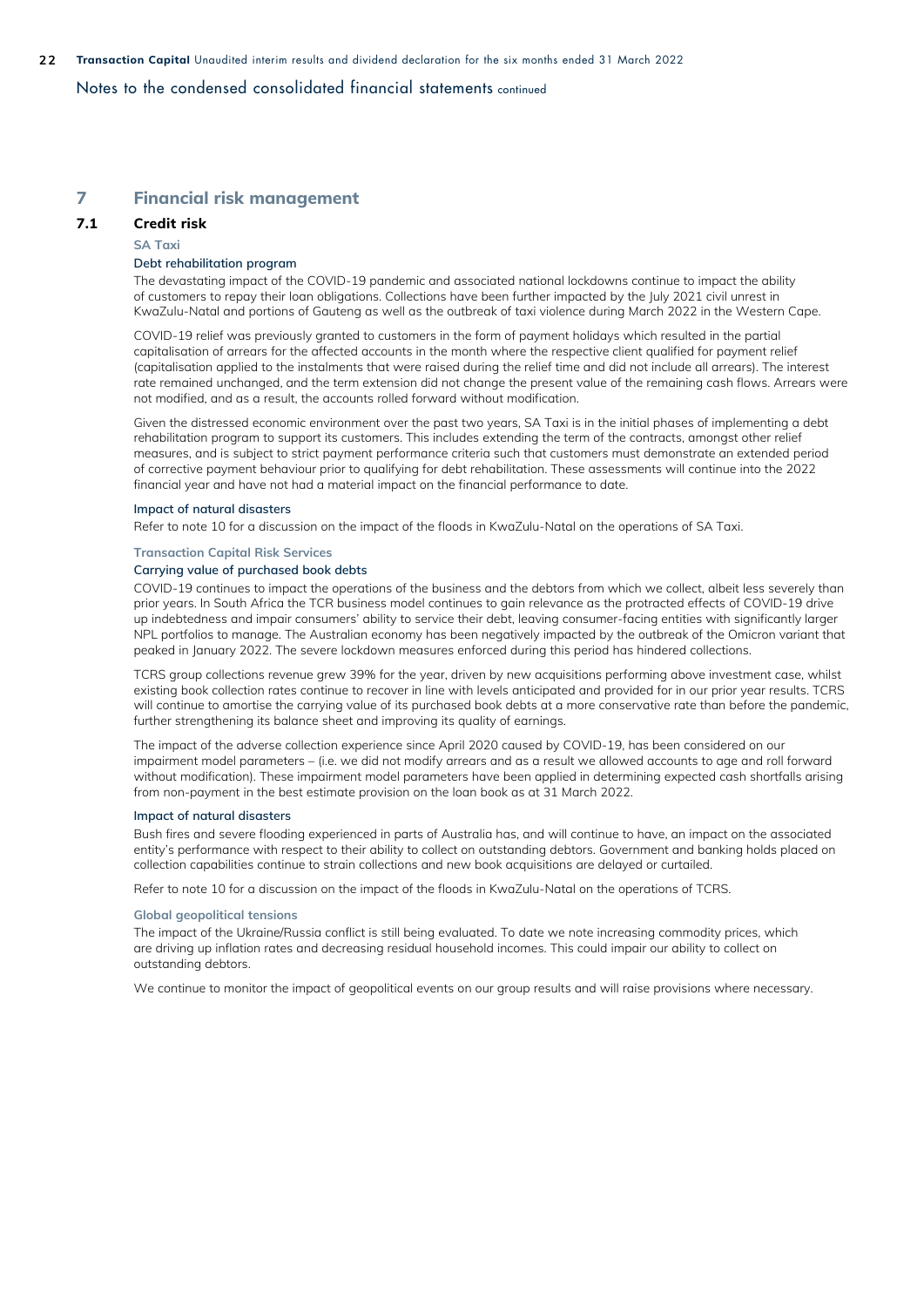#### **7.1 Credit risk continued**

**7.1.1 Financial assets subject to risk**

|                                                           | <b>Loans and</b><br>advances*<br><b>Rm</b> | <b>Other loans</b><br>receivable<br>Rm | <b>Trade and</b><br>other<br>receivables**<br><b>Rm</b> | <b>Purchased</b><br>book debts<br>Rm | Total<br>R <sub>m</sub> |
|-----------------------------------------------------------|--------------------------------------------|----------------------------------------|---------------------------------------------------------|--------------------------------------|-------------------------|
| 31 March 2022 - Unaudited                                 |                                            |                                        |                                                         |                                      |                         |
| Neither past due nor impaired                             | 7 1 2 3                                    | 78                                     | 870                                                     |                                      | 8 0 7 1                 |
| Past due but not impaired                                 | 5022                                       |                                        | 53                                                      |                                      | 5075                    |
| Impaired                                                  | 3 2 7 7                                    | 6                                      | 16                                                      |                                      | 3 2 9 9                 |
| Purchased credit-impaired                                 |                                            |                                        |                                                         |                                      |                         |
| financial assets                                          |                                            |                                        |                                                         | 3954                                 | 3954                    |
| Impairment allowance                                      | (750)                                      | (6)                                    | (11)                                                    |                                      | (767)                   |
| Performing loans and advances<br>Non-performing loans and | (322)                                      |                                        |                                                         |                                      | (322)                   |
| advances                                                  | (428)                                      |                                        |                                                         |                                      | (428)                   |
| Non-performing other loans<br>receivable                  |                                            | (6)                                    |                                                         |                                      | (6)                     |
| Non-performing trade and<br>other receivables             |                                            |                                        | (11)                                                    |                                      | (11)                    |
| <b>Carrying value of financial assets</b>                 | 14 672                                     | 78                                     | 928                                                     | 3954                                 | 19 632                  |

|                                                           | Loans and<br>advances*<br>Rm | Other loans<br>receivable<br><b>Rm</b> | <b>Trade and</b><br>other<br>receivables**<br>Rm | Purchased<br>book debts<br>Rm | Total<br>Rm |
|-----------------------------------------------------------|------------------------------|----------------------------------------|--------------------------------------------------|-------------------------------|-------------|
| 31 March 2021 - Unaudited                                 |                              |                                        |                                                  |                               |             |
| Neither past due nor impaired                             | 4 3 0 2                      | 52                                     | 778                                              |                               | 5 1 3 2     |
| Past due but not impaired                                 | 5988                         |                                        | 60                                               |                               | 6048        |
| Impaired                                                  | 2 7 0 3                      |                                        | 67                                               |                               | 2 7 7 0     |
| Purchased credit-impaired<br>financial assets             |                              |                                        |                                                  | 2 7 0 5                       | 2 7 0 5     |
| Impairment allowance                                      | (579)                        |                                        | (23)                                             |                               | (602)       |
| Performing loans and advances<br>Non-performing loans and | (168)                        |                                        |                                                  |                               | (168)       |
| advances                                                  | (411)                        |                                        |                                                  |                               | (411)       |
| Non-performing trade and<br>other receivables             |                              |                                        | (23)                                             |                               | (23)        |
| <b>Carrying value of financial assets</b>                 | 12 4 14                      | 52                                     | 882                                              | 2 7 0 5                       | 16 053      |

*\* IFRS 7 disclosures relate to loans and advances and exclude the impact of repossessed vehicles on hand and ceded insurance contract liabilities. \*\* Dealer incentive commissions, prepayments, VAT receivables, and deposits relating to property purchase transactions are not financial assets and therefore have been excluded from trade and other receivables.*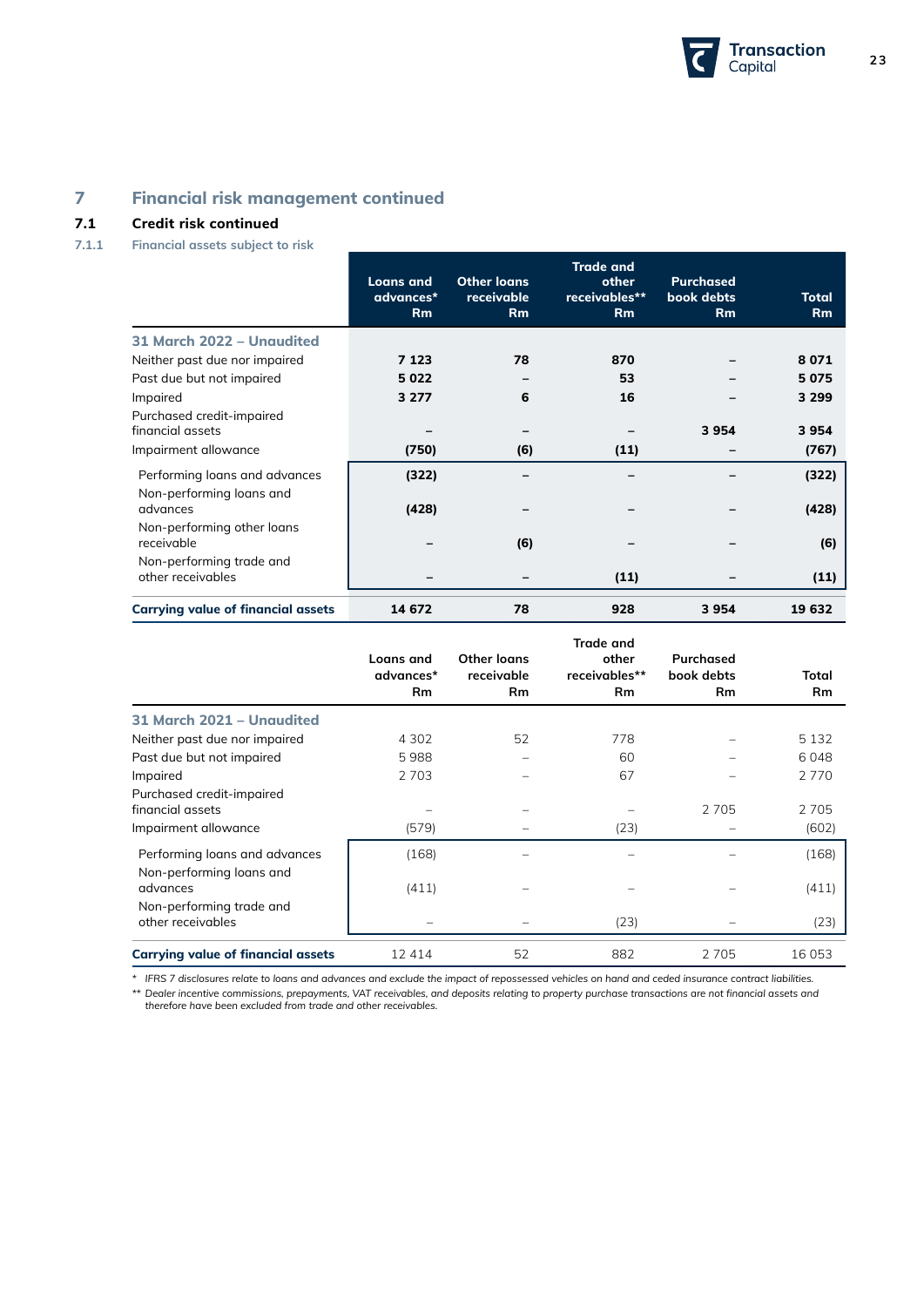#### **7 Financial risk management continued**

#### **7.1 Credit risk continued**

#### **7.1.1 Financial assets subject to risk continued**

|                                                                    | Loans and<br>advances*<br>Rm | Other loans<br>receivable<br><b>Rm</b> | Trade and<br>other<br>receivables**<br>Rm | Purchased<br>book debts<br>Rm | Total<br>Rm    |
|--------------------------------------------------------------------|------------------------------|----------------------------------------|-------------------------------------------|-------------------------------|----------------|
| 30 September 2021 - Audited                                        |                              |                                        |                                           |                               |                |
| Neither past due nor impaired                                      | 5517                         | 65                                     | 899                                       |                               | 6481           |
| Past due but not impaired                                          | 5685                         |                                        | 37                                        |                               | 5722           |
| Impaired                                                           | 2 7 1 7                      | 6                                      | 23                                        |                               | 2 7 4 6        |
| Purchased credit-impaired financial<br>assets                      |                              |                                        |                                           | 3 4 4 1                       | 3 4 4 1        |
| Impairment allowance                                               | (675)                        | (6)                                    | (20)                                      |                               | (701)          |
| Performing loans and advances<br>Non-performing loans and advances | (348)<br>(327)               |                                        |                                           |                               | (348)<br>(327) |
| Non-performing other<br>loans receivable                           |                              | (6)                                    |                                           |                               | (6)            |
| Non-performing trade and<br>other receivables                      |                              |                                        | (20)                                      |                               | (20)           |
| <b>Carrying value of financial assets</b>                          | 13 244                       | 65                                     | 939                                       | 3 4 4 1                       | 17 689         |

*\* IFRS 7 disclosures relate to loans and advances and exclude the impact of repossessed vehicles on hand and ceded insurance contract liabilities. \*\* Dealer incentive commissions, prepayments, VAT receivables, and deposits relating to property purchase transactions are not financial assets and therefore have been excluded from trade and other receivables.*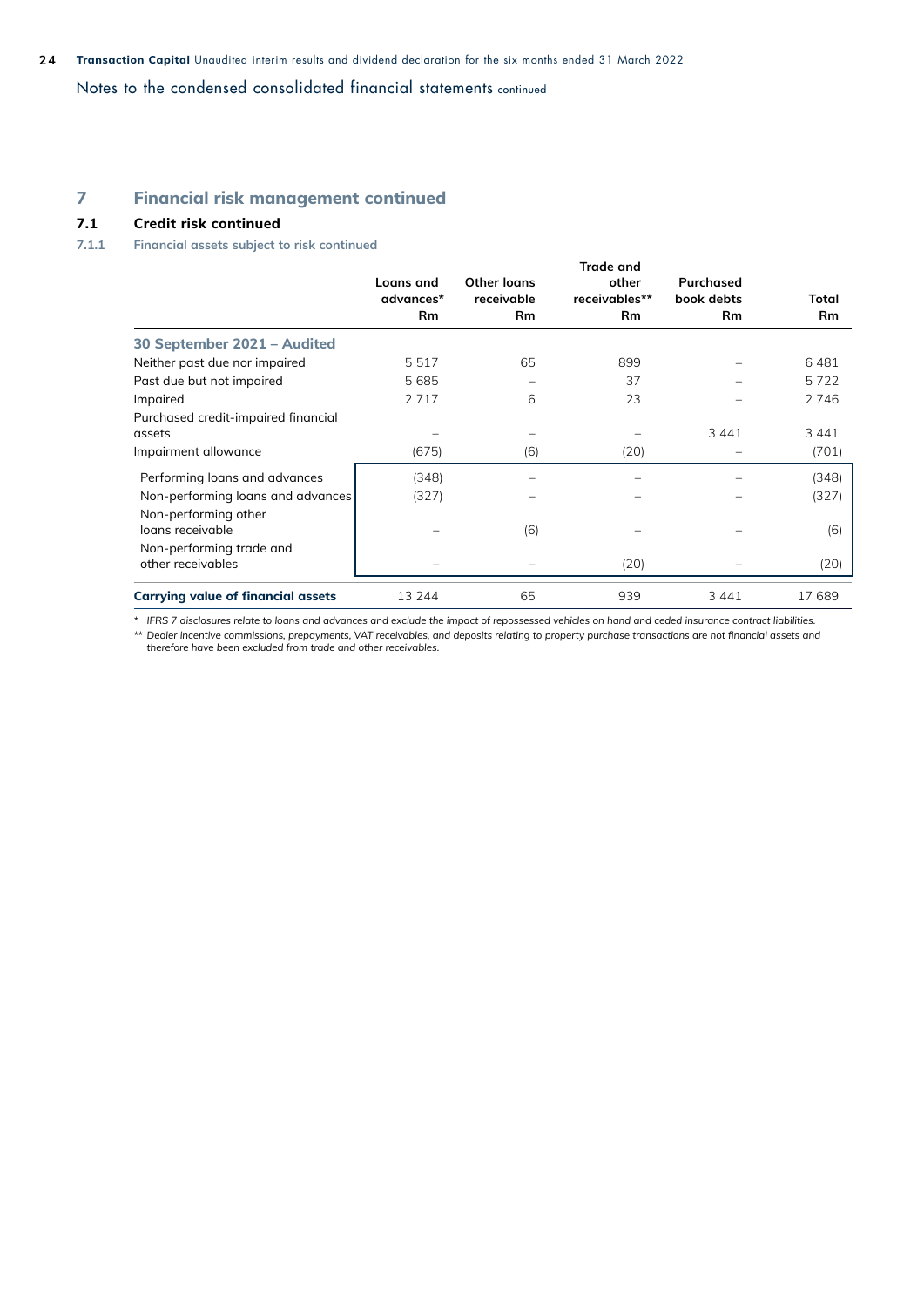#### **7 Financial risk management continued**

#### **7.1 Credit risk continued**

#### **7.1.2 Valuation of collateral**

The group typically holds vehicles (minibus taxis) as collateral against secured advances. Any security taken as part of the credit decision is valued according to the applicable credit policies at the time of credit approval and at regular intervals thereafter. The market value of collateral over the secured debt is calculated with reference to the selling prices achieved in the active second hand taxi market minus costs to repair.

The carrying value of each vehicle in possession has been tested for impairment against current valuations. Impairments are as a result of an analysis of market-related valuations prepared for each vehicle.

Due to the specialised nature of the group's businesses, a certain degree of concentration in the collateral underpinning the various portfolios cannot be avoided. At the statement of financial position date, the group did not consider there to be any significant concentration of credit risk which has not been adequately provided for.

|                                                                                                                                                                                                                          | 31 March<br>2022<br><b>Unaudited</b><br>Rm | 31 March<br>2021<br><b>Unaudited</b><br><b>Rm</b> | 30 September<br>2021<br>Audited<br><b>Rm</b> |
|--------------------------------------------------------------------------------------------------------------------------------------------------------------------------------------------------------------------------|--------------------------------------------|---------------------------------------------------|----------------------------------------------|
| Related credit risk exposure and enhancements*<br>Maximum exposure to credit risk of loans and advances<br>Impairment allowance                                                                                          | 15 4 22<br>(750)                           | 12 993<br>(579)                                   | 13 919<br>(675)                              |
| Maximum exposure to credit losses of loans and advances<br>Ceded insurance contract liabilities                                                                                                                          | 14 672<br>(54)                             | 12 4 14<br>(139)                                  | 13 244<br>(52)                               |
| Maximum exposure to credit losses of loans and advances (after the<br>effect of ceded insurance contract liabilities)<br>Credit risk exposure mitigated through unguaranteed residual asset<br>values held as collateral | 14 618                                     | 12 275                                            | 13 192                                       |
| Total                                                                                                                                                                                                                    | 20 324                                     | 17 236                                            | 18 30 6                                      |
| Vehicles                                                                                                                                                                                                                 | 20 324                                     | 17 236                                            | 18 306                                       |
| Total                                                                                                                                                                                                                    | 20 324                                     | 17 236                                            | 18 30 6                                      |
| Fair value of collateral held for impaired financial assets<br>Fair value of collateral held for financial assets past due but not                                                                                       | 3 0 5 0                                    | 2 4 6 9                                           | 2676                                         |
| specifically impaired<br>Fair value of collateral held for financial assets neither past due nor<br>impaired<br>Fair value of collateral held for impaired non financial assets                                          | 6045<br>11 116<br>113                      | 8 3 4 7<br>6324<br>96                             | 7059<br>8509<br>62                           |
| Collateral attached comprises vehicles.                                                                                                                                                                                  |                                            |                                                   |                                              |

*\* Collateral values are shown excluding the impact of ceded insurance contract liabilities, repossessed vehicles on hand, and discontinued operations. The associated collateral value has been provided on a consistent basis.*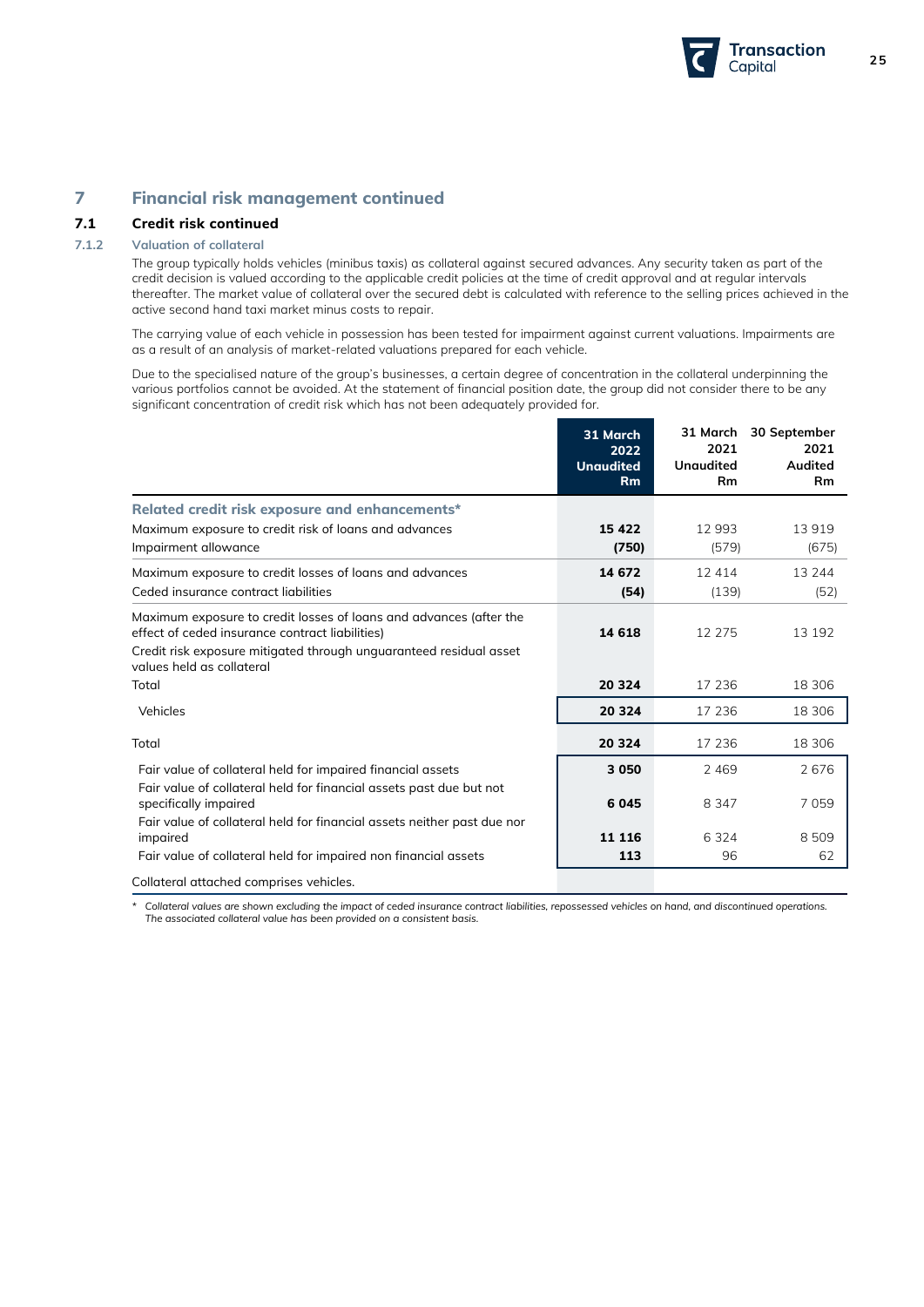#### **7 Financial risk management continued**

#### **7.1 Credit risk continued**

#### **7.1.3 Loans and advances that are neither past due nor impaired**

|                                                                                                   | 31 March         | 31 March         | 30 September |
|---------------------------------------------------------------------------------------------------|------------------|------------------|--------------|
|                                                                                                   | 2022             | 2021             | 2021         |
|                                                                                                   | <b>Unaudited</b> | <b>Unaudited</b> | Audited      |
|                                                                                                   | Rm               | <b>Rm</b>        | Rm           |
| Carrying amount of loans and advances that are neither past<br>due nor impaired<br>Credit quality | 7 1 2 3          | 4 3 0 2          | 5517         |
| High                                                                                              | 2 1 5 1          | 1646             | 1945         |
| Medium                                                                                            | 1561             | 1 1 4 1          | 1411         |
| Low                                                                                               | 3 4 1 1          | 1515             | 2 1 6 1      |

The credit quality of loans and advances is determined as follows:

SA Taxi, in conjunction with TransUnion, has developed a bespoke application scorecard to assess credit quality when granting loans. The scorecard uses demographic, vehicle, route, and credit bureau information to determine the risk of the deal. A detailed affordability assessment is also performed to mitigate risk.

In addition to the loans and advances disclosed above, other loans receivable have been assessed as having no significant increased credit risk based on the nature of the counterparty and the recent payment history. Similarly, trade and other receivables have been deemed to not have significant increased credit risk as all the debtors are on standard terms with minimal write-offs and limited concentration to individual debtors.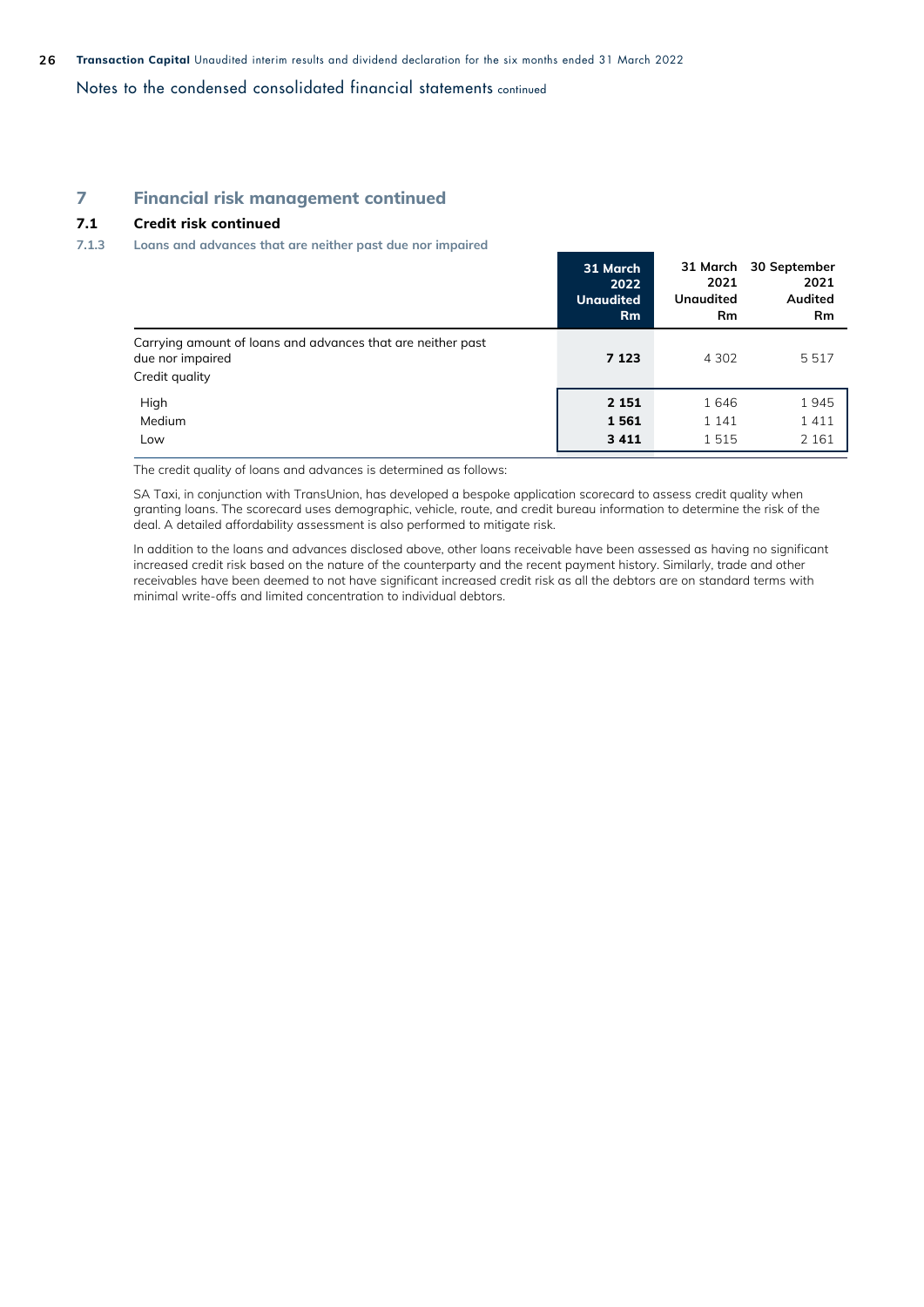#### **7 Financial risk management continued**

#### **7.1 Credit risk continued**

#### **7.1.4 Financial assets that are past due but not impaired**

Financial assets that are past due but not impaired are assets where contractual interest or principal payments are past due, but the group believes that impairment is not appropriate. Recent payment history and the level of collateral available, if any, are key considerations in determining whether an asset is impaired.

Credit impaired financial assets are determined considering both ageing and recency of payments. SA Taxi customers are mostly cash payers given that they earn their fares from commuters in cash. Recency enables us to understand the cash flow that is generated from the underlying asset, which is indicative of a customer's ability to make payment on the underlying loan. The impairment provision calculated on loans and advances disclosed as past due but not impaired are measured applying lifetime expected credit losses. Of the R2.4 billion (31 March 2021: R2.7 billion, 30 September 2021: R3.2 billion) reflected as part of past due but not impaired, a qualifying payment was received on accounts reflecting an exposure balance of R1.85 billion (77%) (31 March 2021: R1.95 million (73%), 30 September 2021: R1.7 billion (53%)) in the most recent month, with the remaining 23% (31 March 2021: 27%, 30 September 2021: 47%) being collected in the two months prior to the most recent month.

Our models continue to reflect customers' financial performance information while on book (including their performance over the period affected by COVID-19) and historical performance remains a strong indicator of future performance with the impact of COVID-19 embedded into the underlying impairment provision in the current financial year.

The ageing of loans and advances and trade and other receivables that are past due but not impaired is as follows:

|                                                               | Past due<br>up to<br>1 month<br>Rm | Past due<br>up to<br>1-2 months<br>Rm | Past due<br>up to<br>2-3 months<br>Rm | Past due<br>$up$ to<br>3-4 months<br>Rm | Past due<br>older than<br>4 months<br>Rm | <b>Total</b><br>Rm |
|---------------------------------------------------------------|------------------------------------|---------------------------------------|---------------------------------------|-----------------------------------------|------------------------------------------|--------------------|
| <b>31 March 2022</b><br>- Unaudited                           |                                    |                                       |                                       |                                         |                                          |                    |
| Loans and advances                                            | 1 3 2 7                            | 658                                   | 327                                   | 263                                     | 2 4 4 7                                  | 5022               |
| Trade and other receivables                                   | 25                                 | 9                                     | 7                                     | 5                                       | 7                                        | 53                 |
| <b>Financial assets that are</b><br>past due but not impaired | 1 3 5 2                            | 667                                   | 334                                   | 268                                     | 2 4 5 4                                  | 5075               |
| <b>31 March 2021</b><br>- Unaudited                           |                                    |                                       |                                       |                                         |                                          |                    |
| Loans and advances*                                           | 1071                               | 905                                   | 697                                   | 654                                     | 2661                                     | 5988               |
| Trade and other receivables                                   | 13                                 | 14                                    | 11                                    | 3                                       | 19                                       | 60                 |
| <b>Financial assets that are</b><br>past due but not impaired | 1 0 8 4                            | 919                                   | 708                                   | 657                                     | 2680                                     | 6048               |
| 30 September 2021<br>- Audited                                |                                    |                                       |                                       |                                         |                                          |                    |
| Loans and advances*                                           | 1038                               | 425                                   | 484                                   | 531                                     | 3 2 0 7                                  | 5685               |
| Trade and other receivables                                   | 16                                 | 12                                    | 4                                     | 1                                       | 4                                        | 37                 |
| <b>Financial assets that are</b><br>past due but not impaired | 1 0 5 4                            | 437                                   | 488                                   | 532                                     | 3 2 1 1                                  | 5722               |

*\* IFRS 7 disclosures relate to loans and advances and exclude the impact of repossessed vehicles on hand and ceded insurance contract liabilities.*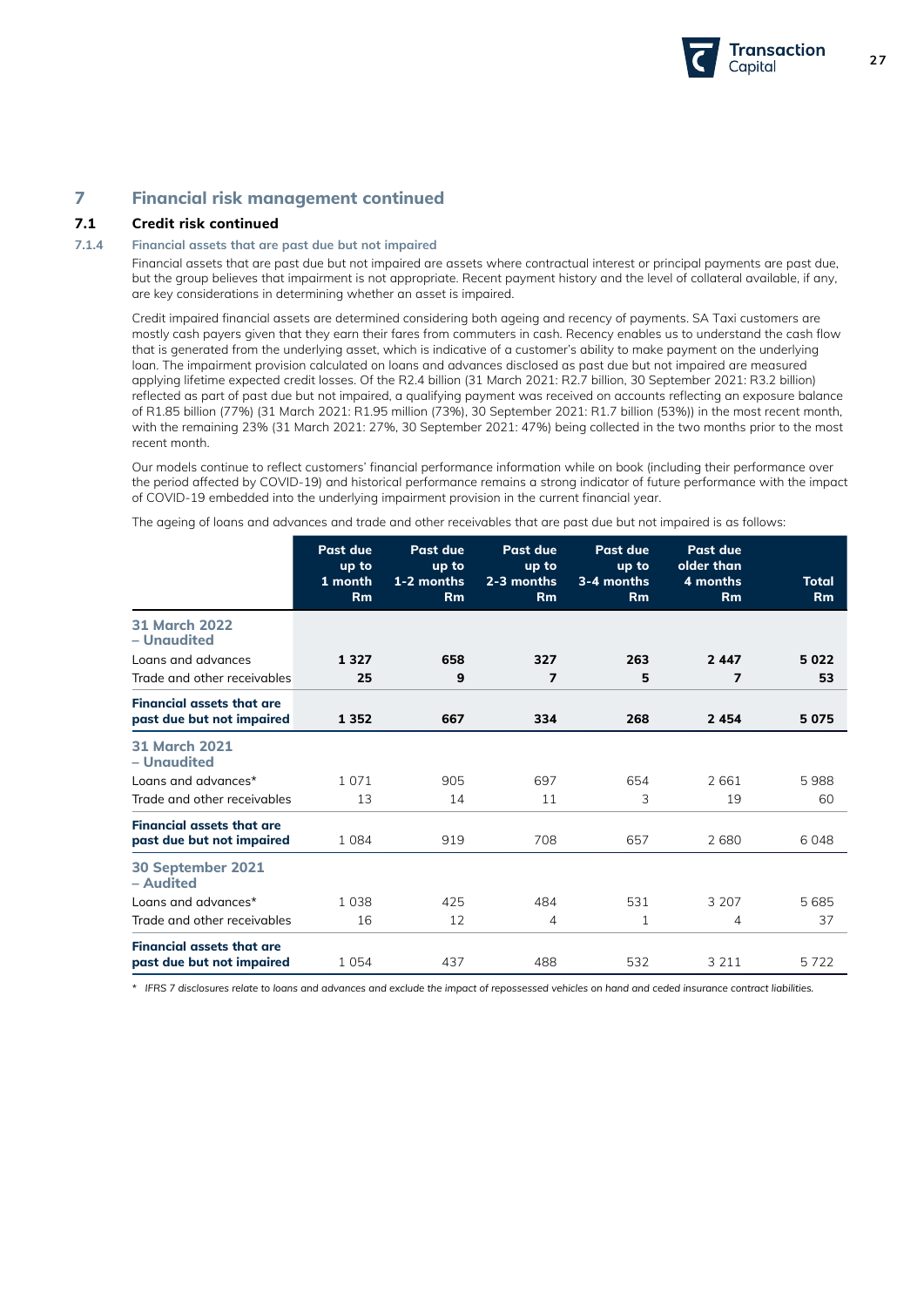#### **7 Financial risk management continued**

#### **7.1 Credit risk continued**

**7.1.5 Impairment provision reconciliation**

| <b>Loans and advances</b>                                         | 12 month<br>expected<br>credit losses<br>Rm | <b>Lifetime</b><br>expected<br>credit losses<br>Rm | <b>Credit</b><br>impaired<br>financial<br>assets<br>Rm | <b>Total</b><br>Rm |
|-------------------------------------------------------------------|---------------------------------------------|----------------------------------------------------|--------------------------------------------------------|--------------------|
| 31 March 2022 - Unaudited                                         |                                             |                                                    |                                                        |                    |
| Balance at the beginning of the year                              | 5                                           | 342                                                | 328                                                    | 675                |
| Originations                                                      | $\overline{2}$                              | 1                                                  | 1                                                      | 4                  |
| Existing book movements                                           | 8                                           | (19)                                               | 145                                                    | 134                |
| Write-offs                                                        | (1)                                         | (15)                                               | (43)                                                   | (59)               |
| Derecognition (settlements in the ordinary course<br>of business) |                                             | (1)                                                | (3)                                                    | (4)                |
| Balance at the end of the period*                                 | 14                                          | 308                                                | 428                                                    | 750                |
| 31 March 2021 - Unaudited                                         |                                             |                                                    |                                                        |                    |
| Balance at the beginning of the year                              | 33                                          | 85                                                 | 506                                                    | 624                |
| Originations                                                      | 23                                          | 6                                                  | 2                                                      | 31                 |
| Existing book movements                                           | (10)                                        | 45                                                 | (56)                                                   | (21)               |
| Write-offs                                                        | (1)                                         | (6)                                                | (39)                                                   | (46)               |
| Derecognition (settlements in the ordinary course<br>of business) | (5)                                         | (2)                                                | (2)                                                    | (9)                |
| Balance at the end of the period*                                 | 40                                          | 128                                                | 411                                                    | 579                |
| 30 September 2021 - Audited                                       |                                             |                                                    |                                                        |                    |
| Balance at the beginning of the year                              | 33                                          | 85                                                 | 506                                                    | 624                |
| Originations                                                      | 5                                           | 7                                                  | 20                                                     | 32                 |
| Existing book movements                                           | (24)                                        | 274                                                | (58)                                                   | 192                |
| Write-offs                                                        | (2)                                         | (19)                                               | (133)                                                  | (154)              |
| Derecognition (settlements in the ordinary course<br>of business) | (7)                                         | (5)                                                | (7)                                                    | (19)               |
| Balance at the end of the period*                                 | 5                                           | 342                                                | 328                                                    | 675                |

*\* IFRS 7 disclosures relate to loans and advances and exclude the impact of repossessed vehicles on hand and ceded insurance contract liabilities.*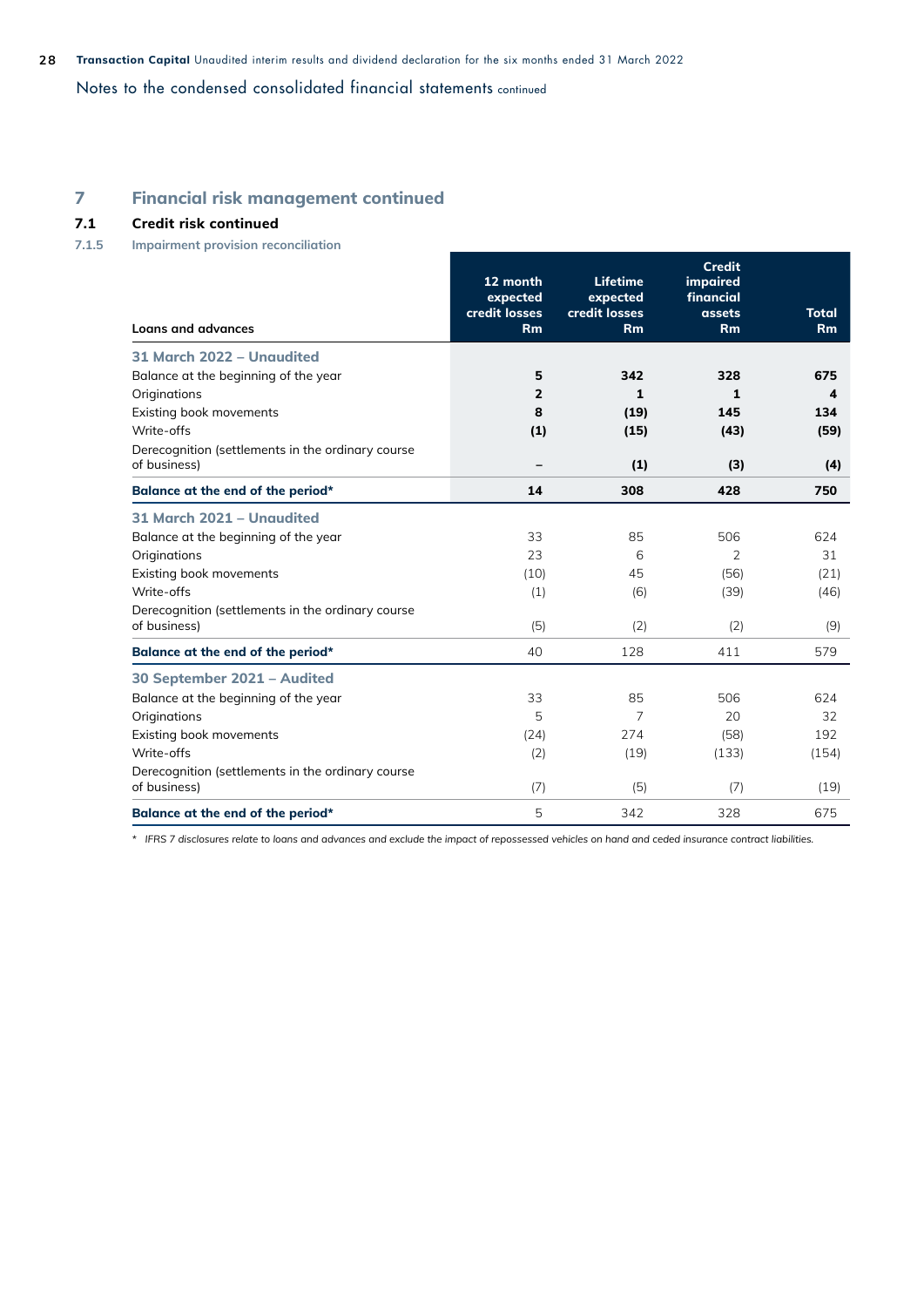#### **7 Financial risk management continued**

#### **7.1 Credit risk continued**

**7.1.5 Impairment provision reconciliation continued**

The maximum exposure to credit risk of loans and advances at the financial period end is analysed further as follows:

| <b>Loans and advances</b>           | 12 month<br>expected<br>credit losses<br>Rm | <b>Lifetime</b><br>expected<br>credit losses<br>Rm | <b>Credit</b><br>impaired<br>financial<br>assets<br>Rm | Total<br>Rm |
|-------------------------------------|---------------------------------------------|----------------------------------------------------|--------------------------------------------------------|-------------|
| 31 March 2022 - Unaudited           |                                             |                                                    |                                                        |             |
| Neither past due nor impaired       | 7 1 2 3                                     |                                                    |                                                        | 7 1 2 3     |
| Past due not impaired               | 902                                         | 4 1 2 0                                            |                                                        | 5022        |
| Impaired                            |                                             |                                                    | 3 2 7 7                                                | 3 2 7 7     |
| Impairment allowance                | (14)                                        | (308)                                              | (428)                                                  | (750)       |
| Performing loans and advances       | (14)                                        | (308)                                              | $\overline{\phantom{0}}$                               | (322)       |
| Non-performing loans and advances   |                                             |                                                    | (428)                                                  | (428)       |
| Carrying value of financial assets* | 8 0 1 1                                     | 3812                                               | 2849                                                   | 14 672      |
| 31 March 2021 - Unaudited           |                                             |                                                    |                                                        |             |
| Neither past due nor impaired       | 4 2 8 2                                     | 20                                                 |                                                        | 4 3 0 2     |
| Past due not impaired               | 868                                         | 5 1 2 0                                            |                                                        | 5988        |
| Impaired                            |                                             |                                                    | 2 7 0 3                                                | 2 7 0 3     |
| Impairment allowance                | (40)                                        | (128)                                              | (411)                                                  | (579)       |
| Performing loans and advances       | (40)                                        | (128)                                              |                                                        | (168)       |
| Non-performing loans and advances   | ۳                                           |                                                    | (411)                                                  | (411)       |
| Carrying value of financial assets* | 5 1 1 0                                     | 5012                                               | 2 2 9 2                                                | 12 4 14     |
| 30 September 2021 - Audited         |                                             |                                                    |                                                        |             |
| Neither past due nor impaired       | 5517                                        |                                                    |                                                        | 5517        |
| Past due not impaired               | 679                                         | 5 0 0 6                                            |                                                        | 5685        |
| Impaired                            |                                             |                                                    | 2717                                                   | 2717        |
| Impairment allowance                | (8)                                         | (339)                                              | (328)                                                  | (675)       |
| Performing loans and advances       | (8)                                         | (339)                                              | $\overline{\phantom{0}}$                               | (347)       |
| Non-performing loans and advances   | $\overline{\phantom{0}}$                    |                                                    | (328)                                                  | (328)       |
| Carrying value of financial assets* | 6 1 8 8                                     | 4667                                               | 2 3 8 9                                                | 13 244      |

*\* IFRS 7 disclosures relate to loans and advances and exclude the impact of repossessed vehicles on hand and ceded insurance contract liabilities.*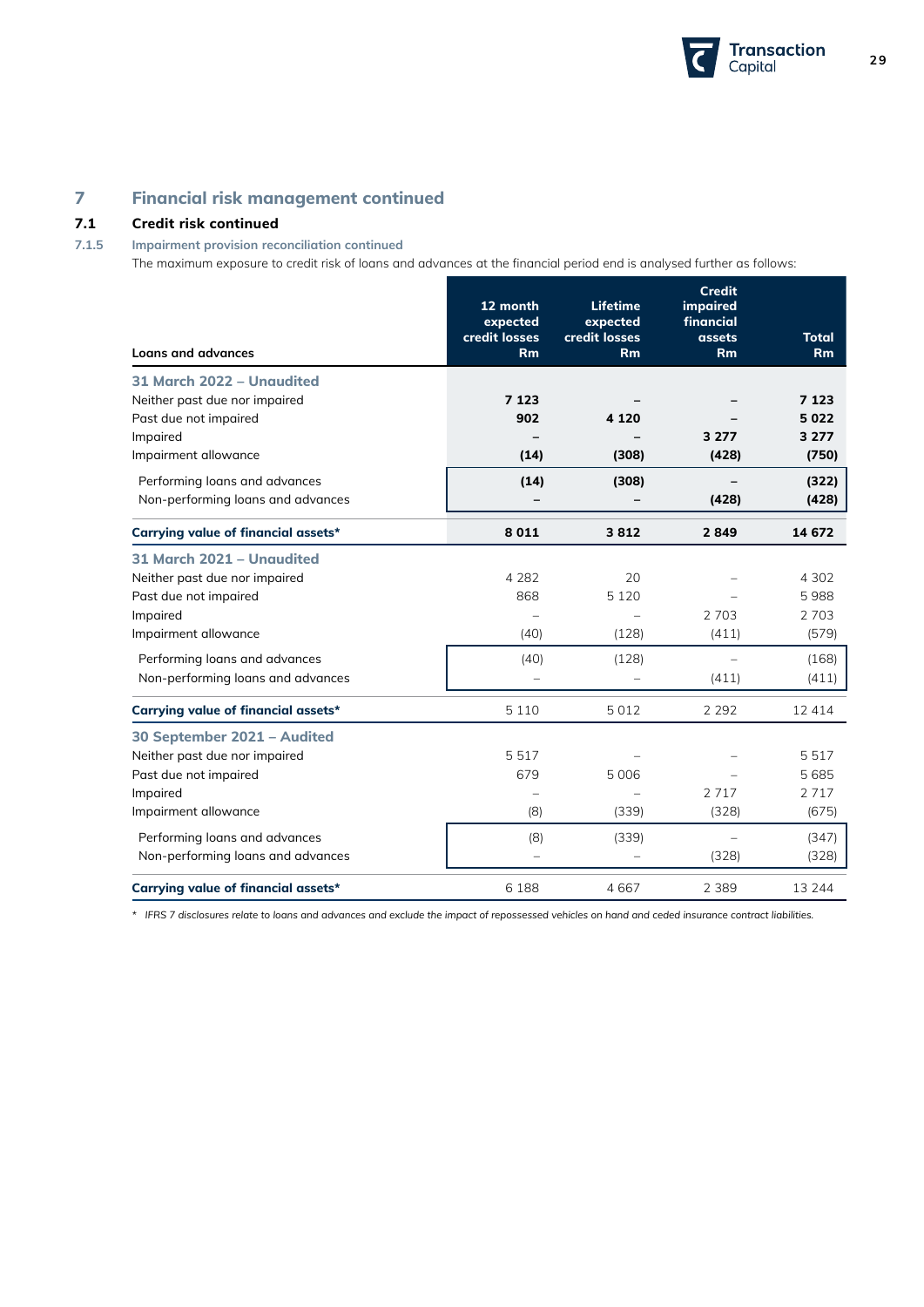#### **7 Financial risk management continued**

#### **7.2 Liquidity risk management**

The table below analyses financial liabilities at the statement of financial position date to the contractual maturity dates. The amounts disclosed in the table are the contractual undiscounted cash flows.

|                              | On demand                | Within<br>1 year | <b>From</b><br>1-5 years | <b>More than</b><br>5 years | <b>Total</b> |
|------------------------------|--------------------------|------------------|--------------------------|-----------------------------|--------------|
|                              | Rm                       | <b>Rm</b>        | <b>Rm</b>                | <b>Rm</b>                   | <b>Rm</b>    |
| 31 March 2022 - Unaudited    |                          |                  |                          |                             |              |
| <b>liabilities</b>           |                          |                  |                          |                             |              |
| <b>Bank overdrafts</b>       | 450                      |                  |                          |                             | 450          |
| Other short-term borrowings  | 32                       |                  |                          |                             | 32           |
| Trade and other payables*    | 285                      | 635              |                          |                             | 920          |
| Interest-bearing liabilities |                          | 8 4 4 0          | 12 301                   | 2 5 9 3                     | 23 334       |
| Lease liabilities            |                          | 140              | 301                      | 16                          | 457          |
| Put option liability         |                          |                  | 4829                     |                             | 4829         |
| <b>Financial liabilities</b> | 767                      | 9 2 1 5          | 17431                    | 2 609                       | 30 022       |
| Non-financial liabilities    | 1 4 6 0                  | 536              |                          |                             | 1996         |
| <b>Total liabilities</b>     | 2 2 2 7                  | 9751             | 17 431                   | 2 609                       | 32 018       |
|                              |                          |                  |                          |                             |              |
|                              |                          | Within           | From                     | More than                   |              |
|                              | On demand                | 1 year           | $1-5$ years              | 5 years                     | <b>Total</b> |
|                              | <b>Rm</b>                | <b>Rm</b>        | Rm                       | Rm                          | Rm           |
| 31 March 2021 - Unaudited    |                          |                  |                          |                             |              |
| <b>liabilities</b>           |                          |                  |                          |                             |              |
| <b>Bank overdrafts</b>       | 184                      |                  |                          |                             | 184          |
| Other short-term borrowings  | 45                       |                  |                          |                             | 45           |
| Trade and other payables*    | 185                      | 431              |                          |                             | 616          |
| Interest-bearing liabilities | $\overline{\phantom{0}}$ | 6 2 8 6          | 10 388                   | 809                         | 17 483       |
| Lease liabilities            |                          | 92               | 303                      | 43                          | 438          |
| <b>Financial liabilities</b> | 414                      | 6809             | 10 691                   | 852                         | 18766        |
| Non-financial liabilities    | 361                      | 822              |                          |                             | 1 1 8 3      |

*\* Revenue received in advance, VAT payables and bonus accruals are not financial liabilities and therefore have been excluded from trade and other payables and included in the non-financial liabilities.*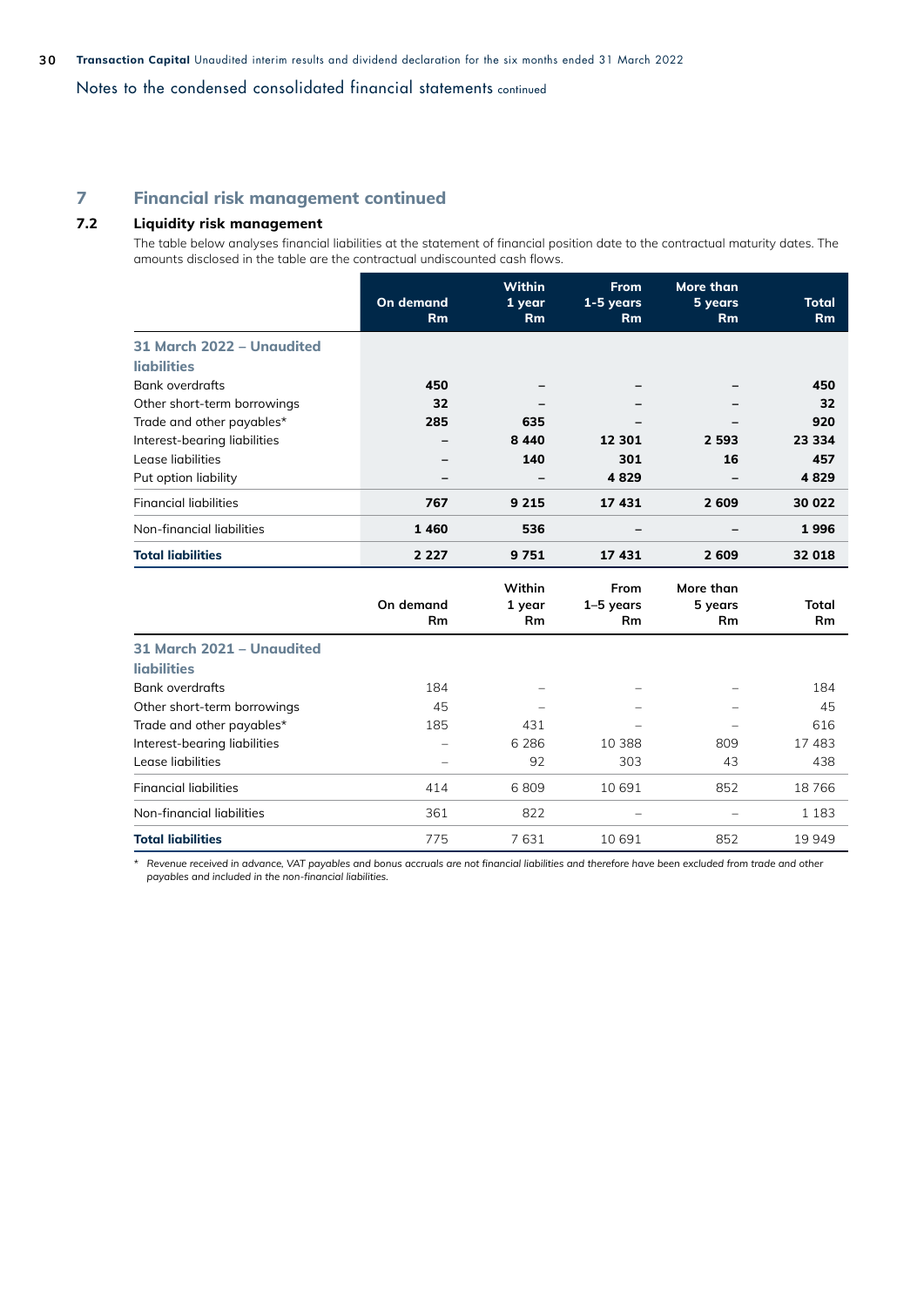#### **7 Financial risk management continued**

#### **7.2 Liquidity risk management continued**

|                                      |           | Within    | From      | More than |         |
|--------------------------------------|-----------|-----------|-----------|-----------|---------|
|                                      | On demand | 1 year    | 1-5 years | 5 years   | Total   |
|                                      | <b>Rm</b> | <b>Rm</b> | <b>Rm</b> | <b>Rm</b> | Rm      |
| 30 September 2021 - Audited          |           |           |           |           |         |
| <b>liabilities</b>                   |           |           |           |           |         |
| Bank overdrafts                      | 364       |           |           |           | 364     |
| Other short-term borrowings          | 81        |           |           |           | 81      |
| Trade and other payables (restated)* | 381       | 1706      | 181       |           | 2 2 6 8 |
| Interest-bearing liabilities         |           | 5780      | 13 2 9 7  | 193       | 19 270  |
| Lease liabilities                    |           | 135       | 315       | 24        | 473     |
| <b>Financial liabilities</b>         | 826       | 7621      | 13793     | 217       | 22 456  |
| Non-financial liabilities            | 1421      | 631       |           |           | 2052    |
| <b>Total liabilities</b>             | 2 2 4 7   | 8 2 5 2   | 13793     | 217       | 24 508  |

*\* Revenue received in advance, VAT payables, and bonus accruals are not financial liabilities and therefore have been excluded from trade and other payables and included in the non-financial liabilities. Trade and other payables have been restated for the finalisation of the provisional accounting for the WBC Holdings acquisition.*

The group has access to financing facilities as described below, of which R5 501 million were unused as at 31 March 2022 (31 March 2021: R5 130 million, 30 September 2021: R4 441 million). The group expects to meet its other obligations from operating cash flows and proceeds of maturing financial assets.

|                                                                                | 31 March                 | 31 March<br>2021 | 30 September<br>2021 |
|--------------------------------------------------------------------------------|--------------------------|------------------|----------------------|
|                                                                                | 2022<br><b>Unaudited</b> | <b>Unaudited</b> | Audited              |
|                                                                                | Rm                       | Rm               | <b>Rm</b>            |
| Unsecured bank overdraft facility, reviewed annually<br>and payable on demand: |                          |                  |                      |
| Amount used                                                                    | 194                      | 184              | 232                  |
| Amounts unused                                                                 | 113                      | 116              | 88                   |
| <b>Total</b>                                                                   | 307                      | 300              | 320                  |
| Secured bank overdraft and other short term facilities:                        |                          |                  |                      |
| Amount used                                                                    | 288                      | 45               | 183                  |
| Amounts unused                                                                 | 152                      | 458              | 217                  |
| <b>Total</b>                                                                   | 440                      | 503              | 400                  |
| Secured bank loan facilities which may be extended by<br>mutual agreement:     |                          |                  |                      |
| Amount used                                                                    | 19 381                   | 14783            | 16 139               |
| Amounts unused                                                                 | 5 2 3 6                  | 4556             | 4 1 3 6              |
| <b>Total</b>                                                                   | 24 617                   | 19 339           | 20 275               |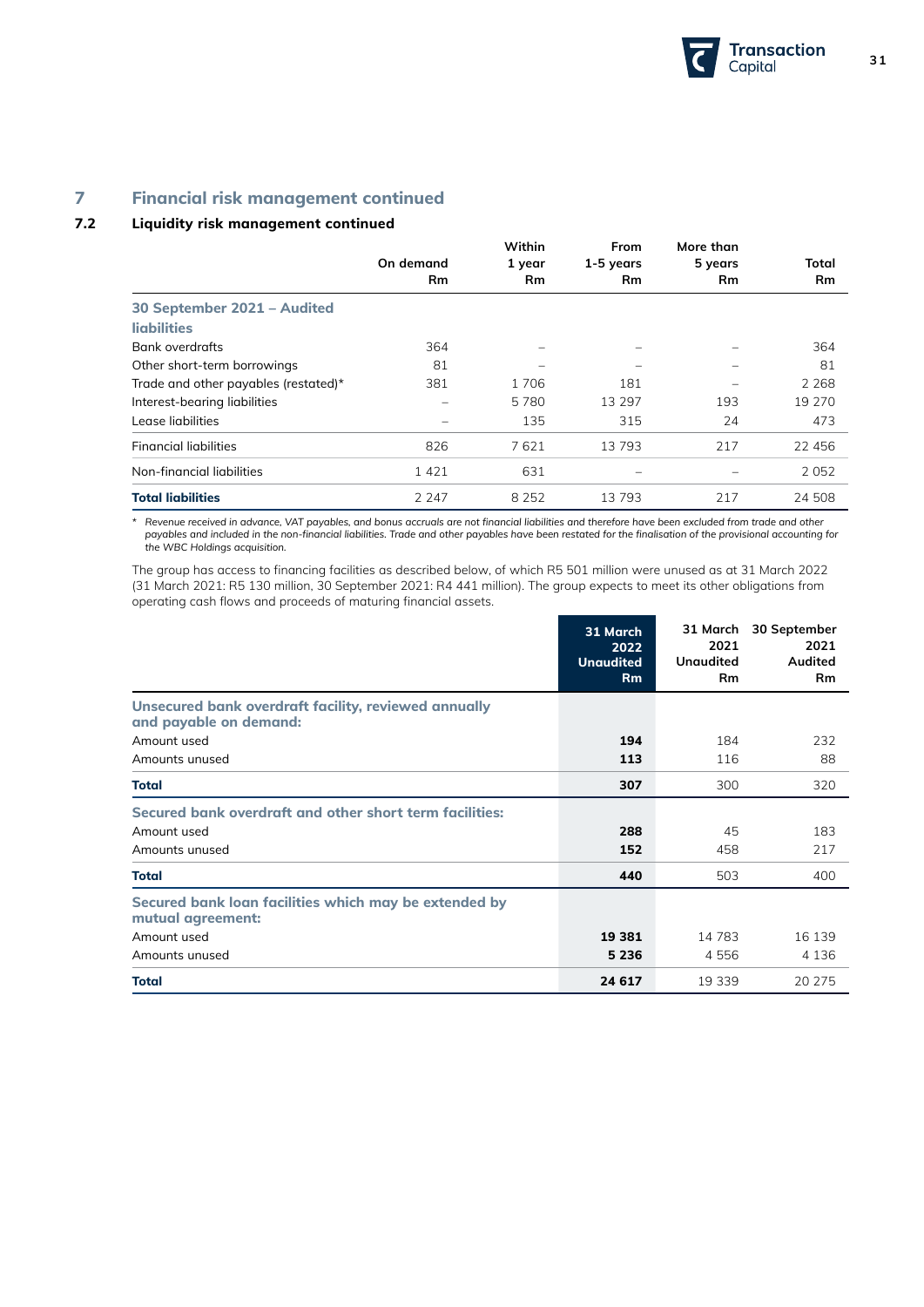#### **7 Financial risk management continued**

#### **7.3 Fair value disclosure**

The following represents the fair values of financial instruments not carried at fair value on the statement of financial position, but for which fair value is required to be disclosed. For all other financial instruments, the carrying value is equal to or a reasonable approximation of the fair value.

|                                                | 31 March 2022 - Unaudited             |                                  |                          |                          |                      |  |  |  |
|------------------------------------------------|---------------------------------------|----------------------------------|--------------------------|--------------------------|----------------------|--|--|--|
|                                                | <b>Carrying</b><br>value<br><b>Rm</b> | <b>Total</b><br>fair value<br>Rm | Level 1<br><b>Rm</b>     | Level 2<br>Rm            | Level 3<br><b>Rm</b> |  |  |  |
| <b>Assets</b>                                  |                                       |                                  |                          |                          |                      |  |  |  |
| Loans and advances*                            | 14 672                                | 14 674                           | $\overline{\phantom{a}}$ | $ \,$                    | 14 674               |  |  |  |
| Purchased book debts                           | 3954                                  | 3954                             | $\overline{\phantom{0}}$ | $\sim$                   | 3954                 |  |  |  |
| <b>Financial assets at amortised cost</b>      | 18 6 26                               | 18 628                           | $\overline{\phantom{0}}$ | $-$                      | 18 6 28              |  |  |  |
| <b>Liabilities</b>                             |                                       |                                  |                          |                          |                      |  |  |  |
| Interest-bearing liabilities                   | 19 381                                | 19 447                           | $\overline{\phantom{a}}$ | $-$                      | 19 447               |  |  |  |
| Fixed rate liabilities                         | 863                                   | 864                              | $\qquad \qquad -$        | $\overline{\phantom{a}}$ | 864                  |  |  |  |
| Floating rate liabilities                      | 18 5 18                               | 18 5 83                          | $\overline{\phantom{0}}$ | $-$                      | 18 5 83              |  |  |  |
| Put option liability                           | 3836                                  | 3836                             | $\overline{\phantom{a}}$ | $-$                      | 3836                 |  |  |  |
| <b>Financial liabilities at amortised cost</b> | 23 217                                | 23 283                           | $\overline{\phantom{0}}$ | $-$                      | 23 283               |  |  |  |

*\* IFRS 7 disclosures relate to loans and advances and exclude the impact of repossessed vehicles on hand and ceded insurance contract liabilities.* 

*\*\* Comparatives have been restated to exclude financial assets and liabilities for which fair value disclosures are not required as their carrying value is a reasonable approximation of fair value, and to ensure consistent presentation of fair value categories.* 

#### **Valuation methods and assumptions:**

Loans and advances for premium vehicles entered into at variable interest rates approximate fair value as the estimated future cash flows are already considered in the expected loss model. The fair value of loans and advances for premium vehicles at fixed interest rates, which is a small component of the loan book, is determined by adjusting the discount rate from the effective interest rate of the contract to a current effective lending rate. Loans and advances for entry-level vehicles and the shortfall book are carried at fair value, refer "level disclosure" on note 7.4 for additional information in this regard.

Purchased book debt is held at amortised cost. The balance at period end is calculated based on the expected future cash flows which are adjusted for risk as it takes historical cash flows into account to predict forecasted cash flows. The fair value of purchased book debt is determined by adjusting the discount rate from the credit-adjusted effective interest rate to a current market related discount rate and adjusting the expected cash flows for risk, therefore the carrying value approximates the fair value.

The fair value of interest-bearing liabilities is calculated based on future cash flows, discounted using a forward rate curve plus a valuation margin. The valuation margin is a consensus margin at which deals with similar remaining cash profiles could be secured in the market at the valuation date.

The fair value of the put option liability is based on estimated future cash flows in terms of the specific option agreement, discounted to their present value using a discount rate.

The carrying values of trade and other receivables, cash and cash equivalents, trade and other payables, and bank overdrafts approximate fair value as they are short-term in nature and not subject to material changes in credit risk and fair value.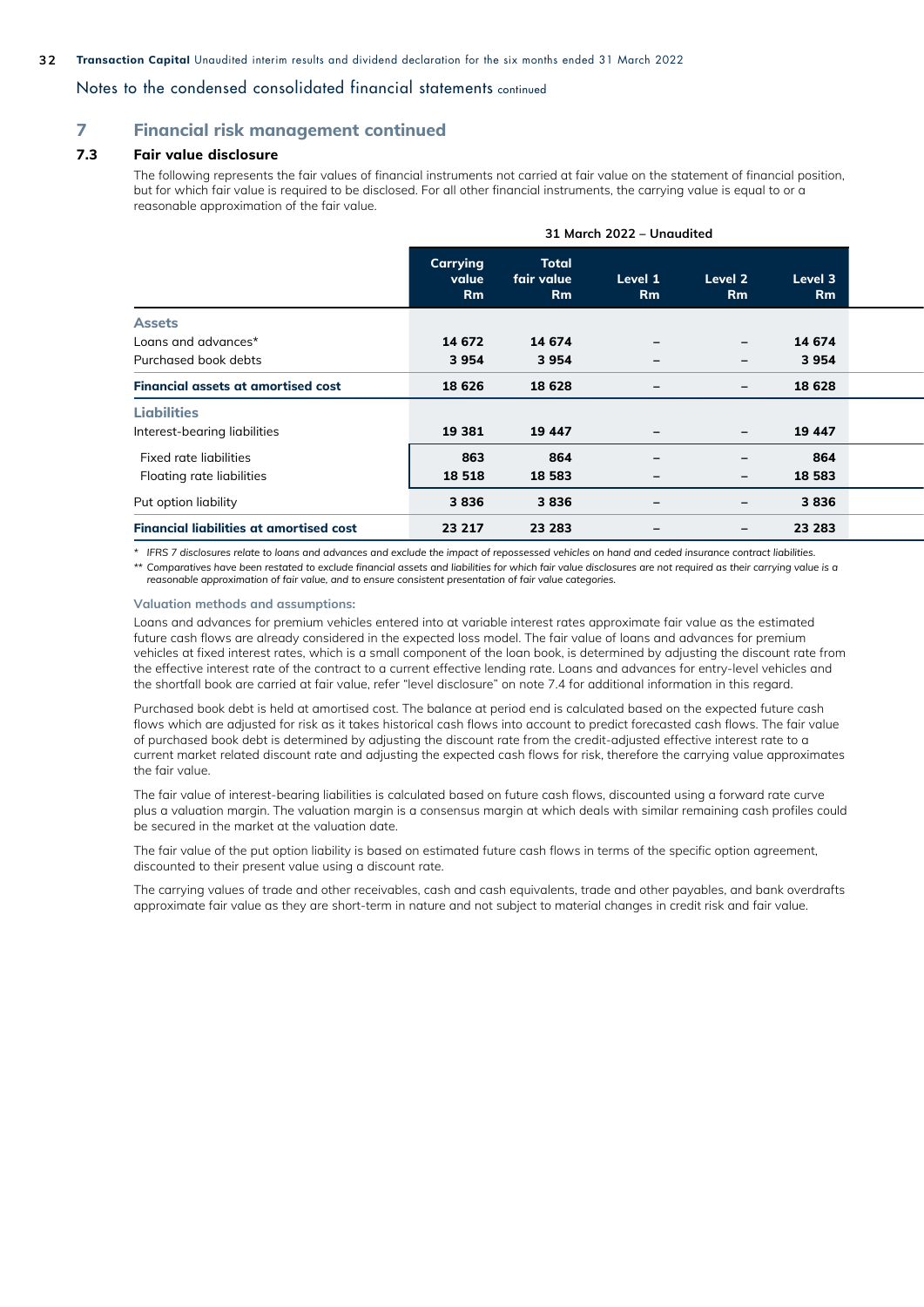

| 30 September 2021 - Audited |                         |               |               | 31 March 2021 - Unaudited** |                           |                          |
|-----------------------------|-------------------------|---------------|---------------|-----------------------------|---------------------------|--------------------------|
| Total<br>fair value         | Carrying<br>value<br>Rm | Level 3<br>Rm | Level 2<br>Rm | Level 1<br>Rm               | Total<br>fair value<br>Rm | Carrying<br>value<br>Rm  |
|                             |                         |               |               |                             |                           |                          |
| 13 244                      | 13 244                  | 12 4 14       | $\sim$        | $\overline{\phantom{0}}$    | 12 4 14                   | 12 4 14                  |
| 3 4 4 1                     | 3 4 4 1                 | 2 7 0 5       | $-$           | $\overline{\phantom{0}}$    | 2 7 0 5                   | 2705                     |
| 16 685                      | 16 685                  | 15 1 19       | $-$           | $\overline{\phantom{0}}$    | 15 1 19                   | 15 1 19                  |
|                             |                         |               |               |                             |                           |                          |
| 16 2 20                     | 16 139                  | 14 9 14       | $\sim$        | $\overline{\phantom{0}}$    | 14 914                    | 14783                    |
| 933                         | 904                     | 605           | $-$           | $\overline{\phantom{0}}$    | 605                       | 600                      |
| 15 287                      | 15 2 35                 | 14 309        | $  \,$        | $\overline{\phantom{0}}$    | 14 309                    | 14 183                   |
|                             |                         | -             | -             | $\sim$                      | $\overline{\phantom{a}}$  | $\overline{\phantom{m}}$ |
| 16 2 20                     | 16 139                  | 14 914        | $-$           | $ \,$                       | 14 914                    | 14 783                   |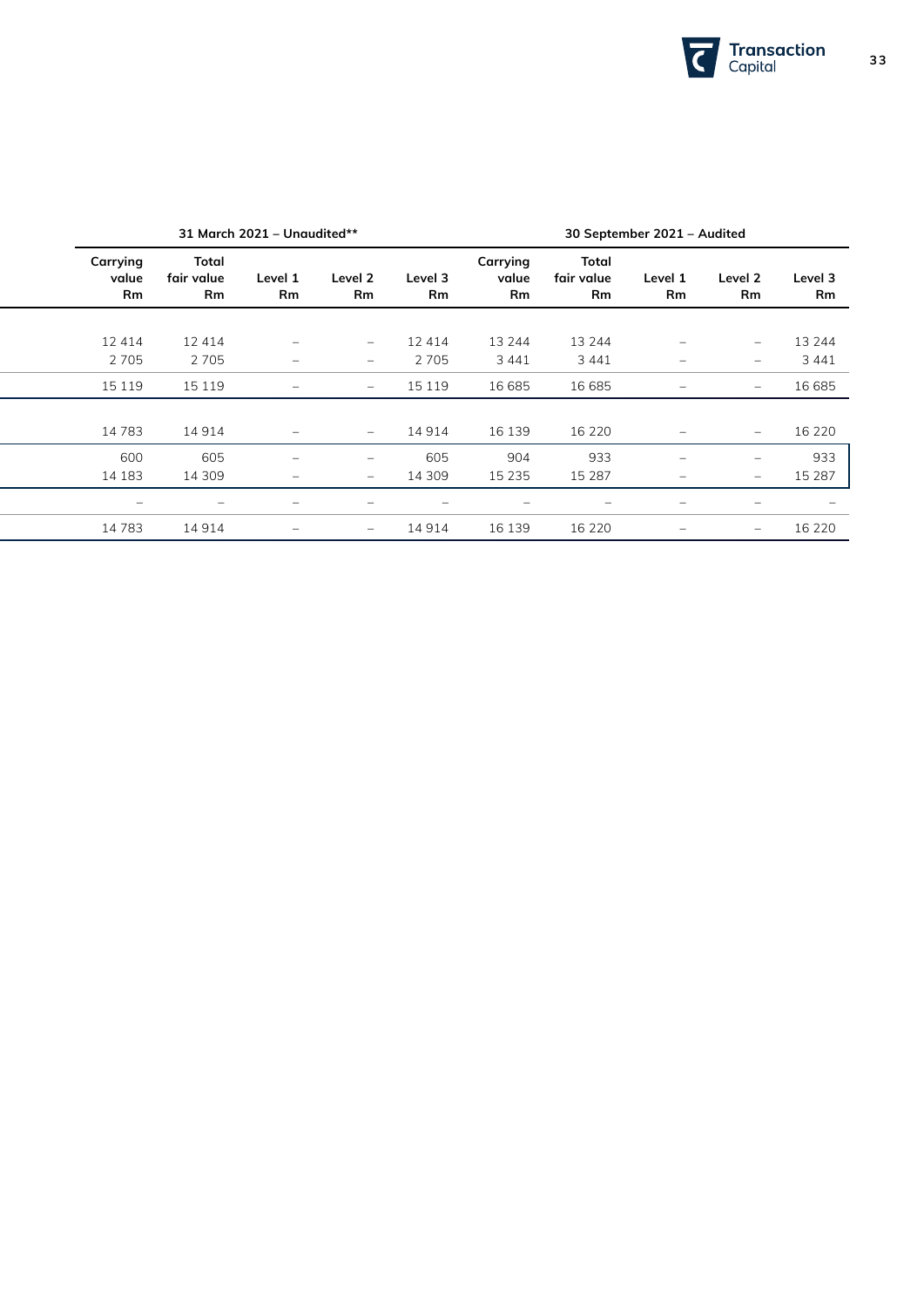#### **7 Financial risk management continued**

#### **7.4 Level disclosure**

| 31 March 2022 - Unaudited                                                        | Level 1<br>Rm | Level 2<br>Rm            | Level 3<br>Rm        | <b>Total</b><br>Rm |
|----------------------------------------------------------------------------------|---------------|--------------------------|----------------------|--------------------|
| Financial assets at fair value through profit and loss                           |               |                          |                      |                    |
| Loans and advances: entry-level vehicles                                         |               |                          | 18                   | 18                 |
| Loans and advances: shortfall book*                                              |               |                          | 25                   | 25                 |
| <b>Other Financial Assets</b>                                                    |               |                          | 383                  | 383                |
| Other investments                                                                |               |                          | 41                   | 41                 |
| Derivatives**                                                                    |               | 10                       |                      | 10                 |
| Financial assets at fair value through other<br>comprehensive income             |               |                          |                      |                    |
| Derivatives**                                                                    |               | 33                       |                      | 33                 |
| <b>Total financial assets</b>                                                    |               | 43                       | 467                  | 510                |
| <b>Financial liabilities at fair value through profit</b><br>and loss            |               |                          |                      |                    |
| Derivatives**                                                                    |               | 11                       |                      | 10                 |
| Contingent consideration***                                                      |               |                          | 181                  | 181                |
| Financial liabilities at fair value through other<br>comprehensive income        |               |                          |                      |                    |
| Derivatives**                                                                    |               | 88                       |                      | 88                 |
| <b>Total financial liabilities</b>                                               |               | 99                       | 181                  | 279                |
| 31 March 2021 - Unaudited                                                        | Level 1<br>Rm | Level 2<br><b>Rm</b>     | Level 3<br><b>Rm</b> | Total<br><b>Rm</b> |
| Financial assets at fair value through profit and loss                           |               |                          |                      |                    |
| Loans and advances: entry-level vehicles                                         |               |                          | 17                   | 17                 |
| <b>Other Financial Assets</b>                                                    |               | $\overline{\phantom{0}}$ | 214                  | 214                |
| Derivatives*                                                                     |               | 22                       |                      | 22                 |
| Financial assets at fair value through other<br>comprehensive income             |               |                          |                      |                    |
| Derivatives*                                                                     |               | 86                       |                      | 86                 |
| <b>Total financial assets</b>                                                    |               | 108                      | 231                  | 339                |
| <b>Financial liabilities at fair value through profit</b><br>and loss****        |               |                          |                      |                    |
| Derivatives*                                                                     |               | 7                        |                      | 7                  |
| <b>Financial liabilities at fair value through other</b><br>comprehensive income |               |                          |                      |                    |
|                                                                                  |               |                          |                      |                    |
| Derivatives*                                                                     |               | 90                       |                      | 90                 |

*\* The shortfall book is classified as a financial asset at fair value through profit or loss as its value will only be recovered through a sales transaction to collection agents by the group. Collection agents expressed interest and provided valuations to pursue the purchase of the shortfall book, where the sale is expected to take place during the later part of the current financial year.*

*\*\* The group enters into derivative financial instruments with respective counterparties. Interest rate swaps and cross-currency swaps are valued using valuation techniques, which employ the use of market observable inputs. The most frequently applied valuation techniques include forward pricing and swap models using present value calculations. The models incorporate various inputs including the foreign exchange spot and forward rates, yield curves of the respective currencies, currency basis spreads between the respective currencies, and interest rate curves.*

*\*\*\* R171 million of the contingent consideration relates to the investment into the WBC group and R10m relates to the investment in the Prushka group of entities. In terms of IFRS 3: Business Combinations, the provisional accounting applied to the acquisition of WBC Holdings (Pty) Ltd was finalised during the current financial year. As a result, the contingent consideration from the WBC Holdings business combination increased by R39 million, and goodwill increased by R39 million. Comparative information has been restated accordingly.*

*\*\*\*\* Comparatives have been restated for interest bearing loans and deferred consideration inadvertently shown as liabilities at fair value through profit and loss in the prior year.*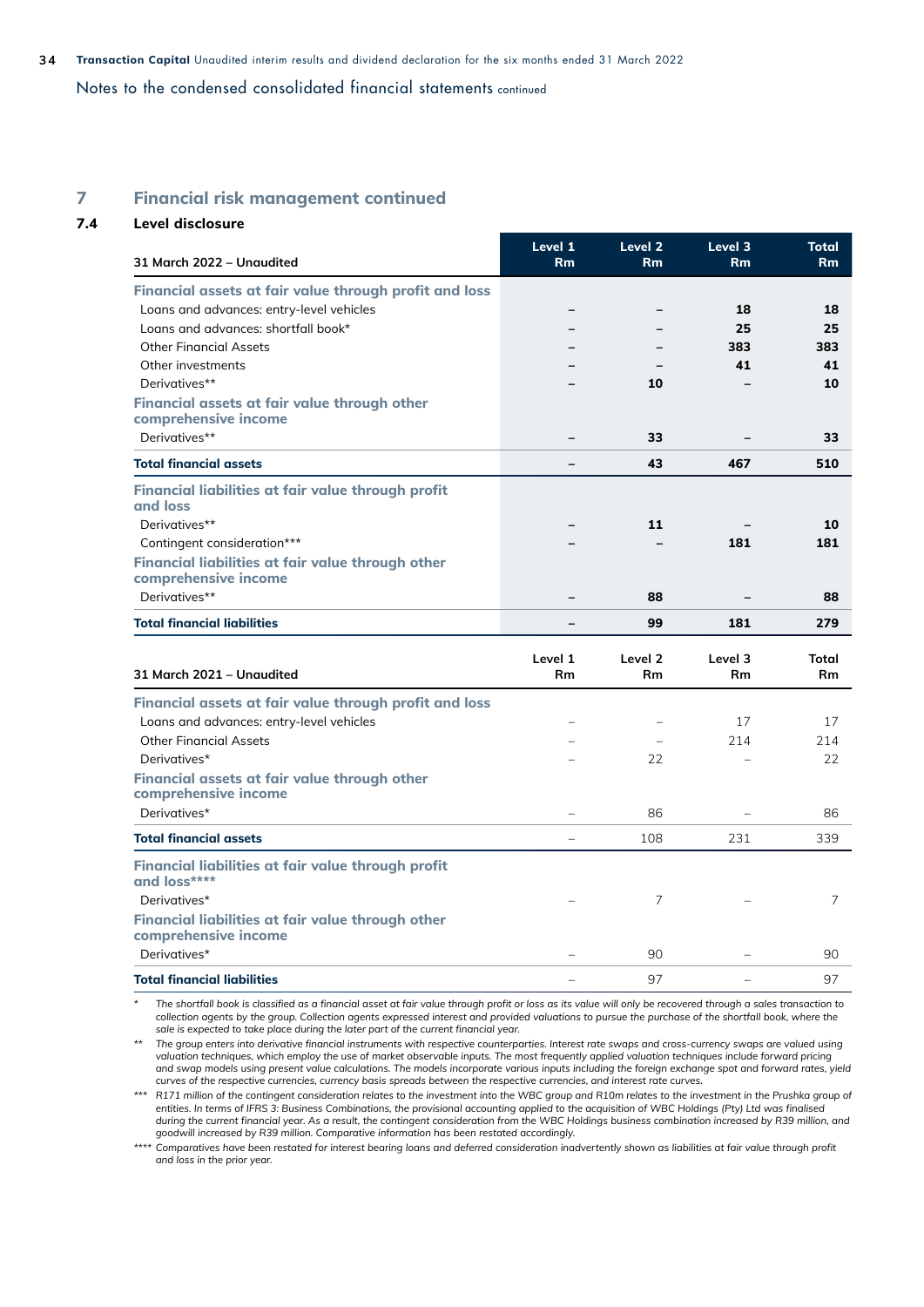#### **7 Financial risk management continued**

#### **7.4 Level disclosure continued**

| 30 September 2021 - Audited                                                      | Level 1<br>Rm | Level 2<br><b>Rm</b> | Level 3<br>Rm | Total<br>Rm |
|----------------------------------------------------------------------------------|---------------|----------------------|---------------|-------------|
| Financial assets at fair value through profit and loss                           |               |                      |               |             |
| Loans and advances: entry-level vehicles                                         |               |                      | 17            | 17          |
| Loans and advances: shortfall book                                               |               |                      | 25            | 25          |
| <b>Other Financial Assets</b>                                                    |               |                      | 296           | 296         |
| Derivatives*                                                                     |               | 13                   |               | 13          |
| Financial assets at fair value through other<br>comprehensive income             |               |                      |               |             |
| Derivatives                                                                      |               | 88                   |               | 88          |
| <b>Total financial assets</b>                                                    |               | 101                  | 338           | 439         |
| <b>Financial liabilities at fair value through profit</b><br>and loss            |               |                      |               |             |
| Derivatives*                                                                     |               | 4                    |               | 4           |
| Contingent consideration** (restated)                                            |               |                      | 181           | 181         |
| <b>Financial liabilities at fair value through other</b><br>comprehensive income |               |                      |               |             |
| Derivatives*                                                                     |               | 53                   |               | 53          |
| <b>Total financial liabilities</b>                                               |               | 57                   | 181           | 238         |

*\* The group enters into derivative financial instruments with respective counterparties. Interest rate swaps and cross-currency swaps are valued using valuation techniques, which employ the use of market observable inputs. The most frequently applied valuation techniques include forward pricing and swap models using present value calculations. The models incorporate various inputs including the foreign exchange spot and forward rates, yield curves of the respective currencies, currency basis spreads between the respective currencies, and interest rate curves.*

*\*\* R171 million of the contingent consideration relates to the investment into the WBC group and R10 million relates to the investment in the Prushka group of entities. In terms of IFRS 3: Business Combinations, the provisional accounting applied to the acquisition of WBC Holdings (Pty) Ltd was finalised during the current financial year. As a result, the contingent consideration from the WBC Holdings business combination increased by R39 million, and goodwill increased by R39 million. Comparative information has been restated accordingly.*

#### **Valuation methods and assumptions:**

Loans and advances for entry-level vehicles: The fair value was calculated using an income approach (estimating and discounting future cash flow) as well as the average collateral value. These represent the significant unobservable parameters applied in the fair value model. The expected cash flows were estimated using a lifetime expected loss model, which is consistent with the IFRS 9 provision methodology. The expected cash flows were then discounted at the market related discount rate of 25% to yield a fair value of the total loans and advances for entry level-vehicles. The outbreak of COVID-19 has had no impact on the average collateral values applied.

Loans and advances for the shortfall book: The fair value of the shortfall book is based on the valuation reports received from potential debt collection agents as the value will only be recovered through a sale transaction.

Other financial assets: The valuation of other financial assets are based on the estimated future cash flows, discounted to their present value using a pre-tax discount rate that reflects current market assessments of the time value of money and the risks specific to the asset. These represent the significant unobservable parameters applied in the fair value model. The group estimates the expected cash flows by considering all the contractual terms of the financial instrument. The discount rate applied to the expected future cash flows reflects specific risk premiums relating to the asset. This includes government risk, single project customer, no previous experience with client, and small stock premium for valuations less than R250 million. The discount rate applied to the additional purchase price is based on the current South African prime interest rate.

Other investments: The fair value of other investments is determined using applicable valuation techniques (commonly used by market participants for a similar investment) which use relevant observable inputs to the extent these are available and where unavailable, unobservable inputs are used.

Derivatives: The group enters into derivative financial instruments with respective counterparties. Interest rate swaps and cross-currency swaps are valued using valuation techniques, which employ the use of market observable inputs. The most frequently applied valuation techniques include forward pricing and swap models using present value calculations. The models incorporate various inputs including the foreign exchange spot and forward rates, yield curves of the respective currencies, currency basis spreads between the respective currencies, and interest rate curves.

Contingent consideration: The group is party to acquisitions of subsidiaries which contain contingent payments arrangements. The valuation of the contingent considerations is based on the estimated future cash flows as determined in terms of the specific purchase agreement. The fair values of the contingent liabilities are remeasured at each reporting date.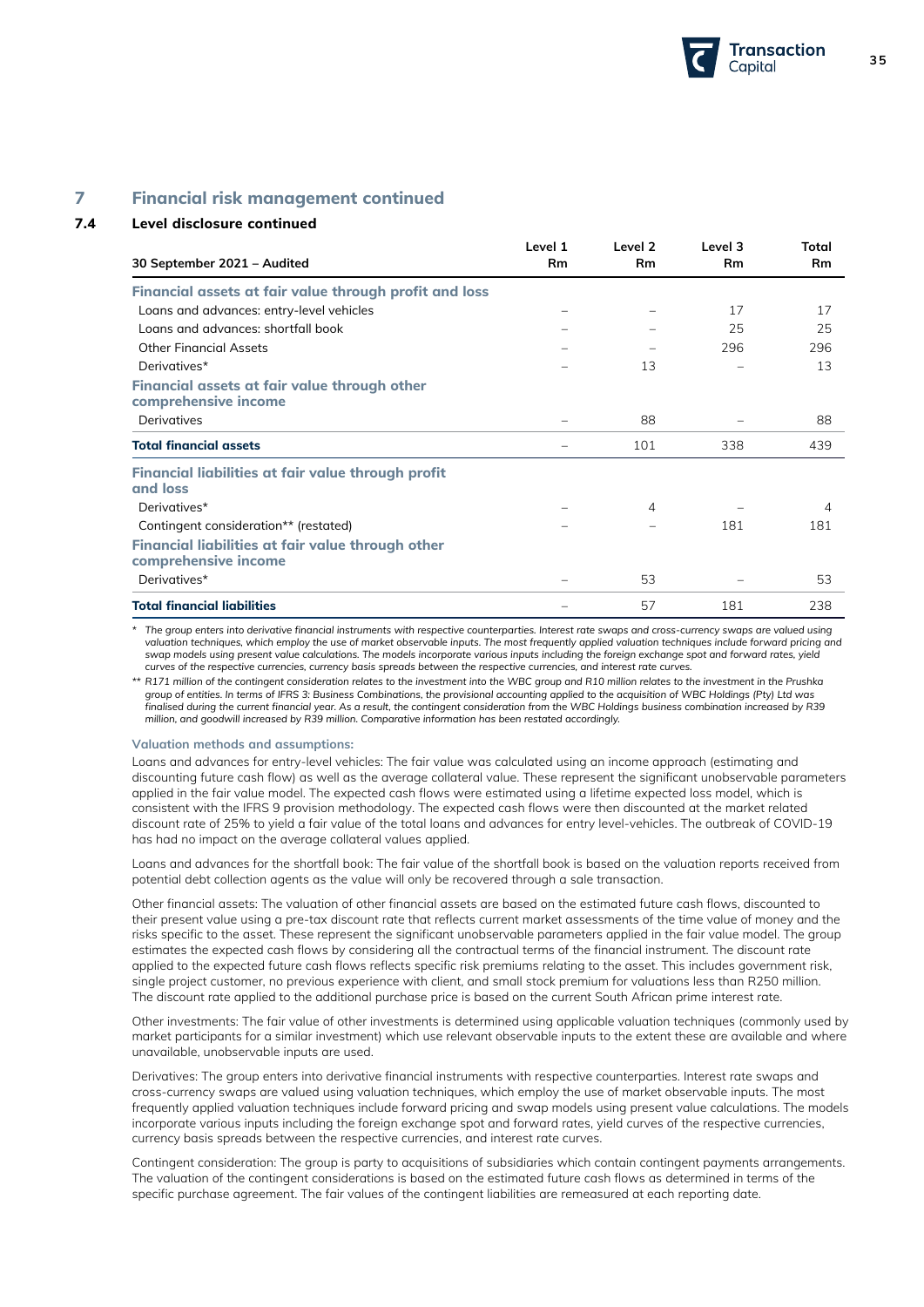#### **7 Financial risk management continued**

#### **7.4 Level disclosure continued**

**Reconciliation of level 3 fair value measurements of financial assets**

| 31 March 2022 - Unaudited                                           | <b>Fair value</b><br>through<br>profit or loss<br>Rm. | <b>Fair value</b><br>through other<br>comprehensive<br>income<br>Rm | Total<br>Rm |
|---------------------------------------------------------------------|-------------------------------------------------------|---------------------------------------------------------------------|-------------|
| <b>Financial assets</b>                                             |                                                       |                                                                     |             |
| Opening balance                                                     | 338                                                   |                                                                     | 338         |
| Initial recognition of additional financial assets                  |                                                       |                                                                     |             |
| Other investments                                                   | 41                                                    |                                                                     | 41          |
| Total gains or losses                                               |                                                       |                                                                     |             |
| In profit or loss                                                   | 43                                                    |                                                                     | 43          |
| Other movements*                                                    | 45                                                    |                                                                     | 45          |
| Closing balance of fair value measurement for financial assets      | 467                                                   |                                                                     | 467         |
| <b>Financial liabilities</b>                                        |                                                       |                                                                     |             |
| Opening balance                                                     | 181                                                   |                                                                     | 181         |
| Initial recognition of additional liabilities                       |                                                       |                                                                     |             |
| Total gains or losses                                               |                                                       |                                                                     |             |
| In profit or loss                                                   |                                                       |                                                                     |             |
| Closing balance of fair value measurement for financial liabilities | 181                                                   |                                                                     | 181         |

| 31 March 2021 - Unaudited                        | Fair value<br>through<br>profit or loss<br>Rm | <b>Fair value</b><br>through other<br>comprehensive<br>income<br>Rm | Total<br>Rm |
|--------------------------------------------------|-----------------------------------------------|---------------------------------------------------------------------|-------------|
| Opening balance                                  | 187                                           |                                                                     | 187         |
| Total gains or losses                            |                                               |                                                                     |             |
| In profit or loss                                | (19)                                          |                                                                     | (19)        |
| Other movements*                                 | 63                                            |                                                                     | 63          |
| <b>Closing balance of fair value measurement</b> | 231                                           |                                                                     | 231         |

| 30 September 2021 - Audited                                         | Fair value<br>through<br>profit or loss<br>Rm | <b>Fair value</b><br>through other<br>comprehensive<br>income<br>Rm | Total<br><b>Rm</b> |
|---------------------------------------------------------------------|-----------------------------------------------|---------------------------------------------------------------------|--------------------|
| Opening balance                                                     | 187                                           |                                                                     | 187                |
| Total gains or losses                                               |                                               |                                                                     |                    |
| In profit or loss                                                   | 46                                            |                                                                     | 46                 |
| Other movements*                                                    | 105                                           |                                                                     | 105                |
| <b>Closing balance of fair value measurement</b>                    | 338                                           |                                                                     | 338                |
| <b>Financial liabilities**</b>                                      |                                               |                                                                     |                    |
| Total gains or losses                                               |                                               |                                                                     |                    |
| Other movements*                                                    | 181                                           |                                                                     | 181                |
| Closing balance of fair value measurement for financial liabilities | 181                                           |                                                                     | 181                |

*\* Other movements include the following:*

*– charges on accounts less collections received and write-offs on loans for entry-level vehicles as well as movements in other financial assets;*

*– the recognition of contingent liabilities resulting from business combinations in terms of IFRS 3: Business Combinations.*

*\*\* The financial liabilities as disclosed in the previous financial year have been restated for the effects of the finalisation of the provisional accounting for the WBC Holdings acquisition.*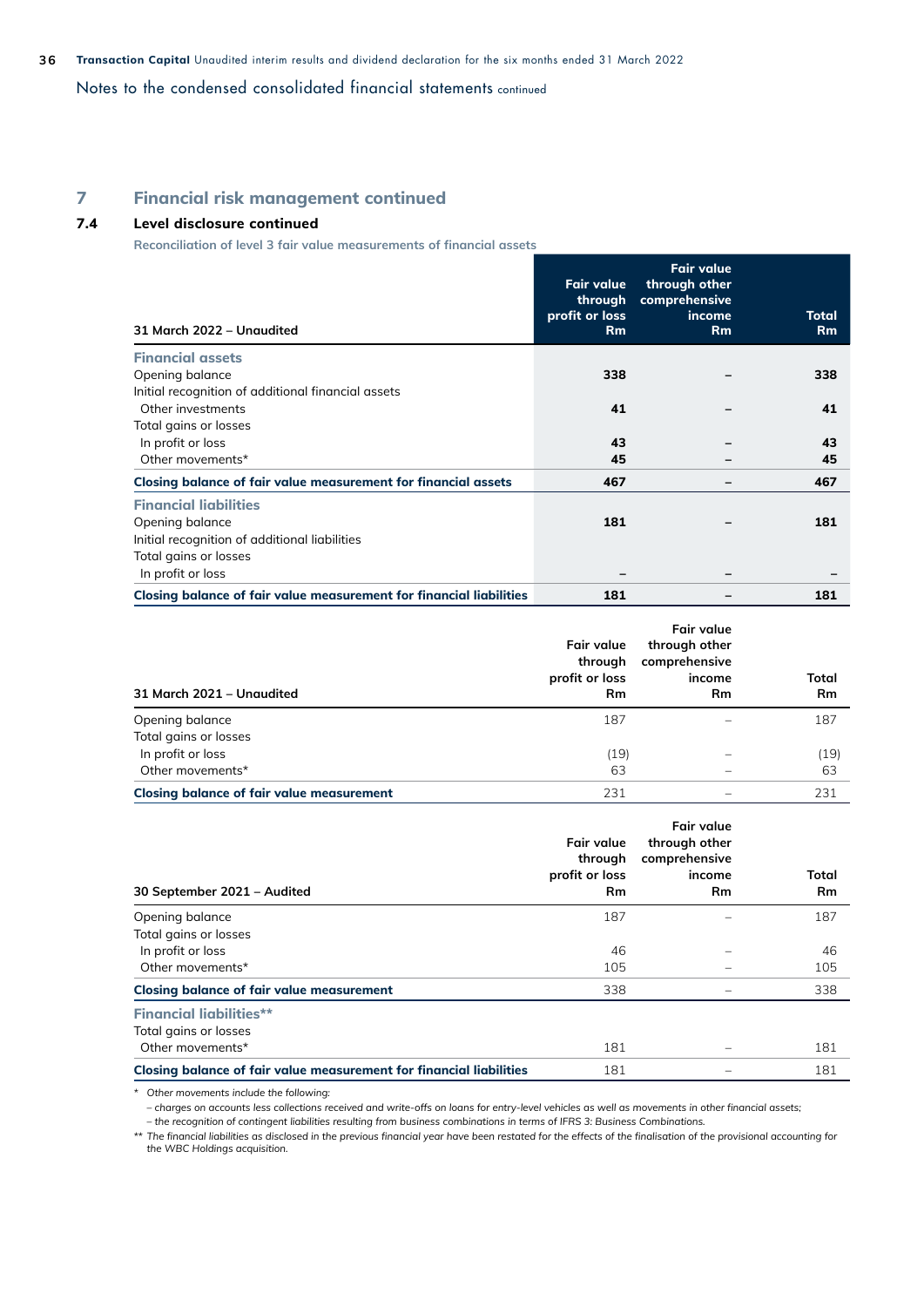#### **7 Financial risk management continued**

#### **7.4 Level disclosure continued**

#### **Sensitivity analysis of valuations using unobservable inputs**

As part of the group's risk management processes, stress tests are applied on the significant unobservable parameters to generate a range of potentially possible alternative valuations. The financial instruments that are most impacted by this sensitivity analysis are those with the more illiquid and/or structured portfolios. The stresses are applied independently and do not take account of any cross correlation between separate asset classes that would reduce the overall effect on the valuations. A significant parameter has been deemed to be one which may result in a change in the fair value of the asset or liability of more than 10%. This is demonstrated by the following sensitivity analysis, which includes a reasonable range of possible outcomes.

Movement in fair value given the 10% change in significant assumptions.

|                                                                              |                                       | 31 March 2022<br><b>Unaudited</b>       |                         | 31 March 2021<br><b>Unaudited</b> |                         | 30 September 2021<br>Audited     |
|------------------------------------------------------------------------------|---------------------------------------|-----------------------------------------|-------------------------|-----------------------------------|-------------------------|----------------------------------|
| Loans and advances:<br>entry-level vehicles                                  | 10%<br><b>Favourable</b><br><b>Rm</b> | 10%<br><b>Unfavourable</b><br><b>Rm</b> | 10%<br>Favourable<br>Rm | 10%<br>Unfavourable<br><b>Rm</b>  | 10%<br>Favourable<br>Rm | 10%<br><b>Unfavourable</b><br>Rm |
| <b>Significant</b><br>unobservable input<br>and description of<br>assumption |                                       |                                         |                         |                                   |                         |                                  |
| Average collateral<br>value                                                  | 1                                     | (1)                                     |                         | (1)                               | $\mathbf{1}$            | ${<}1$                           |
| Discount rate: the rate<br>used to discount<br>projected future cash         |                                       |                                         |                         |                                   |                         |                                  |
| flows to present value                                                       | $\leq 1$                              | ( <b>1</b> )                            | ${<}1$                  | (<1)                              | ${<}1$                  | ${<}1$                           |
| Total                                                                        | 1                                     | (1)                                     |                         | (1)                               | ┸                       |                                  |

Amounts less than R500 000 are reflected as "<1".

|                                                                              |                                | 31 March 2022<br><b>Unaudited</b> |                         | 31 March 2021<br><b>Unaudited</b> | 30 September 2021<br>Audited   |                                  |  |  |  |
|------------------------------------------------------------------------------|--------------------------------|-----------------------------------|-------------------------|-----------------------------------|--------------------------------|----------------------------------|--|--|--|
| Loans and advances:<br>shortfall book*                                       | 10%<br><b>Favourable</b><br>Rm | 10%<br><b>Unfavourable</b><br>Rm  | 10%<br>Favourable<br>Rm | 10%<br>Unfavourable<br>Rm         | 10%<br>Favourable<br><b>Rm</b> | 10%<br>Unfavourable<br><b>Rm</b> |  |  |  |
| <b>Significant</b><br>unobservable input<br>and description of<br>assumption |                                |                                   |                         |                                   |                                |                                  |  |  |  |
| Cent in the Rand                                                             | 3                              | (3)                               | n/a                     | n/a                               | 3                              | (3)                              |  |  |  |
| <b>Total</b>                                                                 | 3                              | (3)                               | n/a                     | n/a                               | 3                              | (3)                              |  |  |  |

*\* The fair value is based on the valuation reports received from potential debt collection agents as the value will only be recovered through a sale transaction.*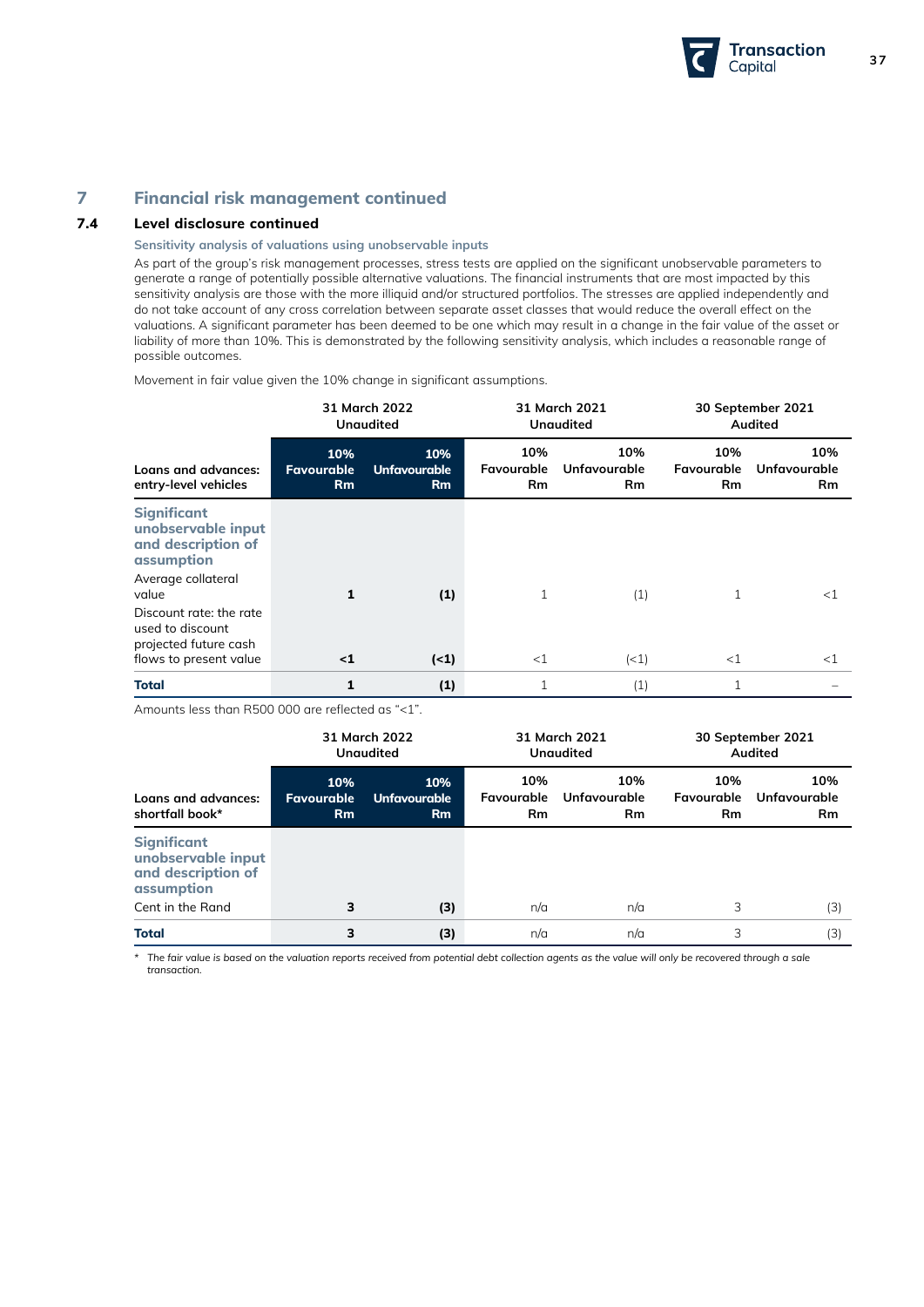#### **7 Financial risk management continued**

#### **7.4 Level disclosure continued**

|                                                                                                |                                       | 31 March 2022<br><b>Unaudited</b>       |                         | <b>31 March 2021</b><br><b>Unaudited</b> |                         | 30 September 2021<br>Audited |
|------------------------------------------------------------------------------------------------|---------------------------------------|-----------------------------------------|-------------------------|------------------------------------------|-------------------------|------------------------------|
| <b>Other Financial Assets</b>                                                                  | 10%<br><b>Favourable</b><br><b>Rm</b> | 10%<br><b>Unfavourable</b><br><b>Rm</b> | 10%<br>Favourable<br>Rm | 10%<br>Unfavourable<br>Rm                | 10%<br>Favourable<br>Rm | 10%<br>Unfavourable<br>Rm    |
| <b>Significant</b><br>unobservable input<br>and description of<br>assumption                   |                                       |                                         |                         |                                          |                         |                              |
| Cash flows: change in<br>the expected revenue                                                  | 15                                    | (20)                                    | 5                       | (5)                                      | 8                       | (11)                         |
| Cash flows: change in<br>expected costs                                                        | $\overline{2}$                        | (2)                                     | 1                       | (1)                                      | 1                       | (1)                          |
| Discount rate: the rate<br>used to discount<br>projected future cash<br>flows to present value | 8                                     | (7)                                     | 3                       | (3)                                      | 4                       | (4)                          |
| Total                                                                                          | 25                                    | (29)                                    | 9                       | (9)                                      | 13                      | (16)                         |

|                                                                                                   |                                                           | 31 March 2022<br><b>Unaudited</b>                    |                                             | 31 March 2021<br><b>Unaudited</b>             | 30 September 2021*<br>Audited             |                                      |  |  |  |
|---------------------------------------------------------------------------------------------------|-----------------------------------------------------------|------------------------------------------------------|---------------------------------------------|-----------------------------------------------|-------------------------------------------|--------------------------------------|--|--|--|
| <b>Contingent consideration</b>                                                                   | 10%<br><b>Favourable</b><br><b>Unaudited</b><br><b>Rm</b> | 10%<br><b>Unfavourable</b><br><b>Unaudited</b><br>Rm | 10%<br>Favourable<br><b>Unaudited</b><br>Rm | 10%<br>Unfavourable<br><b>Unaudited</b><br>Rm | 10%<br>Favourable<br>Audited<br><b>Rm</b> | 10%<br>Unfavourable<br>Audited<br>Rm |  |  |  |
| <b>Significant</b><br>unobservable input<br>and description of<br>assumption                      |                                                           |                                                      |                                             |                                               |                                           |                                      |  |  |  |
| Cash flows: change in<br>the earnings growth on<br>which the contingent<br>consideration is based | 22                                                        | (22)                                                 | n/a                                         | n/a                                           | 22                                        | (22)                                 |  |  |  |
| Total                                                                                             | 22                                                        | (22)                                                 | n/a                                         | n/a                                           | 22                                        | (22)                                 |  |  |  |

*\* Restated for the finalisation of the provisional accounting for the WBC Holdings acquisition.*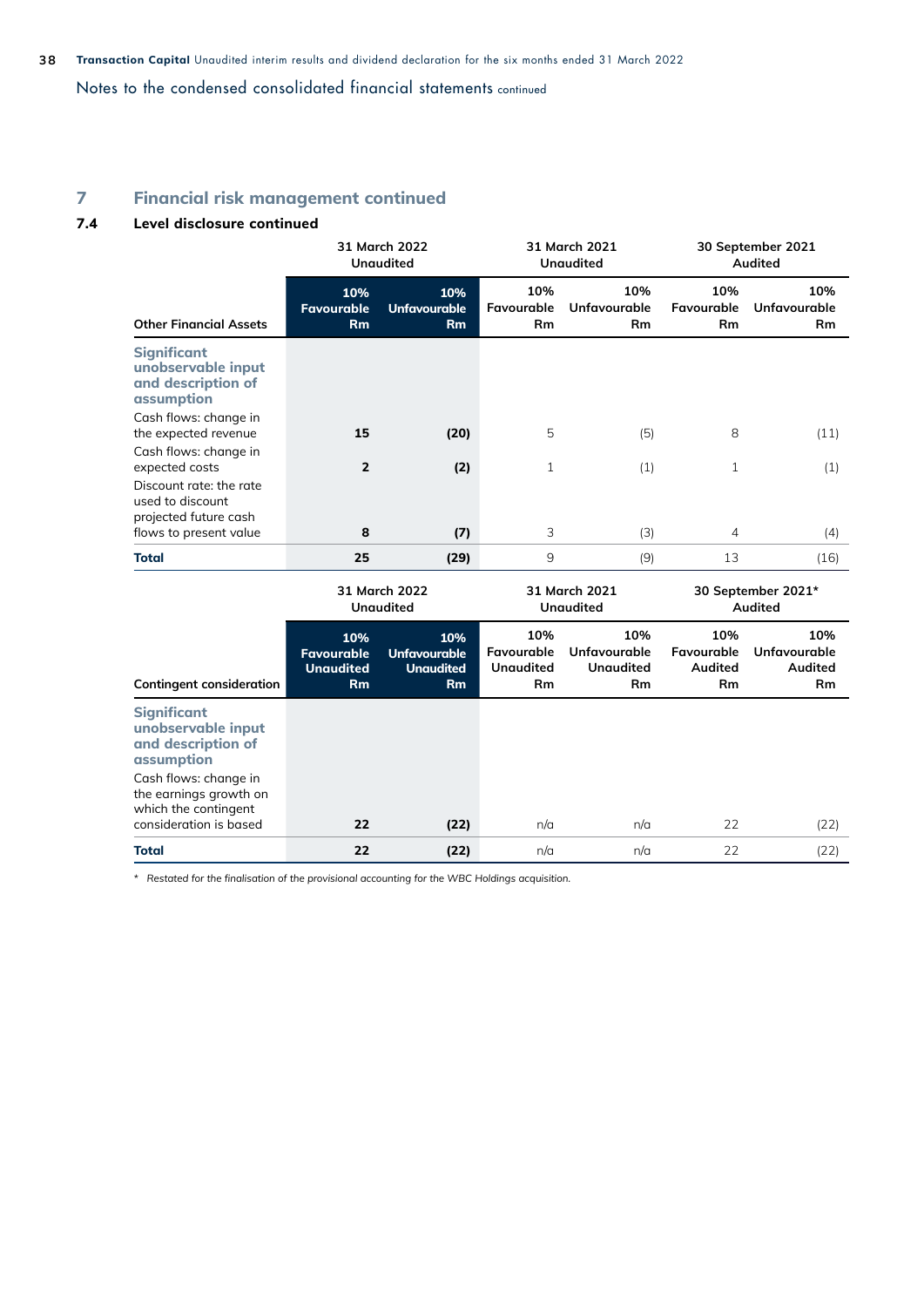#### **8 Segment report**

The group is organised on the basis of products and services and the segments have been identified on this basis as reported to the chief executive officer (considered the chief operating decision maker). The principal business units in the group are as follows:

#### **SA Taxi**

- A vertically integrated taxi platform incorporating a unique blend of vehicle procurement, retail, repossession and refurbishment capabilities with asset-backed developmental finance and insurance competencies for focused vehicle types.
- Revenue is mainly derived from interest earned on financing of vehicles and non-interest revenue streams, including revenue from the sale of vehicles, telematics services, and insurance products.
- The SA Taxi segment includes Value-Added Services (Road Cover). Road Cover generates a stable source of subscription income, whilst providing access to greater market depth. SA Taxi has the potential to unlock further value through synergies with Road Cover to be realised from cost efficiencies and revenue uplift, gaining access to SA Taxi's client base.

#### **Transaction Capital Risk Services**

- Transaction Capital Risk Services acts both as an agent on an outsourced contingency or fee-for-service (FFS) basis, and as a principal in acquiring and then collecting on credit-impaired loan portfolios.
- Revenue from credit-impaired loans comprises payments received from debtors.
- Transaction Capital Risk Services (TCRS), through the Transaction Capital Transactional Services (TCTS) platform, also provides payment solutions, collection services, and payroll-related services to large corporate clients and SMEs.

#### **WeBuyCars**

- The WeBuyCars segment includes the WBC group and Gomo (Pty) Ltd (Gomo).
- Transaction Capital Motor HoldCo (Pty) Ltd (TCMH) holds a 74.9% controlling interest in the WBC group (WeBuyCars). TCMH previously held a 49.9% non-controlling interest in WeBuyCars (Pty) Ltd, which was accounted for as an associate for the period from 1 October 2020 to 2 August 2021 prior to acquisition of the controlling interest in the prior financial year.
- WeBuyCars is a buyer, distributor and retailer of vehicles, which also offers financial and other allied products.
- Revenue comprises mainly gross margin on vehicle sales (vehicle margin), with additional gross margin earned on addon products (product margin). The latter includes agency fees earned from finance, insurance related and allied products (F&I products) sold on behalf of major banks providing asset-backed and unsecured vehicle finance, leading insurance providers, as well as vehicle tracking businesses.
- Gomo is a newly established entity that will be entering into instalment sale agreements and rental agreements with individuals looking to finance the purchase of vehicles from WeBuyCars or pay for the right of use of vehicles sourced by Gomo from WeBuyCars.

#### **Group executive office**

- The group executive office provides an efficient capital management and treasury function for entities within the group, in addition to administrative and management services.
- Revenue comprises mainly interest income and management fees from subsidiaries, the majority of which is eliminated on group consolidation.
- The numbers presented in the group executive office segment exclude group consolidation entries.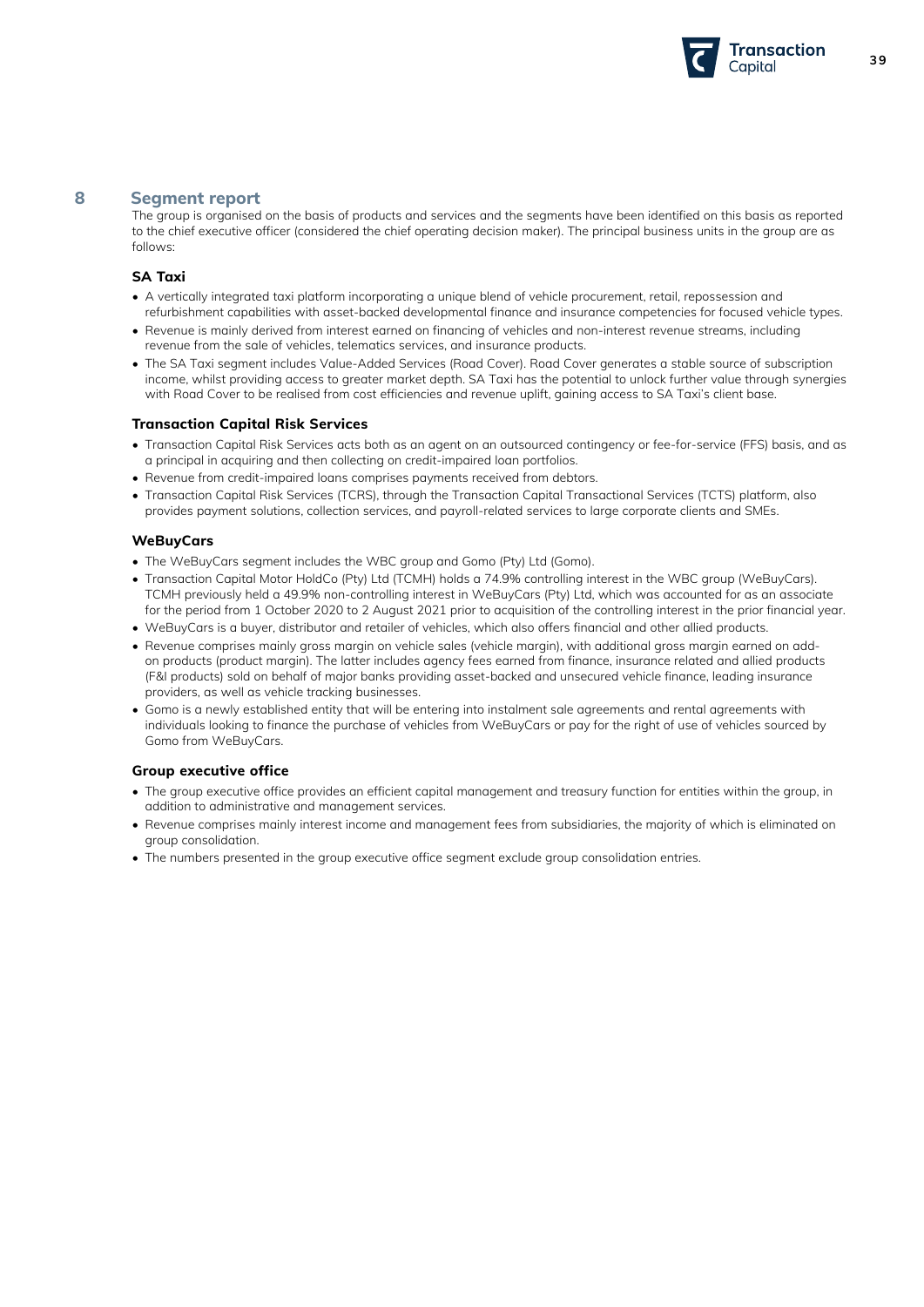## **8 Segment report continued**

|                                                              |                          | SA Taxi                  |                          | <b>Transaction Capital Risk Services</b>      |                       |                          |  |
|--------------------------------------------------------------|--------------------------|--------------------------|--------------------------|-----------------------------------------------|-----------------------|--------------------------|--|
|                                                              | 31 Mar<br>2022           | 31 Mar<br>2021           | 30 Sep<br>2021           | 31 Mar<br>2022                                | 31 Mar 30 Sep<br>2021 | 2021                     |  |
|                                                              | Unaudited                |                          |                          | Unaudited Audited Unaudited Unaudited Audited |                       |                          |  |
|                                                              | <b>Rm</b>                | Rm                       | Rm                       | <b>Rm</b>                                     | Rm                    | Rm                       |  |
| <b>Summarised income statement</b>                           |                          |                          |                          |                                               |                       |                          |  |
| Net interest income/(expense)                                | 851                      | 752                      | 1580                     | (93)                                          | (84)                  | (172)                    |  |
| Impairment of loans and advances                             | (375)                    | (295)                    | (563)                    | $\overline{\phantom{0}}$                      | $\sim$                | $\overline{\phantom{a}}$ |  |
| Non-interest revenue                                         | 370                      | 366                      | 668                      | 1 3 1 7                                       | 1 158                 | 2 3 9 1                  |  |
| Operating costs                                              | (543)                    | (515)                    | (1125)                   | (1 001)                                       | (897)                 | (1788)                   |  |
| Non-operating profit                                         | $\overline{\phantom{a}}$ | -                        | $\overline{\phantom{a}}$ | $\qquad \qquad$                               | (1)                   | $\overline{\phantom{a}}$ |  |
| Equity accounted income/(loss)                               | $-$                      | -                        | $\overline{\phantom{0}}$ |                                               | $\bigcap$             |                          |  |
| <b>Profit before tax</b>                                     | 303                      | 308                      | 560                      | 226                                           | 179                   | 436                      |  |
| Profit for the period from continuing operations             | 220                      | 228                      | 413                      | 165                                           | 131                   | 303                      |  |
| (Loss)/profit for the period from discontinued<br>operations | $-$                      | $\overline{\phantom{0}}$ | $\overline{\phantom{0}}$ | (1)                                           | (8)                   | (12)                     |  |
| Profit for the period                                        | 220                      | 228                      | 413                      | 164                                           | 123                   | 291                      |  |

*\* Group executive office numbers are presented net of recoveries and inter-group dividends.*

*\*\* Profit before tax from WeBuyCars comprises:*

|                                                                                                                    | 31 March<br>2022<br><b>Unaudited</b><br><b>Rm</b> | 31 March<br>2021<br><b>Unaudited</b><br>Rm | 30 September<br>2021<br><b>Audited</b><br>Rm |
|--------------------------------------------------------------------------------------------------------------------|---------------------------------------------------|--------------------------------------------|----------------------------------------------|
| Share of equity accounted earnings after tax                                                                       |                                                   | 128                                        | 215                                          |
| Consolidated operating profit for the WBC group                                                                    | 406                                               |                                            | 112                                          |
| Consolidated operating loss for Gomo                                                                               | (7)                                               |                                            |                                              |
| Operating loss for TCMH (excluding vendor finance and transaction costs)                                           | (39)                                              | -                                          |                                              |
| Mark-to-market of derivative liability                                                                             |                                                   | (5)                                        | (6)                                          |
| Fair value gain on previously held interest<br>Interest expense on preference share liability (vendor finance) and |                                                   |                                            | 1417                                         |
| deferred consideration                                                                                             |                                                   | (10)                                       | (18)                                         |
| Imputed interest charge relating to the put option liability                                                       | (126)                                             |                                            |                                              |
| Transaction costs relating to the acquisition of the controlling interest<br>in the WBC group                      | (5)                                               |                                            | (6)                                          |
| Amortisation of intangible assets acquired in business combination                                                 | (5)                                               |                                            | (2)                                          |
| <b>Profit before tax</b>                                                                                           | 224                                               | 113                                        | 1712                                         |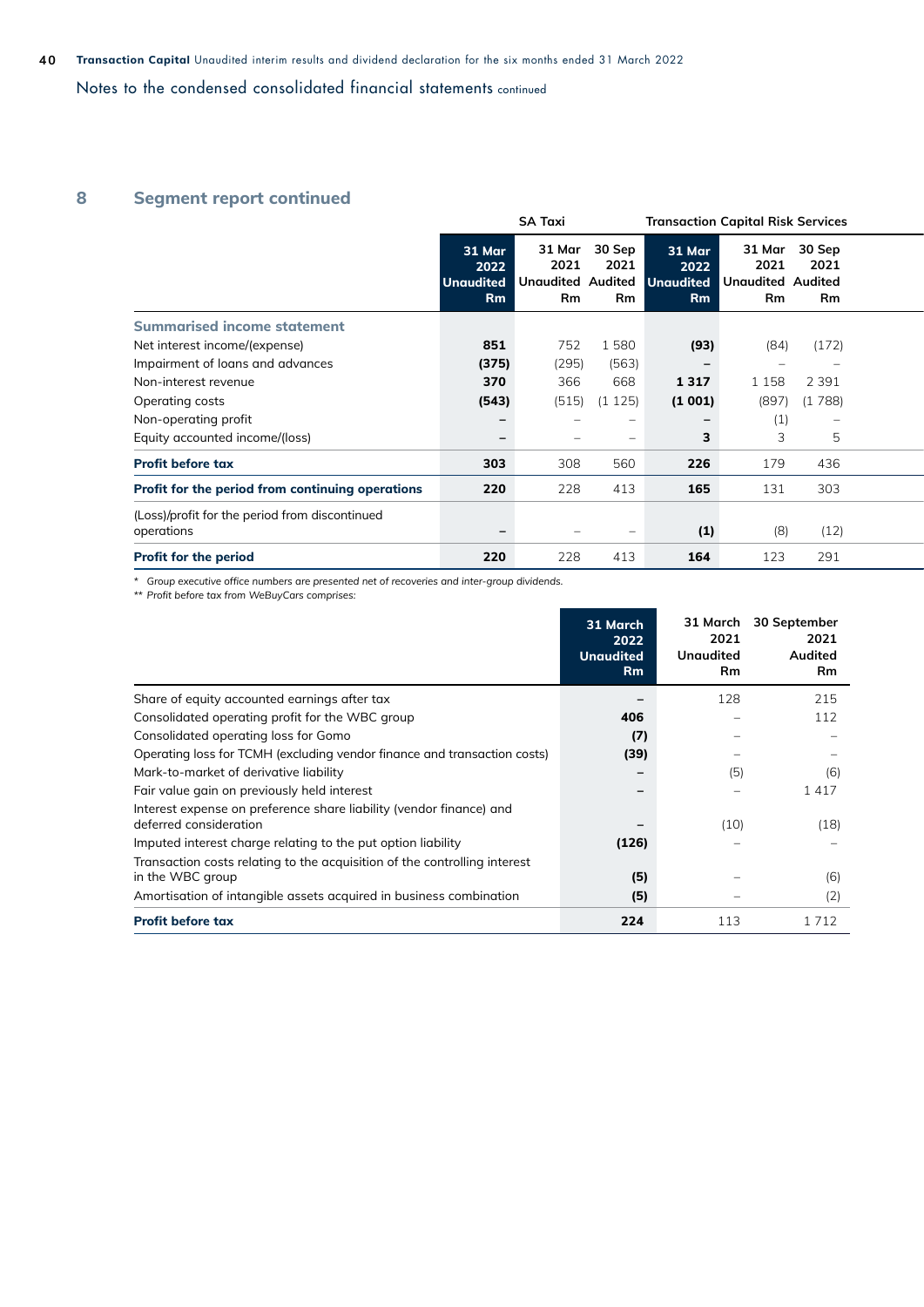

| WeBuyCars**                                     |                                                            | Group executive office*  |                             |                          |                             | <b>Intergroup eliminations</b> |                          | Group                       |                                                                                 |                                 |                             |
|-------------------------------------------------|------------------------------------------------------------|--------------------------|-----------------------------|--------------------------|-----------------------------|--------------------------------|--------------------------|-----------------------------|---------------------------------------------------------------------------------|---------------------------------|-----------------------------|
| 31 Mar<br>2022<br><b>Unaudited</b><br><b>Rm</b> | 31 Mar 30 Sep<br>2021<br>Unaudited Audited Unaudited<br>Rm | 2021<br>Rm               | 31 Mar<br>2022<br><b>Rm</b> | 2021<br>Rm               | 31 Mar 30 Sep<br>2021<br>Rm | 31 Mar<br>2022<br>Rm           | 2021<br>Rm               | 31 Mar 30 Sep<br>2021<br>Rm | 31 Mar<br>2022<br>Unaudited Audited Unaudited Unaudited Audited Unaudited<br>Rm | 2021<br>Unaudited Audited<br>Rm | 31 Mar 30 Sep<br>2021<br>Rm |
|                                                 |                                                            |                          |                             |                          |                             |                                |                          |                             |                                                                                 |                                 |                             |
| (162)                                           | (15)                                                       | (24)                     | (5)                         | 17                       | 47                          |                                |                          | $\overline{\phantom{0}}$    | 591                                                                             | 670                             | 1431                        |
| $\overline{\phantom{0}}$                        | $\overline{\phantom{0}}$                                   | $\overline{\phantom{a}}$ | $\overline{\phantom{a}}$    | $\overline{\phantom{0}}$ | $\overline{\phantom{0}}$    | $\overline{\phantom{0}}$       | $\overline{\phantom{0}}$ | $\overline{\phantom{a}}$    | (375)                                                                           | (295)                           | (563)                       |
| 1 1 3 4                                         | $\overline{\phantom{0}}$                                   | 295                      | $-$                         | 9                        | 22                          | (5)                            | (5)                      | (11)                        | 2 8 1 6                                                                         | 1528                            | 3 3 6 5                     |
| (628)                                           | $-$                                                        | (149)                    | (3)                         | (27)                     | (71)                        | 5.                             | 5                        | 11                          | (2 170)                                                                         |                                 | $(1434)$ $(3122)$           |
|                                                 | $-$                                                        | 1 4 1 7                  | $\overline{\phantom{a}}$    | $\overline{\phantom{0}}$ |                             |                                | $\sim$                   | $\overline{\phantom{0}}$    |                                                                                 | (1)                             | 1419                        |
| $-$                                             | 128                                                        | 215                      | 13                          | (3)                      | (7)                         |                                |                          | ۰                           | 16                                                                              | 128                             | 213                         |
| 344                                             | 113                                                        | 1754                     | 5 <sub>5</sub>              | (4)                      | (7)                         | $\overline{\phantom{0}}$       |                          | $\overline{\phantom{0}}$    | 878                                                                             | 596                             | 2743                        |
| 224                                             | 113                                                        | 1712                     | 7 <sup>7</sup>              | (3)                      | (10)                        |                                |                          |                             | 616                                                                             | 469                             | 2 4 1 8                     |
|                                                 |                                                            |                          |                             |                          |                             |                                |                          |                             |                                                                                 |                                 |                             |
|                                                 |                                                            |                          |                             |                          |                             |                                |                          |                             | (1)                                                                             | (8)                             | (12)                        |
| 224                                             | 113                                                        | 1712                     | 7 <sup>7</sup>              | (3)                      | (10)                        | $\overline{\phantom{0}}$       | $\overline{\phantom{0}}$ | $\overline{\phantom{0}}$    | 615                                                                             | 461                             | 2 4 0 6                     |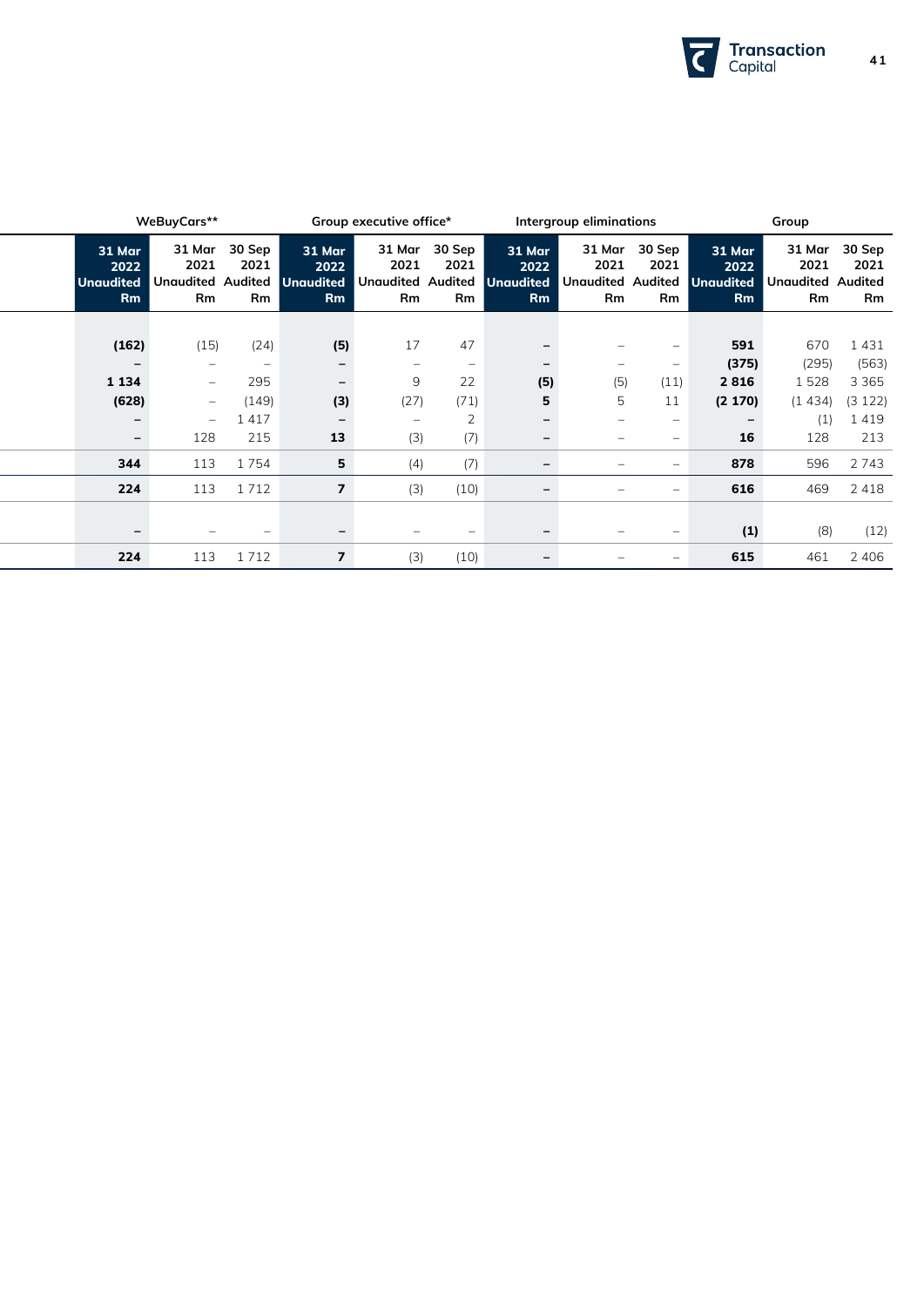#### **8 Segment report continued**

|                                                      |                                          | SA Taxi                                  |                                 |                                          | <b>Transaction Capital Risk Services</b> |                                 |
|------------------------------------------------------|------------------------------------------|------------------------------------------|---------------------------------|------------------------------------------|------------------------------------------|---------------------------------|
|                                                      | 31 Mar<br>2022<br><b>Unaudited</b><br>Rm | 31 Mar<br>2021<br><b>Unaudited</b><br>Rm | 30 Sep<br>2021<br>Audited<br>Rm | 31 Mar<br>2022<br><b>Unaudited</b><br>Rm | 31 Mar<br>2021<br><b>Unaudited</b><br>Rm | 30 Sep<br>2021<br>Audited<br>Rm |
| <b>Summarised statement of</b><br>financial position |                                          |                                          |                                 |                                          |                                          |                                 |
| <b>Assets</b>                                        |                                          |                                          |                                 |                                          |                                          |                                 |
| Cash and cash equivalents                            | 969                                      | 1 1 1 9                                  | 1054                            | 396                                      | 318                                      | 176                             |
| Trade and other receivables                          | 1 1 1 9                                  | 985                                      | 1 0 3 5                         | 235                                      | 307                                      | 249                             |
| Inventories                                          | 1695                                     | 1 1 0 1                                  | 1577                            | 1                                        | 2                                        | $\overline{2}$                  |
| Loans and advances                                   | 14 750                                   | 12 510                                   | 13 305                          | $\overline{\phantom{0}}$                 | $\overline{\phantom{a}}$                 | $\overline{\phantom{a}}$        |
| Purchased book debts                                 | $\overline{\phantom{a}}$                 | $-$                                      |                                 | 3 9 5 4                                  | 2705                                     | 3 4 4 1                         |
| Equity accounted investments                         | $\overline{\phantom{a}}$                 | $-$                                      | $\overline{\phantom{a}}$        | 81                                       | 88                                       | 81                              |
| Other assets                                         | 1 0 7 9                                  | 1 2 1 8                                  | 1 1 2 2                         | 1535                                     | 1539                                     | 1 503                           |
| <b>Total assets</b>                                  | 19 612                                   | 16933                                    | 18 093                          | 6 2 0 2                                  | 4959                                     | 5 4 5 2                         |
| Short-term borrowings                                | 194                                      | 184                                      | 183                             | 256                                      | $\overline{\phantom{a}}$                 | 131                             |
| Trade and other payables                             | 453                                      | 458                                      | 520                             | 183                                      | 241                                      | 304                             |
| Insurance contract liabilities                       | 251                                      | 361                                      | 271                             | $-$                                      | $\hspace{0.1mm}-\hspace{0.1mm}$          | $\overline{\phantom{a}}$        |
| Interest-bearing liabilities                         | 15 068                                   | 12 379                                   | 13 536                          | 2953                                     | 2 4 1 7                                  | 2 5 0 6                         |
| Senior debt                                          | 13 4 36                                  | 11 587                                   | 12 2 8 4                        | 2 6 9 1                                  | 1952                                     | 2 0 2 4                         |
| Subordinated debt                                    | 825                                      | 613                                      | 790                             | $-$                                      | $\hspace{0.1mm}-\hspace{0.1mm}$          | $\overline{\phantom{a}}$        |
| Group loans                                          | 807                                      | 179                                      | 462                             | 262                                      | 465                                      | 482                             |
| Lease liabilities                                    | 148                                      | 189                                      | 171                             | 188                                      | 217                                      | 199                             |
| Put option liability                                 | $-$                                      | $-$                                      | $-$                             | $\overline{\phantom{0}}$                 | $\hspace{0.1mm}-\hspace{0.1mm}$          | $\overline{\phantom{a}}$        |
| Other liabilities                                    | 227                                      | 216                                      | 221                             | 571                                      | 474                                      | 547                             |
| <b>Total liabilities</b>                             | 16 341                                   | 13787                                    | 14 902                          | 4 1 5 1                                  | 3 3 4 9                                  | 3 6 8 7                         |
| <b>Total equity</b>                                  | 3 2 7 1                                  | 3 1 4 6                                  | 3 1 9 1                         | 2 0 5 1                                  | 1610                                     | 1765                            |

*\* Restated for the finalisation of the provisional accounting for the WBC Holdings acquisition.*

#### **Geographical information**

The group operates in three principal geographical areas: South Africa, Australia and Europe. The group's total revenue by location and non-current assets by location are detailed below:

|                           |                                                   | Total revenue*                             |                                        | Non-current assets                                |                                            |                                 |  |  |  |  |  |  |
|---------------------------|---------------------------------------------------|--------------------------------------------|----------------------------------------|---------------------------------------------------|--------------------------------------------|---------------------------------|--|--|--|--|--|--|
|                           | 31 March<br>2022<br><b>Unaudited</b><br><b>Rm</b> | 31 March<br>2021<br><b>Unaudited</b><br>Rm | 30 Sep<br>2021<br><b>Audited</b><br>Rm | 31 March<br>2022<br><b>Unaudited</b><br><b>Rm</b> | 31 March<br>2021<br><b>Unaudited</b><br>Rm | 30 Sep<br>2021<br>Audited<br>Rm |  |  |  |  |  |  |
| South Africa<br>Australia | 3971<br>284                                       | 2480<br>311                                | 5421<br>607                            | 27 294<br>1 0 4 8                                 | 19 189<br>901                              | 24 861<br>1 0 5 3               |  |  |  |  |  |  |
| Europe                    | 15                                                | $\overline{\phantom{0}}$                   | $\overline{\phantom{0}}$               | 364                                               | 201                                        | 220                             |  |  |  |  |  |  |
| <b>Total</b>              | 4 2 7 0                                           | 2791                                       | 6028                                   | 28 706                                            | 20 29 1                                    | 26 134                          |  |  |  |  |  |  |

*\* Total revenue is the sum of gross interest income and non-interest revenue.*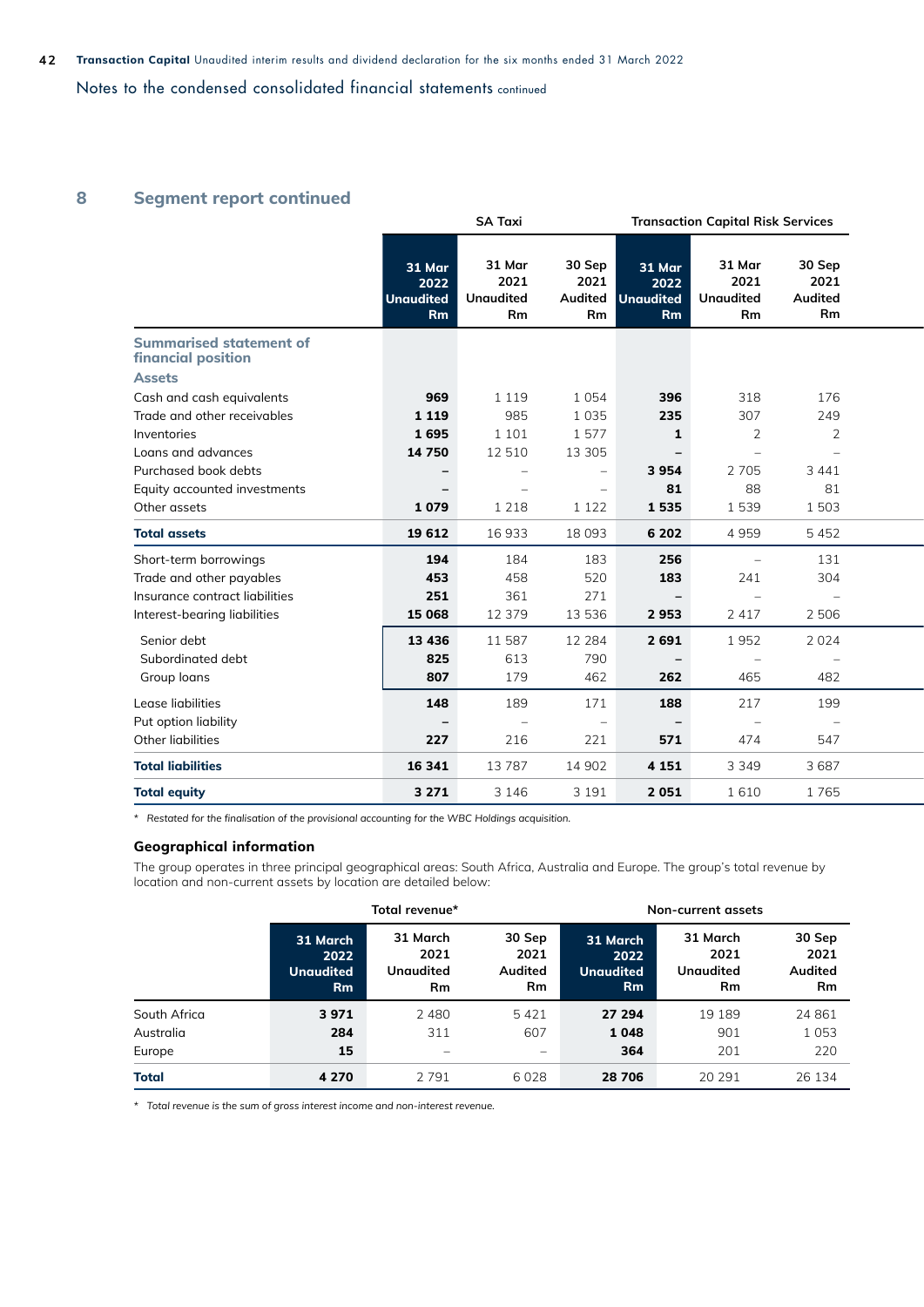

| Group executive office   |                                                                                        |  |  |                | Intergroup eliminations  |                          |                                                            |  |                             | Group*           |                          |                                                     |                                   |                                                          |
|--------------------------|----------------------------------------------------------------------------------------|--|--|----------------|--------------------------|--------------------------|------------------------------------------------------------|--|-----------------------------|------------------|--------------------------|-----------------------------------------------------|-----------------------------------|----------------------------------------------------------|
|                          | 30 Sep<br>31 Mar<br><b>Audited</b><br>2022<br><b>Restated*</b> Unaudited<br>Rm I<br>Rm |  |  | 2021           | 31 Mar 30 Sep<br>Rm      | 2021<br>Rm               | 31 Mar<br>2022<br>Unaudited Audited Unaudited<br><b>Rm</b> |  | 31 Mar 30 Sep<br>2021<br>Rm |                  | 2021<br>Rm               | 31 Mar<br>2022<br>Unaudited Audited Unaudited<br>Rm | 31 Mar<br>2021<br>Unaudited<br>Rm | 30 Sep<br>2021<br>Audited<br>Restated <sup>*</sup><br>Rm |
|                          |                                                                                        |  |  |                |                          |                          |                                                            |  |                             |                  |                          |                                                     |                                   |                                                          |
|                          | 122                                                                                    |  |  |                | 72                       | 841                      | $\overline{\phantom{0}}$                                   |  | $\overline{\phantom{0}}$    |                  | $\overline{\phantom{0}}$ | 1613                                                | 1 509                             | 2 2 3 6                                                  |
|                          | 70                                                                                     |  |  |                | 18                       | 11                       | (130)                                                      |  | (12)                        |                  | (50)                     | 1521                                                | 1 2 9 8                           | 1 477                                                    |
| $\overline{\phantom{a}}$ |                                                                                        |  |  |                | $\overline{\phantom{a}}$ | $\overline{\phantom{m}}$ |                                                            |  | $\overline{\phantom{0}}$    |                  | $\overline{\phantom{m}}$ | 2942                                                | 1 1 0 3                           | 2 477                                                    |
|                          |                                                                                        |  |  |                |                          | <b>1999</b>              |                                                            |  | $\overline{\phantom{0}}$    |                  | $\overline{\phantom{m}}$ | 14 785                                              | 12 510                            | 13 30 5                                                  |
| $\overline{\phantom{a}}$ |                                                                                        |  |  |                |                          |                          |                                                            |  |                             |                  | $\overline{\phantom{0}}$ | 3 9 5 4                                             | 2 7 0 5                           | 3 4 4 1                                                  |
|                          | 289<br>6520                                                                            |  |  | 201<br>4 0 0 1 |                          | 220<br>5 5 0 5           |                                                            |  | (3957)                      | (5435)           | $\overline{\phantom{m}}$ | 370<br>9615                                         | 2 2 9 2<br>2 8 0 1                | 301<br>9 2 3 3                                           |
|                          |                                                                                        |  |  |                |                          |                          | (6442)                                                     |  |                             |                  |                          |                                                     |                                   |                                                          |
|                          | 7 0 0 1                                                                                |  |  | 4 2 9 2        |                          | 6577                     | (6572)                                                     |  | $(3969)$ $(5485)$           |                  |                          | 34 800                                              | 24 218                            | 32 470                                                   |
| $-$                      |                                                                                        |  |  |                | $\overline{\phantom{a}}$ | 50                       | $\overline{\phantom{a}}$                                   |  |                             |                  | $\overline{\phantom{m}}$ | 450                                                 | 184                               | 364                                                      |
|                          | 108                                                                                    |  |  |                | 62                       | 912                      | (128)                                                      |  |                             | $(10)$ $(1 278)$ |                          | 1 0 9 1                                             | 790                               | 2 4 9 8                                                  |
| $\overline{\phantom{0}}$ |                                                                                        |  |  |                | $\overline{\phantom{a}}$ | $\overline{\phantom{a}}$ | $\overline{\phantom{0}}$                                   |  |                             |                  | $\overline{\phantom{0}}$ | 251                                                 | 361                               | 271                                                      |
|                          | 1 1 2 1                                                                                |  |  | 276            |                          | 273                      | (1070)                                                     |  | $(644)$ $(1041)$            |                  |                          | 19 3 8 1                                            | 14 7 8 3                          | 16 139                                                   |
|                          | 1 1 2 1                                                                                |  |  | 276            |                          | 273                      |                                                            |  |                             |                  |                          | 18 556                                              | 14 170                            | 15 3 4 9                                                 |
| $\overline{\phantom{a}}$ |                                                                                        |  |  |                |                          | $\overline{\phantom{a}}$ | $\overline{\phantom{0}}$                                   |  |                             |                  | $\overline{\phantom{a}}$ | 825                                                 | 613                               | 790                                                      |
| $-$                      |                                                                                        |  |  |                | $\overline{\phantom{a}}$ | $\overline{\phantom{m}}$ | (1070)                                                     |  | (644)                       | (1041)           |                          | $-$                                                 | $\overline{\phantom{a}}$          | $\overline{\phantom{m}}$                                 |
| $\overline{3}$           |                                                                                        |  |  |                |                          | 6                        |                                                            |  |                             |                  | $\overline{\phantom{m}}$ | 425                                                 | 410                               | 420                                                      |
| $\overline{\phantom{0}}$ |                                                                                        |  |  |                |                          |                          |                                                            |  |                             |                  | $\overline{\phantom{a}}$ | 3836                                                | $\overline{\phantom{a}}$          | $\overline{\phantom{a}}$                                 |
| 8                        |                                                                                        |  |  |                |                          | 5                        | (6)                                                        |  | (5)                         |                  | (4)                      | 1 60 6                                              | 693                               | 1633                                                     |
|                          | 1 2 4 0                                                                                |  |  | 346            |                          | 1 2 4 6                  | (1204)                                                     |  | (659)                       | (2323)           |                          | 27 040                                              | 17 221                            | 21 3 25                                                  |
|                          | 5761                                                                                   |  |  | 3946           |                          | 5 3 3 1                  | (5368)                                                     |  | (3310)                      | (3162)           |                          | 7 7 6 0                                             | 6997                              | 11 145                                                   |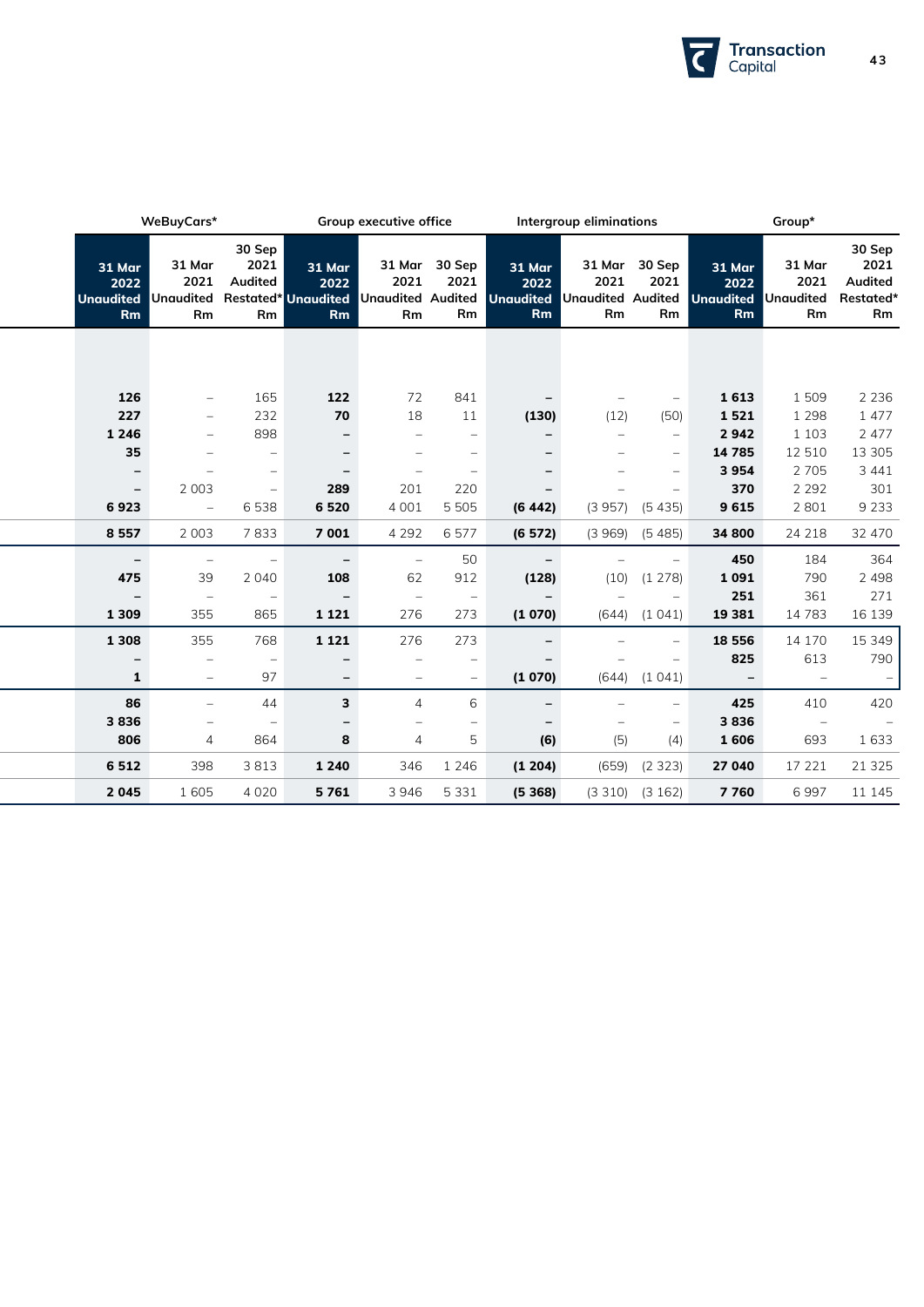#### **9 Going concern**

The condensed consolidated financial statements were prepared on a going concern basis. Based on their assessment, the directors have no reason to believe that the group will not continue as a going concern in the foreseeable future. This assessment included an assessment of the relevance of its business models, the nature of the primary assets and the cash flows generated from these assets as well as the group's balance sheet.

#### **Balance sheet and liquidity**

The group has sufficient liquidity and financial flexibility to support underlying business operations as at 31 March 2022.

Refer to the liquidity risk management in note 7.2.

#### **10 Subsequent events**

**10.1** Transaction Capital Risk Services (Pty) Ltd (TCRS) acquired 65% of the shares and voting interests in Synergy with effect from 1 April 2022. The acquisition comprises two entities: Synergy Call Centre ("SCC") which is domiciled in SA and represents the call centre operations, and Synergy Outsourcing ("SO") which is domiciled in the UK and represents the sales arm of the business. The acquisition will enable the TC group to immediately leverage off the Synergy platform to become a leading player within the UK, US and European BPO markets.

The cash consideration for the 65% shareholding in SCC amounted to R208 million with a contingent payment of up to R117m based on achieving profit targets. The consideration for SO amounted to £2million. The remaining 35% will be owned by the CEO/Founder and CFO, who will both remain with the business for at least three years post acquisition, whereafter their shareholding will be subject to a put and call mechanism. The acquisition consideration pertaining to both the upfront acquisition (of 65%) and subsequent acquisition (of 35%) will be funded by TCRS from available cash reserves.

#### **10.2 KZN floods:**

#### **SA Taxi**

Following severe flooding and landslides caused by heavy rainfall in KwaZulu-Natal ('KZN') between 11-13 April 2022, Toyota South Africa Motors (TSAM) suspended operations at its manufacturing plant at Prospecton south of Durban.

New vehicle stock shortages have already been experienced across dealerships because of the global semiconductor shortage resulting from a fire at a major semiconductor supplier last year as well as global supply chain disruptions caused by Covid-19 lockdowns. The suspension of production by TSAM, if it continues for an extended period, is likely to exacerbate any vehicle stock shortages in Toyota's dealer network. Toyota will resume production after water has been cleared and the area is deemed safe for employees to return. The extent to which this impacts our operations will depend on future developments, which are highly uncertain and cannot be predicted with confidence, including the duration of the suspension and the severity of the damage caused by the flooding.

SA Taxi originates both new and quality renewed ('QRT') minibus taxis. The demand for QRT has increased over recent years given operator affordability constraints with both increased new vehicle prices, and more recently higher fuel prices. The business's immediate response to this disruption is to increase its refurbishment capacity to stimulate QRT loan origination, to supplement any potential loss of new minibus taxi loan origination due to the suspended operations experienced by Toyota.

The floods may also result in a heightened level of insurance claims being received from the KZN region, the extent of which remains highly uncertain at this stage, however as at the date of this report no significant increase has been noted.

#### **TCRS:**

TCRS, through its disaster recovery plan, was able to ensure that there was minimum disruption to its operations. Employees are working from home, and those who are not able to work from home are doing so in the office. The office has been equipped with large water containers to ensure that there is drinking water in the office.

#### **WBC:**

The WeBuyCars KwaZulu-Natal branch did not incur any physical damage to the warehouse or damage to any of our stock units. Operations had limited to no business interruption.

10.3 No other events which would have a material impact on either the financial position or operating results of the group have taken place between 31 March 2022 and the date of release of this report.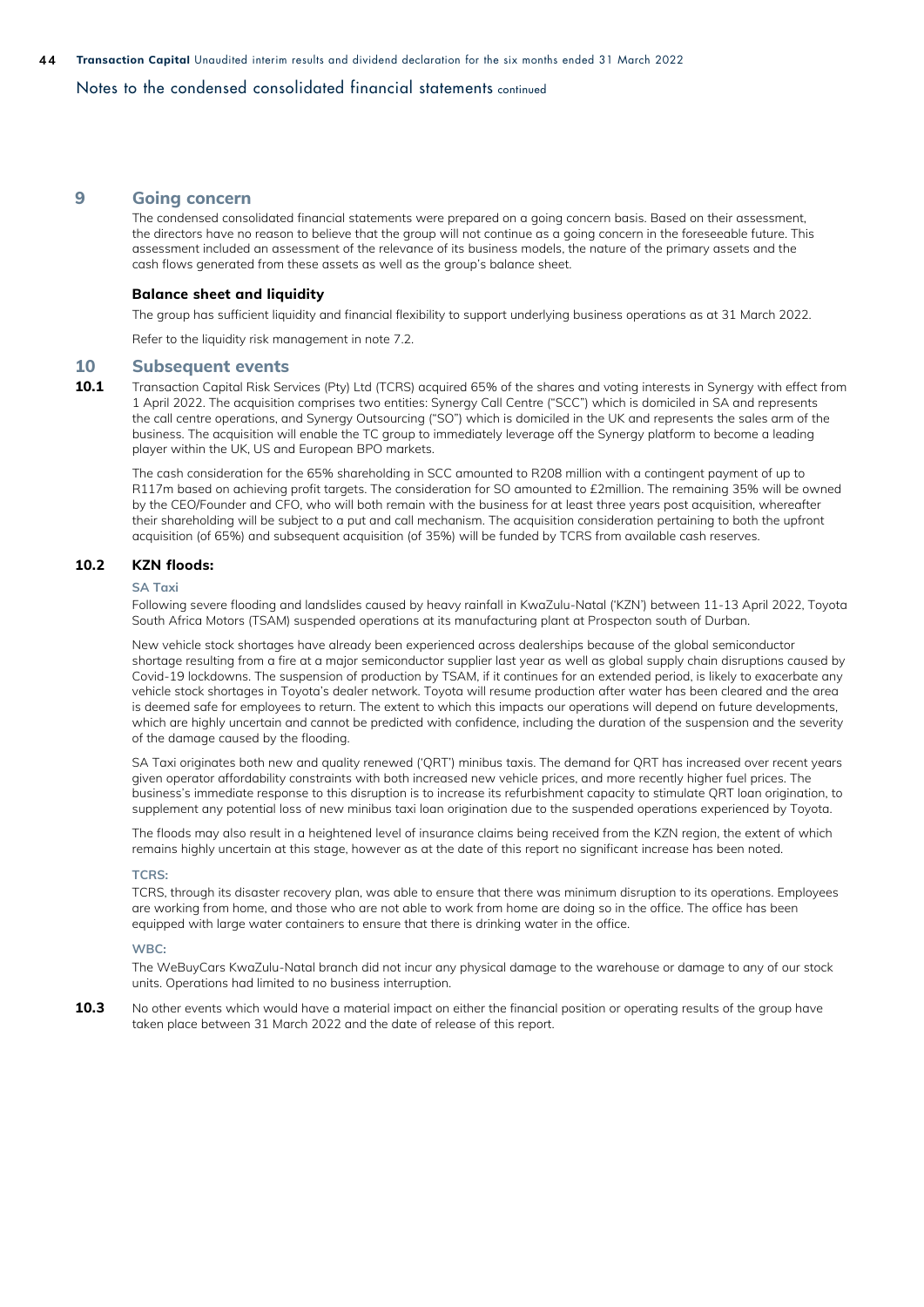STUDIO<sup>®</sup>